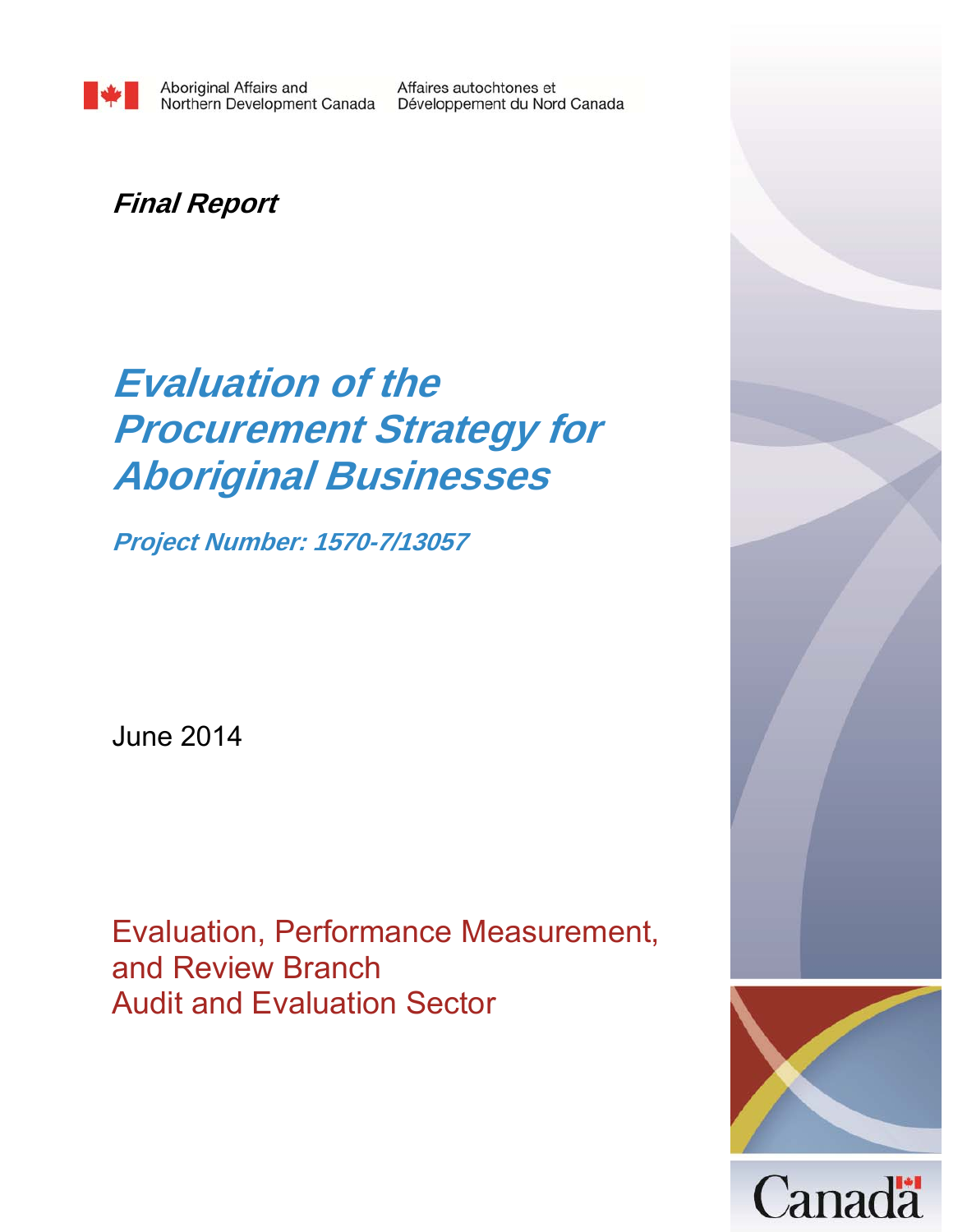## **Table of Contents**

| $\mathbf{I}$ .<br>1.1<br>1.2                                                                                    |  |
|-----------------------------------------------------------------------------------------------------------------|--|
| 2.<br>2.1<br>2.2<br>2.3<br>2.4<br>2.5                                                                           |  |
| 3.<br>3.1<br>Alignment with federal government priorities and departmental strategic outcomes  17<br>3.2<br>3.3 |  |
| $\mathcal{A}$<br>4.1<br>4.2                                                                                     |  |
| 5.                                                                                                              |  |
|                                                                                                                 |  |
|                                                                                                                 |  |
| Appendix C- Comparative Approaches to Procurement from Indigenous Businesses 38                                 |  |
|                                                                                                                 |  |
|                                                                                                                 |  |
|                                                                                                                 |  |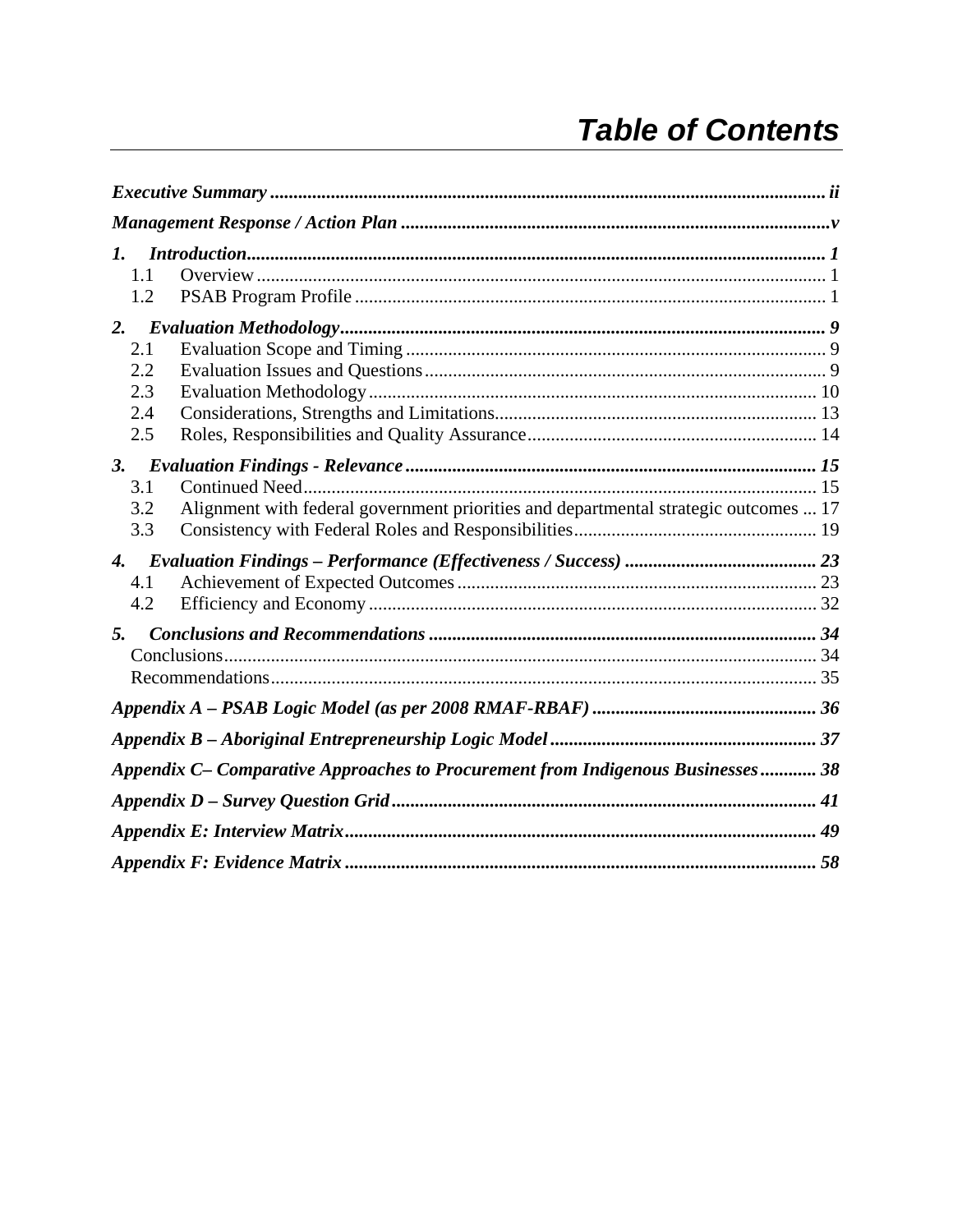The Evaluation, Performance Measurement and Review Branch (EPMRB), in compliance with the Treasury Board Policy on Evaluation, has conducted an evaluation of the Procurement Strategy for Aboriginal Business (PSAB) and its related activities, including the Aboriginal Workforce Participation Initiative. The purpose of the evaluation was to provide a neutral evidence-based assessment of program relevance and performance to inform decision making on resource allocation and reallocation, and to support policy and program improvement where required. PSAB outcomes and activities are under the Strategic Outcome *The Land and Economy*.

Recognizing that Aboriginal businesses are under-represented among firms seeking and winning federal government procurement opportunities, Aboriginal Affairs and Northern Development Canada (AANDC) partnered with Public Works and Government Services Canada to develop the PSAB in 1995. With its introduction, the Government of Canada recognized that, while serving its primary purpose of obtaining required goods and services at market rates, procurement is also a tool for Aboriginal businesses to grow by gaining experience, developing capacity, and forming partnerships with other businesses to compete for procurement opportunities. PSAB was intended to support and foster economic growth in the Aboriginal business sector through greater participation in government procurement. PSAB came into effect on April 1, 1996, pursuant to the Treasury Board's Contracting Policy, making it a government-wide policy, applicable to all federal departments and agencies designated as departments for the purposes of the *Financial Administration Act* (with the exception of the Canada Revenue Agency). PSAB is led by AANDC under the authority of Treasury Board contract policy notices.

The Aboriginal Workforce Participation Initiative carries out advocacy activities to educate and inform employers about the advantages of hiring Aboriginal people; to support partnerships with various stakeholders to increase the capacity of employers to recruit, promote and retain Aboriginal employees; and to bring all employers, existing and potential Aboriginal employees and other parties together.

The scope of this evaluation covers the period from 2007-2008 and 2012-2013. This evaluation was conducted by EPMRB with the support of Auguste Solutions and Associates Inc. conducting key informant interviews external to the federal government, and Harris Decima managing the implementation of an online and telephone-based survey. The final report was completed by EPMRB.

The evidence collected for this evaluation produced the following findings:

With respect to relevance:

1. There is a need for continued investment in initiatives designed to strengthen viable Aboriginal businesses. Though the PSAB supports this objective, there is concern that the approach generally favours larger and more established firms over new and smaller businesses and entrepreneurs.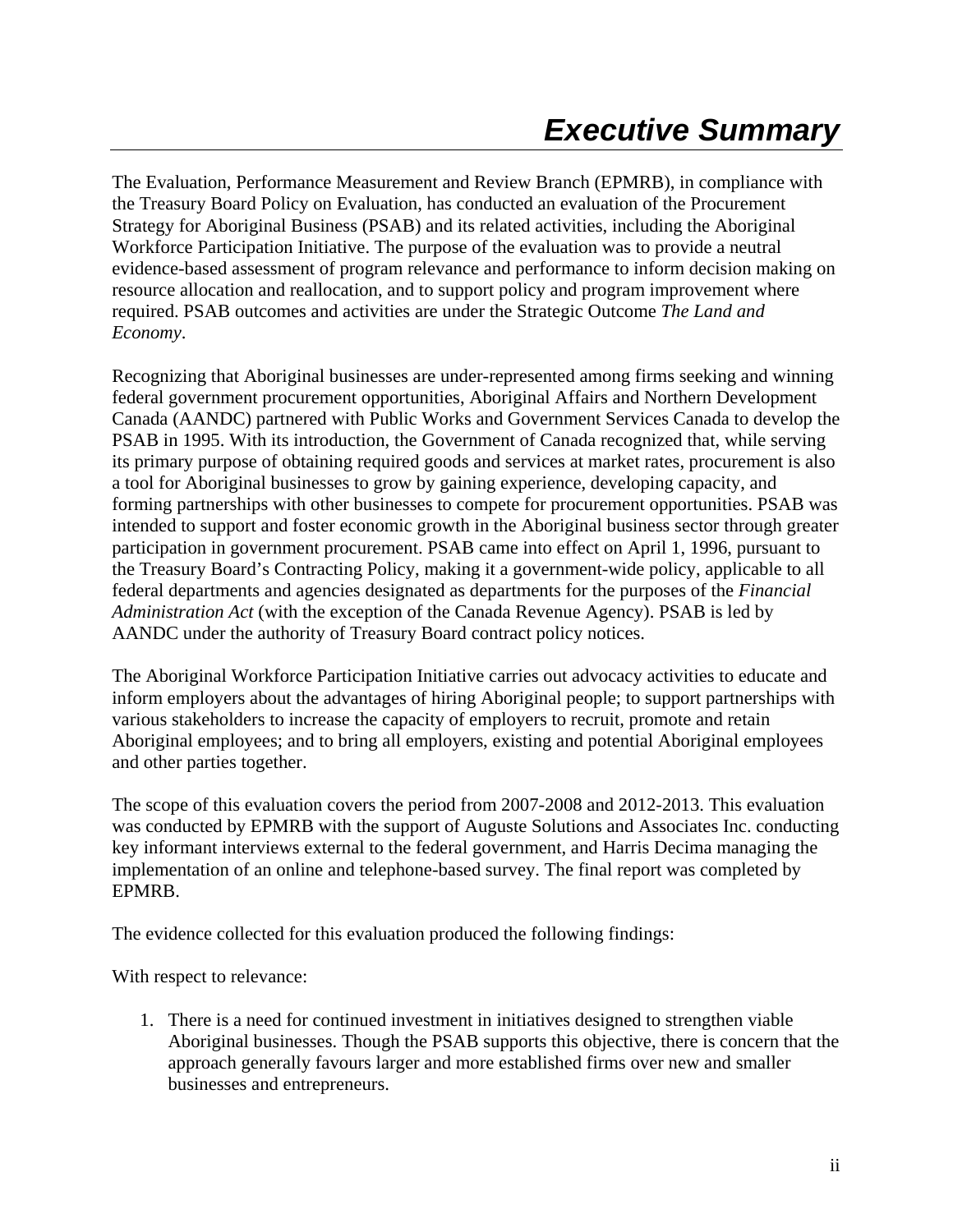- 2. The objectives of the PSAB are well-aligned with government priorities and departmental strategic outcomes. The approaches to meeting these objectives need to continually adjust to evolving needs and business environments to ensure optimal contribution to these objectives.
- 3. The current activities under the PSAB are consistent with federal roles and responsibilities.

With respect to performance:

- 4. The PSAB is resulting in Aboriginal firms winning an increased share of contracts over time, and significant strides have been made in promoting procurement with Aboriginal firms. Data collection to date, however, does not allow for a complete analysis on whether the PSAB is truly supporting the creation and expansion of viable Aboriginal businesses, and ultimately does not allow for a complete illustration of performance.
- 5. The expectations of a leverage effect resulting from PSAB were never articulated or measured, and this is no longer included as an official outcome of PSAB.
- 6. Outcomes on the adoption of Aboriginal procurement strategies or participation agreements; and the outcome that Aboriginal business capacity is matched with business/procurement opportunities have only recently been established and articulated. PSAB and Aboriginal Workforce Participation initiatives have resulted in significant research related to potash, shipbuilding, and electricity sectors, and information and training sessions focused on business development competencies, procurement and business promotion and activities promoting Aboriginal women in business.
- 7. The main issues affecting the success of PSAB relate to the complexity of the procurement process and challenges in securing opportunities to gain the experience necessary to be qualified for government contracts.
- 8. The PSAB and its related activities are, generally speaking, an economical approach to supporting Aboriginal businesses through the Federal Framework for Aboriginal Economic Development. The significant expenditures currently invested in large conferences, however, may be better spent on providing better access to targeted training initiatives designed specifically to match businesses with economic opportunities; adequately train them on how to bid in competitive processes; and how to be more competitive and take better advantage of regional opportunities.

It is therefore recommended that AANDC:

1. Develop an enhanced approach to the PSAB that is tailored to the different needs of different types of business, including a stronger focus on direct and regional training to support newer and smaller Aboriginal firms to navigate the increasingly complex and competitive procurement environment;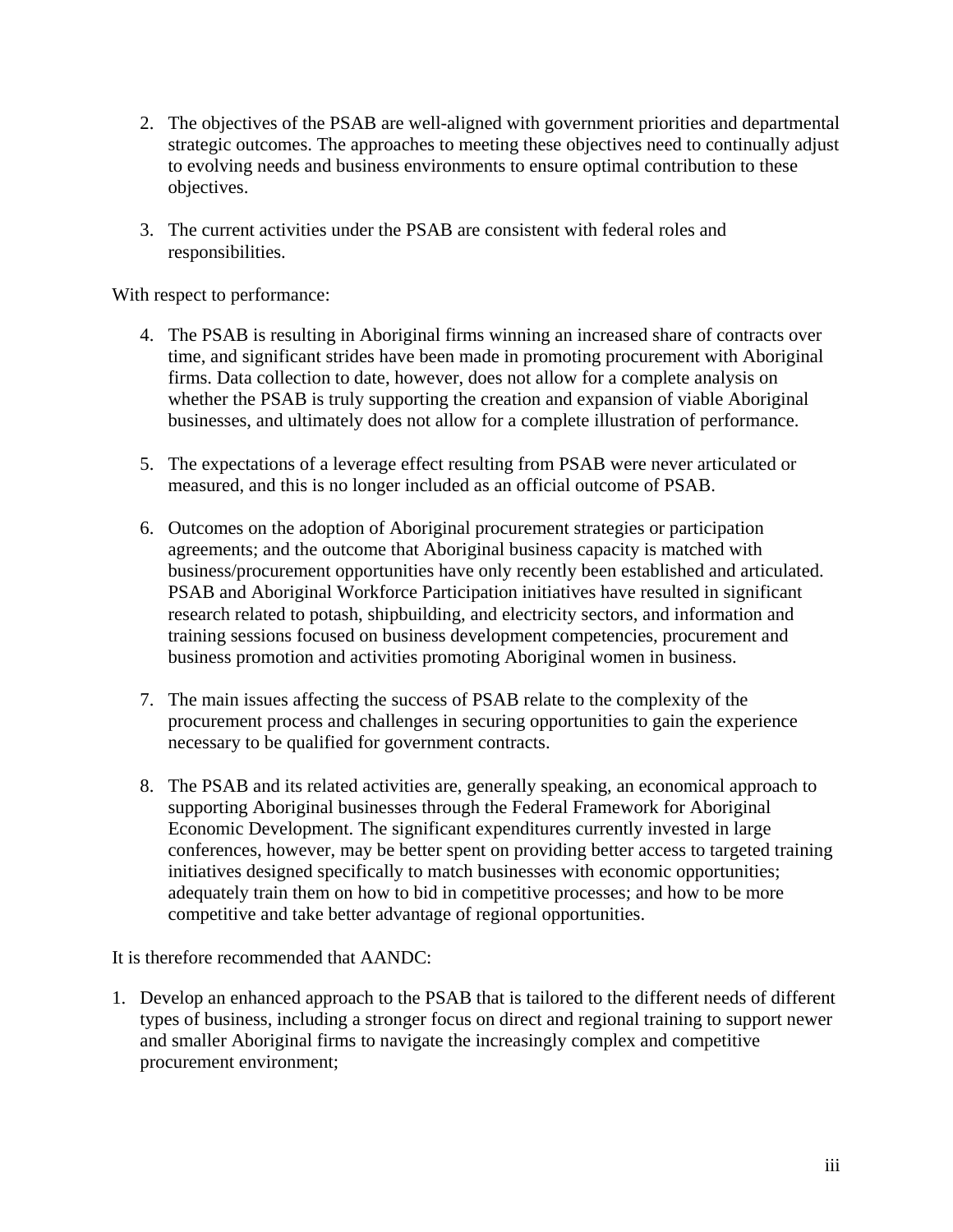- 2. Work with Public Works and Government Services Canada to ensure ongoing performance data allows for a complete capture of data on individual businesses winning procurement contracts by value and type both for set-asides and incidental contracts;
- 3. Develop better accountability mechanisms for the accurate capture of whether or not bidders qualify as Aboriginal; and
- 4. As part of the promotion of PSAB, work with contracting authorities to ensure the best likelihood of Aboriginal business success, including promoting the most appropriate application of the 25-day posting option.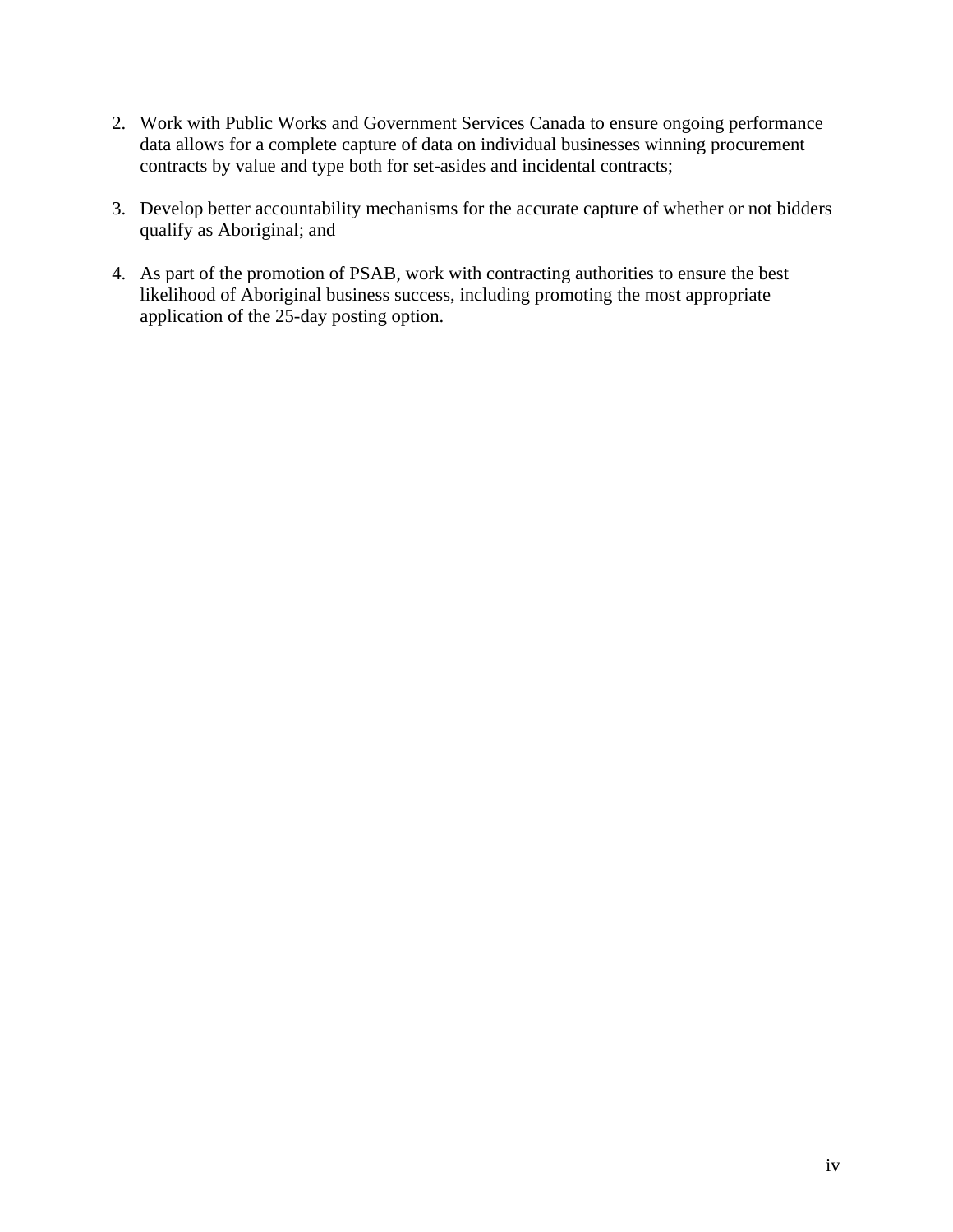## *Management Response / Action Plan*

#### **Project Title: Evaluation of the Procurement Strategy for Aboriginal Business and Related Activities Project #: 1570-7/13057**

| <b>Recommendations</b>                                                                                                                                                                                                                                                                                                                     | <b>Actions</b>                                                                                                                                                                                                                                                                                                                                                                                                                                                                                                                                                                                                                                                                                                                                                                                                                                                                                                                                                                                                                      | <b>Responsible</b><br>Manager (Title /<br>Sector)                                                                                                                                                                  | <b>Planned</b><br>Implementation<br>and Completion                                                                                                                                                                                                                                                                                                                                                                                                                                                |
|--------------------------------------------------------------------------------------------------------------------------------------------------------------------------------------------------------------------------------------------------------------------------------------------------------------------------------------------|-------------------------------------------------------------------------------------------------------------------------------------------------------------------------------------------------------------------------------------------------------------------------------------------------------------------------------------------------------------------------------------------------------------------------------------------------------------------------------------------------------------------------------------------------------------------------------------------------------------------------------------------------------------------------------------------------------------------------------------------------------------------------------------------------------------------------------------------------------------------------------------------------------------------------------------------------------------------------------------------------------------------------------------|--------------------------------------------------------------------------------------------------------------------------------------------------------------------------------------------------------------------|---------------------------------------------------------------------------------------------------------------------------------------------------------------------------------------------------------------------------------------------------------------------------------------------------------------------------------------------------------------------------------------------------------------------------------------------------------------------------------------------------|
|                                                                                                                                                                                                                                                                                                                                            |                                                                                                                                                                                                                                                                                                                                                                                                                                                                                                                                                                                                                                                                                                                                                                                                                                                                                                                                                                                                                                     |                                                                                                                                                                                                                    | <b>Dates</b>                                                                                                                                                                                                                                                                                                                                                                                                                                                                                      |
| Develop an enhanced<br>1.<br>approach to the PSAB that is<br>tailored to the different needs of<br>different types of business,<br>including a stronger focus on<br>direct and regional training to<br>support newer and smaller<br>Aboriginal firms to navigate the<br>increasingly complex and<br>competitive procurement<br>environment | Aboriginal Entrepreneurship<br>Branch (AEB) concurs. AEB will<br>undertake the following actions:<br>Action A: Distribution/ awareness<br>of new PSAB video;<br>Action B : Increase outreach<br>activities and training on federal<br>procurement processes and how<br>to access procurement<br>opportunities (e.g. working with<br>regional offices to have booths at<br>relevant conferences, increased<br>collaboration with the Office of<br>Small and Medium Enterprises,<br>building on current MOU for<br>training, and other related<br>opportunities);<br>Action C: Funding for research/<br>gap analysis with Canadian<br><b>Council for Aboriginal Business</b><br>and private sector funding to<br>inform training needs; and<br>Action D: Aboriginal Financial<br>Institution (AFI) pilots -<br>Communication and PSAB<br>awareness dissemination to<br>enable Aboriginal businesses to<br>compete on federal procurement<br>opportunities and build on<br>registration in the Aboriginal<br>Business Directory (ABD). | Senior Program<br>managers,<br>Aboriginal<br>Procurement and<br><b>Business Promotion</b><br>Directorate<br>(Managers<br>responsible for<br>outreach activities,<br>funding and<br>partnerships with the<br>AFIs.) | Action A : Video 1<br>published in July<br>2014. Video 2 and<br>3 will be published<br>in November 2014.<br>Action B: Planned<br>implementation<br>date: Work plan will<br>be created in<br>August 2014-on<br>going activity.<br>Action C: Planned<br>implementation<br>date: Discussion<br>initiated in June<br>2014<br>Completion date:<br>March 2015.<br>Action D:<br>Two pilot projects<br>were initiated in<br>2013 and two<br>others will be in<br>2014.<br>Completion date:<br>March 2015. |
| 2. Work with PWGSC to<br>ensure ongoing performance<br>data allows for a complete<br>capture of data on individual<br>businesses winning<br>procurement contracts by value<br>and type both for set-asides and<br>incidental contracts                                                                                                     | AEB concurs. AEB is committed<br>to undertake the following actions:<br>Action A: Continue to work with<br>PWGSC to explore options for<br>replacing the Supplier Registration<br>Information (SRI) Aboriginal<br>indicator to enable accurate<br>validation of Incidental Aboriginal<br>procurement data; and<br>Action B: Explore a whole of<br>government approach (DM<br>initiative on simplifying e-services<br>for businesses) for a common<br>identifier that is used by all<br>government departments and<br>agencies.                                                                                                                                                                                                                                                                                                                                                                                                                                                                                                      | Senior Program<br>manager, Aboriginal<br>Procurement and<br><b>Business Promotion</b><br>Directorate<br>(Manager<br>responsible for the<br>ABD and<br>partnerships with<br>PWGSC.)                                 | Action A : Planned<br>implementation<br>date: MOU with<br>PWGSC signed in<br><b>July 2014</b><br>Expected<br>completion date:<br>March 2016.<br>Action B:<br>Planned<br>implementation<br>date: Business<br>case to implement<br>a common identifier<br>scheduled for<br>completion for Fall                                                                                                                                                                                                      |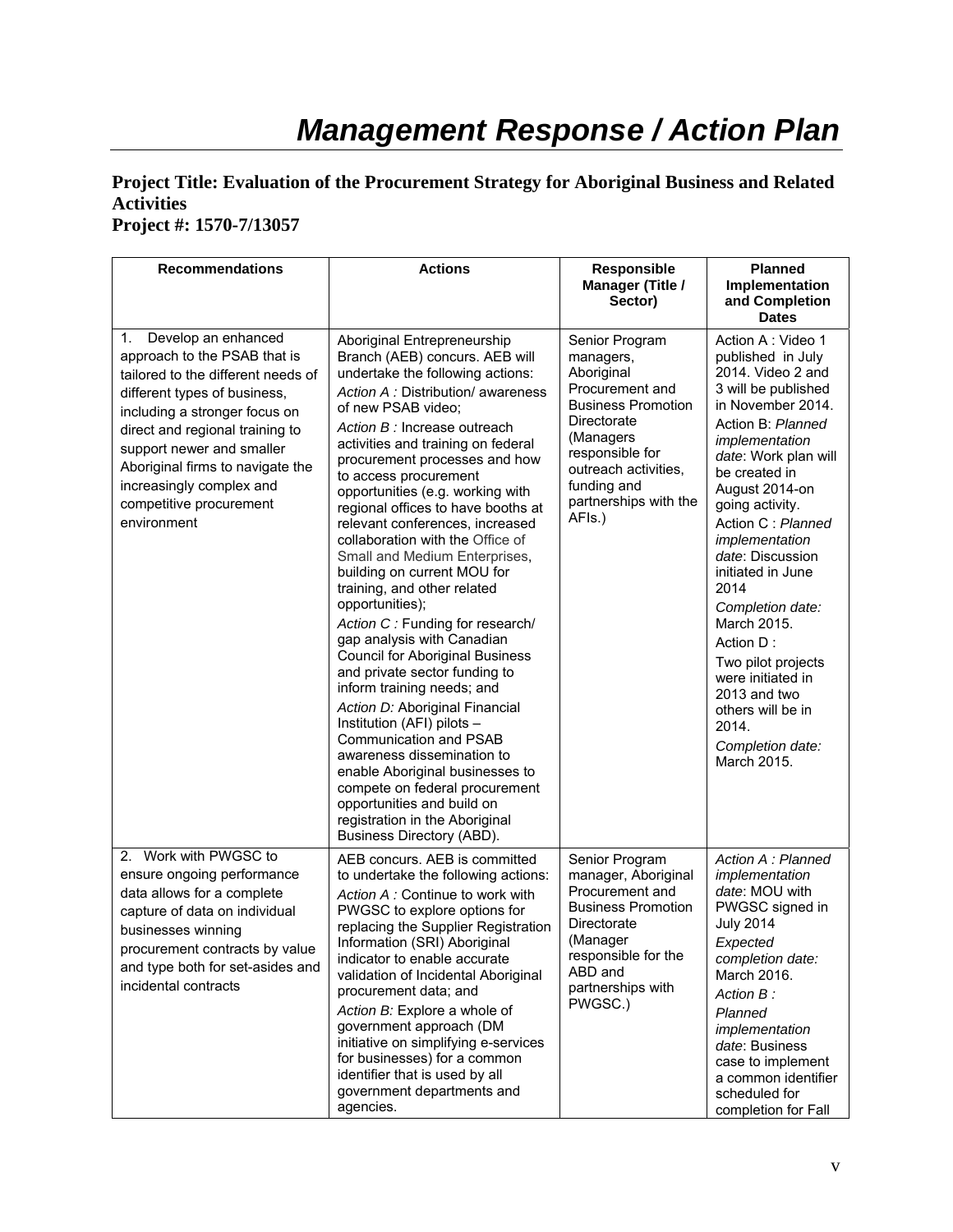|                                                                                                                                                                                                                                          |                                                                                                                                                                                                                                                                                                                                                                                                                                                                                                                           |                                                                                                                                                                                   | 2014.                                                                                                                                                                                                                                                                                                                                                                                                                                                                                                                                                                                    |
|------------------------------------------------------------------------------------------------------------------------------------------------------------------------------------------------------------------------------------------|---------------------------------------------------------------------------------------------------------------------------------------------------------------------------------------------------------------------------------------------------------------------------------------------------------------------------------------------------------------------------------------------------------------------------------------------------------------------------------------------------------------------------|-----------------------------------------------------------------------------------------------------------------------------------------------------------------------------------|------------------------------------------------------------------------------------------------------------------------------------------------------------------------------------------------------------------------------------------------------------------------------------------------------------------------------------------------------------------------------------------------------------------------------------------------------------------------------------------------------------------------------------------------------------------------------------------|
| 3. Develop better<br>accountability mechanisms for<br>the accurate capture of whether<br>or not bidders qualify as<br>Aboriginal                                                                                                         | AEB concurs. AEB is committed<br>to undertake the following actions:<br>Action A : Increase audit<br>resources through innovative<br>approaches;<br>Action B: Increase numbers of<br>pre-award audits, post-award<br>audits and random audits;<br>Action C : Complete an audit<br>toolkit for internal auditors;<br>Action D : Increase awareness of<br>the auditing process within the<br>contracting authorities' and<br>procurement community; and<br>Action E: Increase the review of<br>BuyandSell.gc.ca to monitor. | Senior Program<br>manager, Aboriginal<br>Procurement and<br><b>Business Promotion</b><br>Directorate<br>(Manager<br>responsible for the<br>auditing file)                         | Action A : Planned<br>implementation<br>date: A part time<br>student hired in<br>June 2014 and a<br>second auditor will<br>be hired in August<br>2014.<br>Expected<br>completion date:<br>March 2015<br>Action B: Planned<br>implementation<br>date: May 2014<br>Expected<br>completion: March<br>2015<br>Action C: Planned<br>implementation<br>date: Working draft<br>developed.<br>completion date:<br>September 2014<br>Action D: Planned<br>implementation<br>date: June 2014-on<br>going activity.<br>Action E: Planned<br>implementation<br>date: June 2014-on<br>going activity. |
| 4. As part of the promotion of<br>PSAB, work with contracting<br>authorities to ensure the best<br>likelihood of Aboriginal business<br>success, including promoting<br>the most appropriate application<br>of the 25-day posting option | AEB concurs. AEB will undertake<br>the following action:<br>Action A: Provide 20 information<br>sessions to the procurement<br>community and Aboriginal<br>businesses regarding posting<br>options and the flexible posting<br>options available for set-aside<br>contracts in 2014-2015 fiscal year<br>- to continue in future years.                                                                                                                                                                                    | Senior Program<br>manager, Aboriginal<br>Procurement and<br><b>Business Promotion</b><br>Directorate<br>(Manager<br>responsible for<br>maintaining<br>partnership with<br>PWGSC). | Action A : Planned<br>implementation<br>date: July 2014-<br>Expected<br>completion date:<br>March 2017.                                                                                                                                                                                                                                                                                                                                                                                                                                                                                  |

**I recommend this Management Response and Action Plan for approval by the Evaluation, Performance Measurement and Review Committee** 

*Original signed by:* 

**Michel Burrowes Director, Evaluation, Performance Measurement and Review Branch** 

**I approve the above Management Response / Action Plan**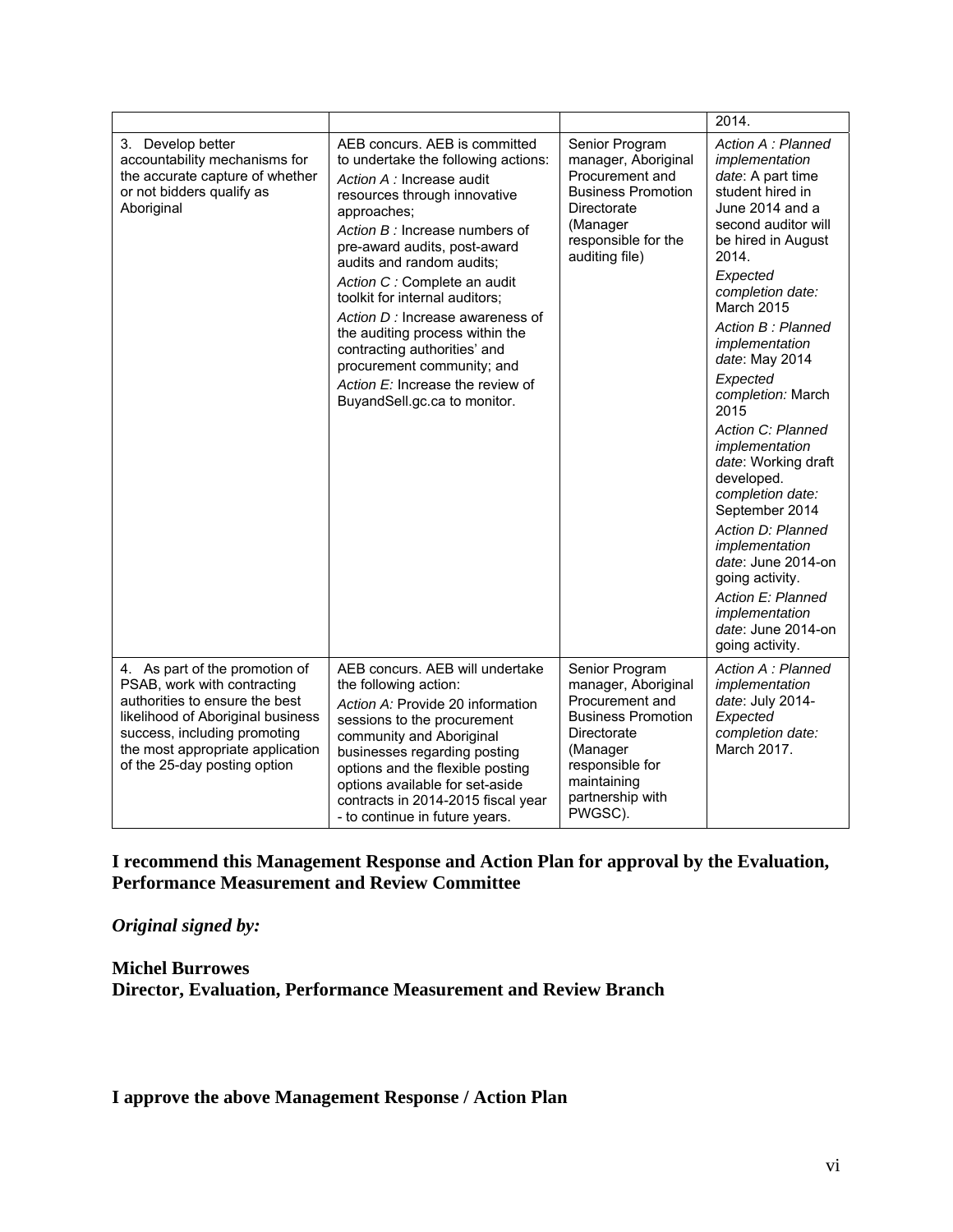*Original signed by:* 

**Sheilagh Murphy Assistant Deputy Minister, Lands and Economic Development** 

*The Management Response / Action Plan for the evaluation of the Procurement Strategy for Aboriginal Business and Related Activities were approved by the Evaluation, Performance Measurement and Review Committee on June 20, 2014.*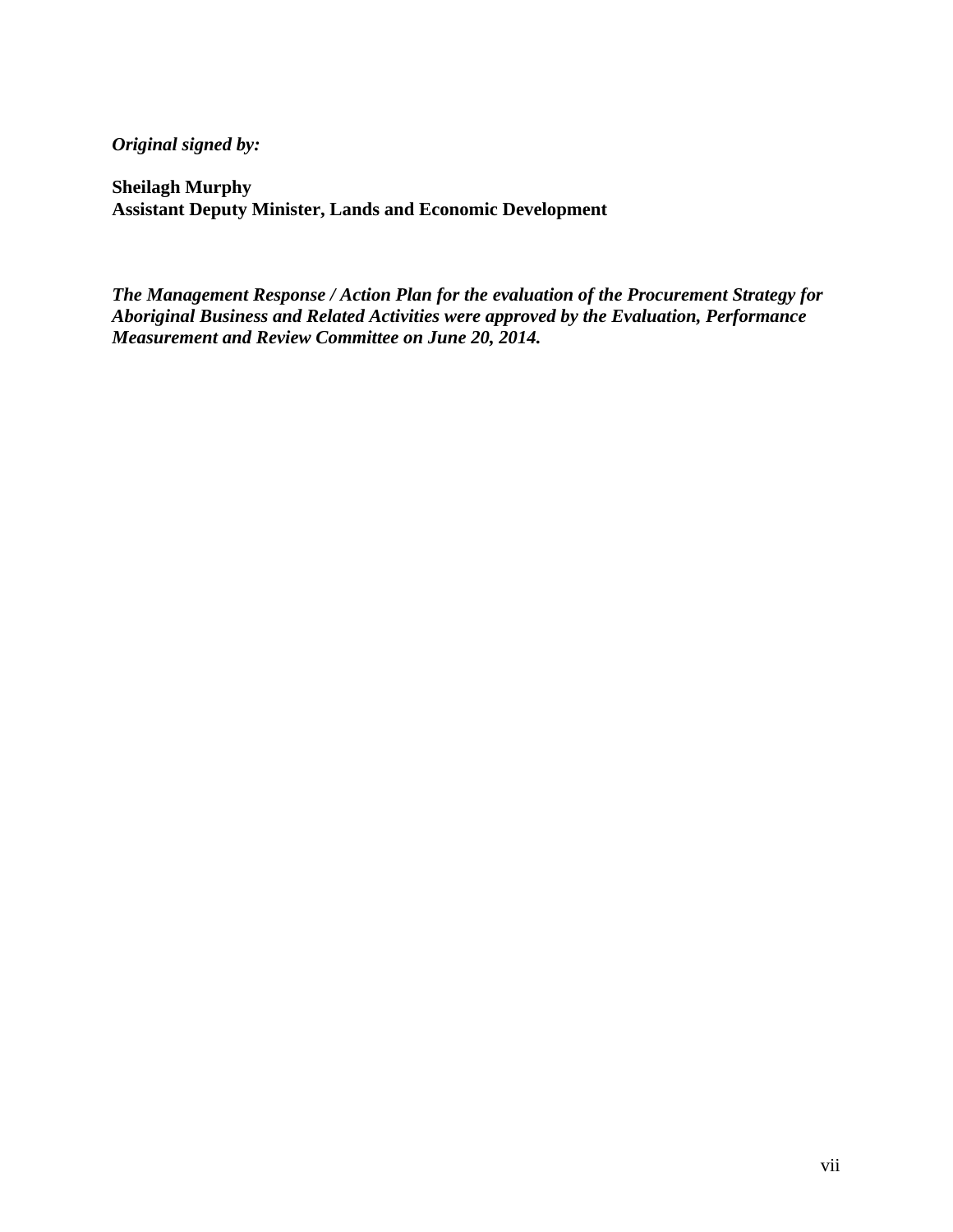## **1.1 Overview**

The Evaluation, Performance Measurement and Review Branch (EPMRB) at Aboriginal Affairs and Northern Development Canada (AANDC) has conducted an evaluation of the Procurement Strategy for Aboriginal Businesses (PSAB) and related activities under the former Aboriginal Workforce Participation Initiative (referred to as the Aboriginal Entrepreneurship Program as of April 2014). The objective of the program is to leverage federal government's procurement opportunities to enhance the viability of Aboriginal businesses, and thereby, increase Aboriginal economic development and employment. This evaluation fulfils the requirement of the Treasury Board Policy on Evaluation to provide a neutral and evidence-based assessment to make judgments on the relevance and performance of programming.

The PSAB was last evaluated in 2006-2007. The scope of the current evaluation covers all activities undertaken between 2007-2008 and 2012-2013. The evaluation itself was conducted between October 2013 and April 2014 by EPMRB with the assistance of two consulting firms. Under the direction of EPMRB, Auguste Solutions and Associates Inc. conducted and analysed key informant interviews with non-federal governmental stakeholders and Harris Decima implemented a survey of PSAB coordinators, material managers/contracting personnel, and some Aboriginal businesses. EPMRB led the design of all evaluation tools and methodology; conducted interviews with federal government representatives; conducted document/data and literature reviews and analysis; analysed survey and interview data; and drafted the final report.

This final report details the PSAB and all related activities and initiatives; provides an overview of methodology; details key findings and presents a set of recommendations and related responses and action plans. This evaluation also considered other pertinent evaluation issues, best practices and lessons learned.

## **1.2 PSAB Program Profile**

### *Background and Description*

Recognizing that Aboriginal businesses are under represented among firms seeking and winning federal government procurement opportunities, AANDC partnered with Public Works and Government Services Canada to develop the PSAB in 1995.

With its introduction, the Government of Canada recognized that, while serving its primary purpose of obtaining required goods and services at market rates, procurement is also a tool for Aboriginal businesses to grow by gaining experience, developing capacity, and forming partnerships with other businesses to compete for procurement opportunities. PSAB was intended to support and foster economic growth in the Aboriginal business sector through greater participation in government procurement. PSAB came into effect on April 1, 1996, pursuant to the Treasury Board's Contracting Policy, making it a government-wide policy,<sup>1</sup> applicable to all

 <sup>1</sup> http://www.tbs-sct.gc.ca/Pubs\_pol/dcgpubs/ContPolNotices/9610-eng.asp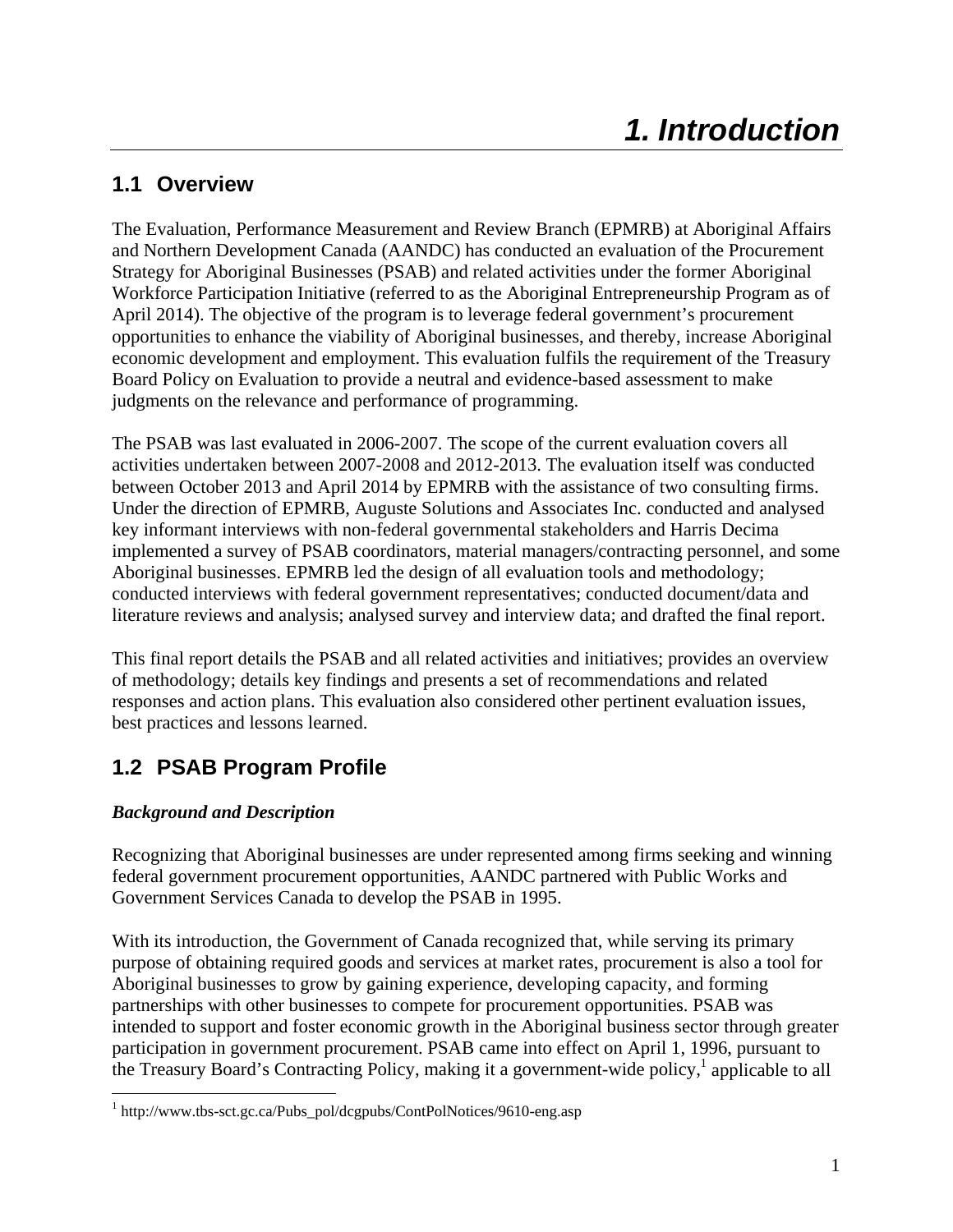federal departments and agencies designated as departments for the purposes of the *Financial Administration Act* (with the exception of the Canada Revenue Agency). PSAB is led by AANDC under the authority of Treasury Board contract policy notices.

In June 2009, the Government of Canada announced the new Federal Framework for Aboriginal Economic Development in conjunction with an action plan to support its implementation. PSAB is part of the 2009 Action Plan to implement the Federal Framework for Aboriginal Economic Development. To help address challenges encountered by Aboriginal business to access federal procurement, through the Federal Framework for Aboriginal Economic Development, the Government invested \$8.3 million over four years (2009-2013) in PSAB.

PSAB supports the following government priorities that were established in the 2009 Federal Framework for Aboriginal Economic Development<sup>2</sup>:

- *Maximizing economic outcomes for Aboriginal Canadians*, through the awarding of contracts, requirement on Aboriginal employees, requirements on work performed by Aboriginal employees throughout a contract, etc;
- *Support skills and training to create new opportunities and choices for Aboriginal peopl*e, by requiring Aboriginal businesses to employ (and provide the necessary skills training to) Aboriginal peoples;
- *Leveraging investment and promoting partnerships with the private sector to produce sustainable growth for Aboriginal peoples*, by encouraging joint ventures between Aboriginal and non-Aboriginal firms, and contribution agreements with private firms to establish sustainable business partnership with Aboriginal businesses; and
- *Act to free businesses to grow and succeed by removing barriers*, by linking Aboriginal businesses to the training and tools necessary to understand and utilize the federal tendering system to win contracts.

Furthermore, the Framework outlines a way forward to increase the ability of Aboriginal suppliers to successfully bid on contracts, increase awareness and implementation of the strategy among federal departments, and increase the number of registered firms in the Aboriginal Business Directory.

PSAB and the Federal Framework for Aboriginal Economic Development commitments formed the basis of developing a modernized approach to enhance Aboriginal procurement and business partnerships more broadly. The development of this modernized approach was part of a commitment in the 2010 Land and Economic Development strategic roadmap.

<sup>&</sup>lt;sup>2</sup> Government of Canada (2009), Federal Framework for Aboriginal Economic Development, https://www.aadncaandc.gc.ca/eng/1100100033501, p 2.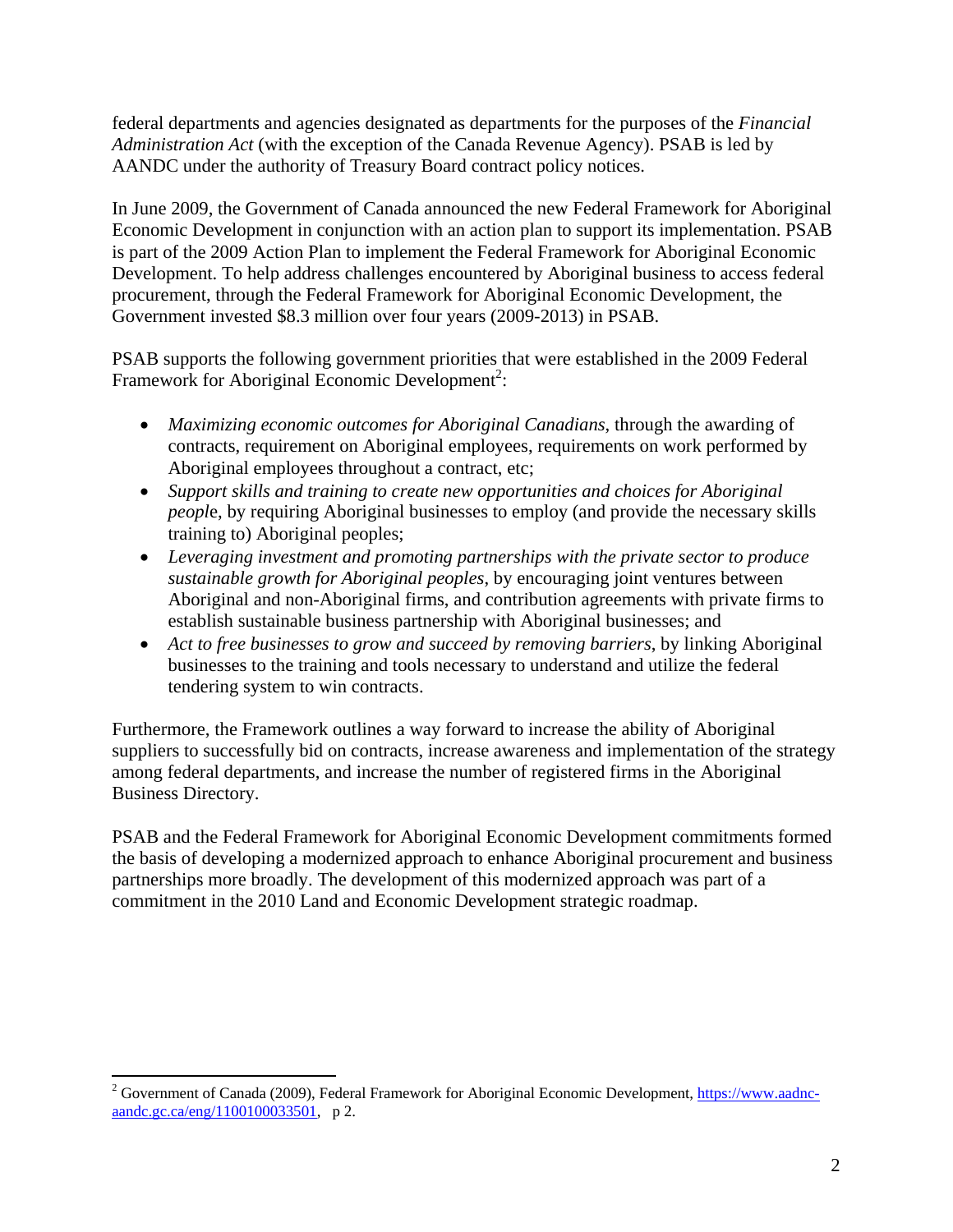It should be noted that the North American Free Trade Agreement and the World Trade Organization Agreement on Government Procurement provide for procurements to be "set aside" for minority and small businesses. Procurements set aside for Aboriginal businesses are therefore excluded from the provisions of these two international trade agreements.

Within AANDC's Economic Development Programming, there is also the Aboriginal Workforce Participation Initiative, which is intended to benefit Aboriginal people in Canada. This component seeks increased participation by Aboriginal people in the economy through economic and employment opportunities. This initiative works to break down the barriers that may deter business opportunities and the employment of Aboriginal peoples. This was to be accomplished by raising awareness of Aboriginal employment issues; promoting and retaining Aboriginal employees; enhancing the capacity and competencies of Aboriginal businesses; establishing partnerships with Aboriginal organisations and the private sector; showcasing Aboriginal capacities; and promoting information-sharing and networking among stakeholders.

#### *Objectives and Expected Outcomes*

#### *Program Objectives/Activities*

In support of the Federal Framework for Aboriginal Economic Development's key objective, PSAB *leverages federal government procurement as a tool to improve the participation of First Nations, Inuit and Métis people in the Canadian economy.* The rationale behind the objective is that successful Aboriginal businesses create jobs for Aboriginal and non-Aboriginal people, and help strengthen local economies.

Within the scope of the evaluation, this objective is directly linked to AANDC's 2012-2013 Program Activity Architecture Strategic Outcome - The *Land and Economy* and more specifically, the Program Activity *Aboriginal Economic Development* and the sub-activity *Strengthening Aboriginal entrepreneurship* by enhancing support for Aboriginal businesses to market their goods and services. So positioned, the objective of the PSAB is to leverage the federal government's procurement opportunities to enhance the viability of Aboriginal businesses, and thereby, increasing Aboriginal economic development and employment.

As of 2014-2015, PSAB falls under AANDC's Program Alignment Architecture Strategic Outcome- *The Land and Economy* and more specifically the Program Activity *Aboriginal Entrepreneurship* and the sub-activity *Business Opportunities*. PSAB is positioned within the Architecture in this manner to enhance Aboriginal businesses' access to government contracting through the promotion of Aboriginal business procurement within the federal government and in other government departments. $\frac{3}{3}$ 

<sup>&</sup>lt;sup>3</sup> Aboriginal Affairs and Northern Development Canada, (2014), "Performance Measurement Strategy: 3.1 Aboriginal Entrepreneurship," page 2.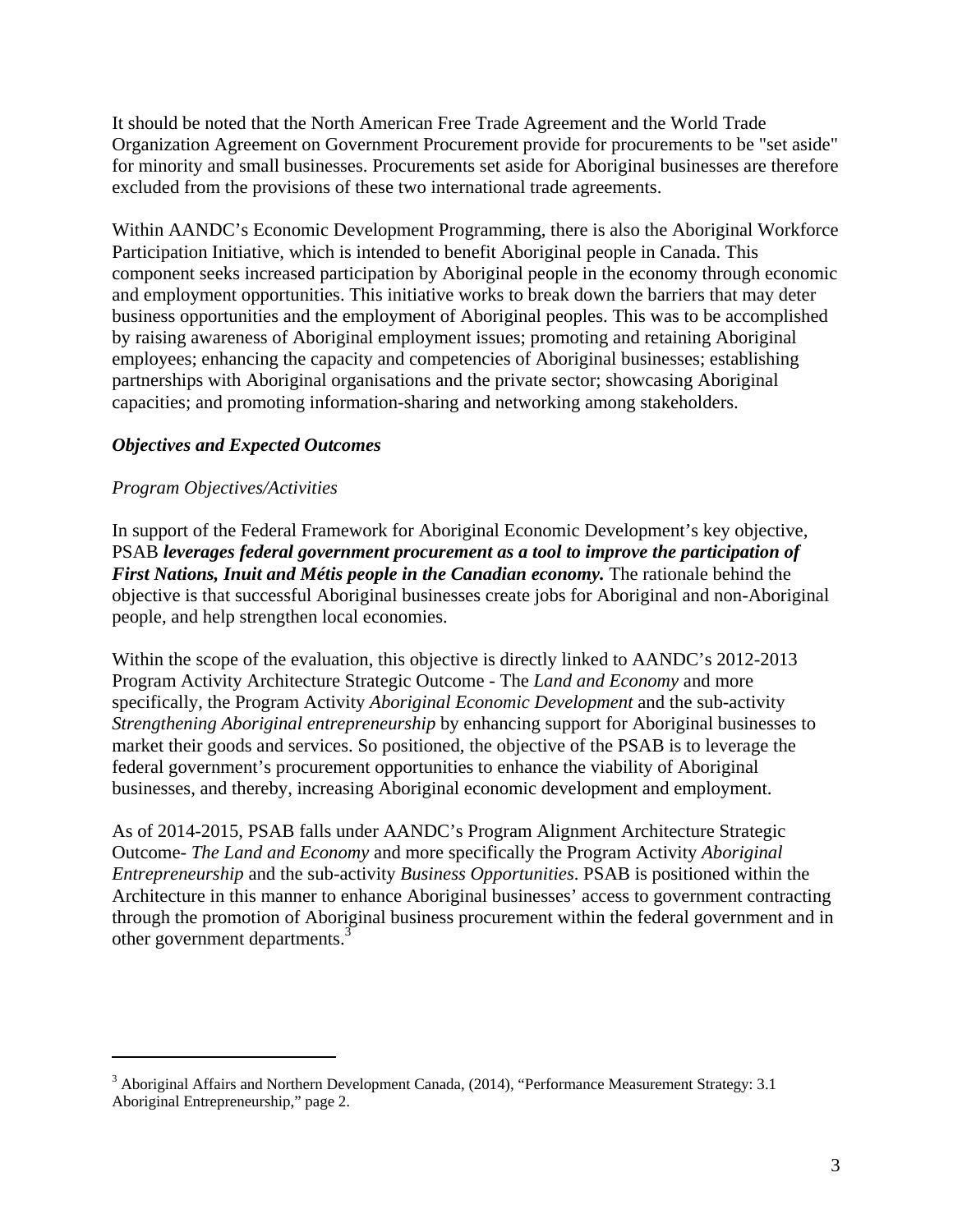PSAB objectives include:

- Increasing the number of businesses in supplier registries;
- Increasing Aboriginal set-asides;
- Improving departmental objective-setting and reporting regarding procurement from Aboriginal businesses;
- Increasing training and outreach to businesses and government departments;
- Provide advice and guidance to federal departments, provincial/territorial governments and businesses; and
- Researching Aboriginal benefit/participation components.

PSAB seeks to accomplish its overall goals by allowing federal departments and agencies to set aside procurement opportunities for Aboriginal-owned businesses (i.e., limit competitive bidding on the opportunity to only Aboriginal-owned businesses) with an overall aim of the strategy to increase the number of Aboriginal suppliers bidding for, and winning, federal contracts. PSAB is comprised of four components:

- **Mandatory Set-Asides:** A mandatory set-aside applies to all federal contracts with a value greater than \$5,000 for goods or services delivered to a primarily Aboriginal population;
- **Voluntary Set-Asides:** In addition to mandatory set-asides, federal departments and agencies may elect to voluntarily set aside select procurement opportunities for Aboriginal-owned businesses;
- **Joint Ventures and Partnerships:** To help with business and capacity development, the Strategy provides a framework for Aboriginal businesses to form joint ventures and partnerships with other Aboriginal or non-Aboriginal businesses and allows these partnerships to bid on opportunities that have been set aside;
- **Use of Aboriginal criteria:** In the qualification and awarding of prime contracts, all departments and agencies are encouraged to request Aboriginal Business Sub-Contracting.

Activities are geared toward actively engaging the interest and participation of Aboriginal suppliers. The program also works to raise the awareness of federal government employees with regard to the capacity of Aboriginal businesses that may meet their procurement needs, and advising the private sector and different provincial governments based on the PSAB model. Different tools and approaches are used to support those activities:

- Aboriginal Business Database identifying businesses that meet PSAB criteria to demonstrate and promote Aboriginal capacity;
- Outreach and training activities with businesses, federal, provincial and territorial governments;
- Working closely with businesses and stakeholders to undertake Aboriginal supplier development activities;
- Leading a national interdepartmental PSAB Coordinator Network to help apply and support the policy;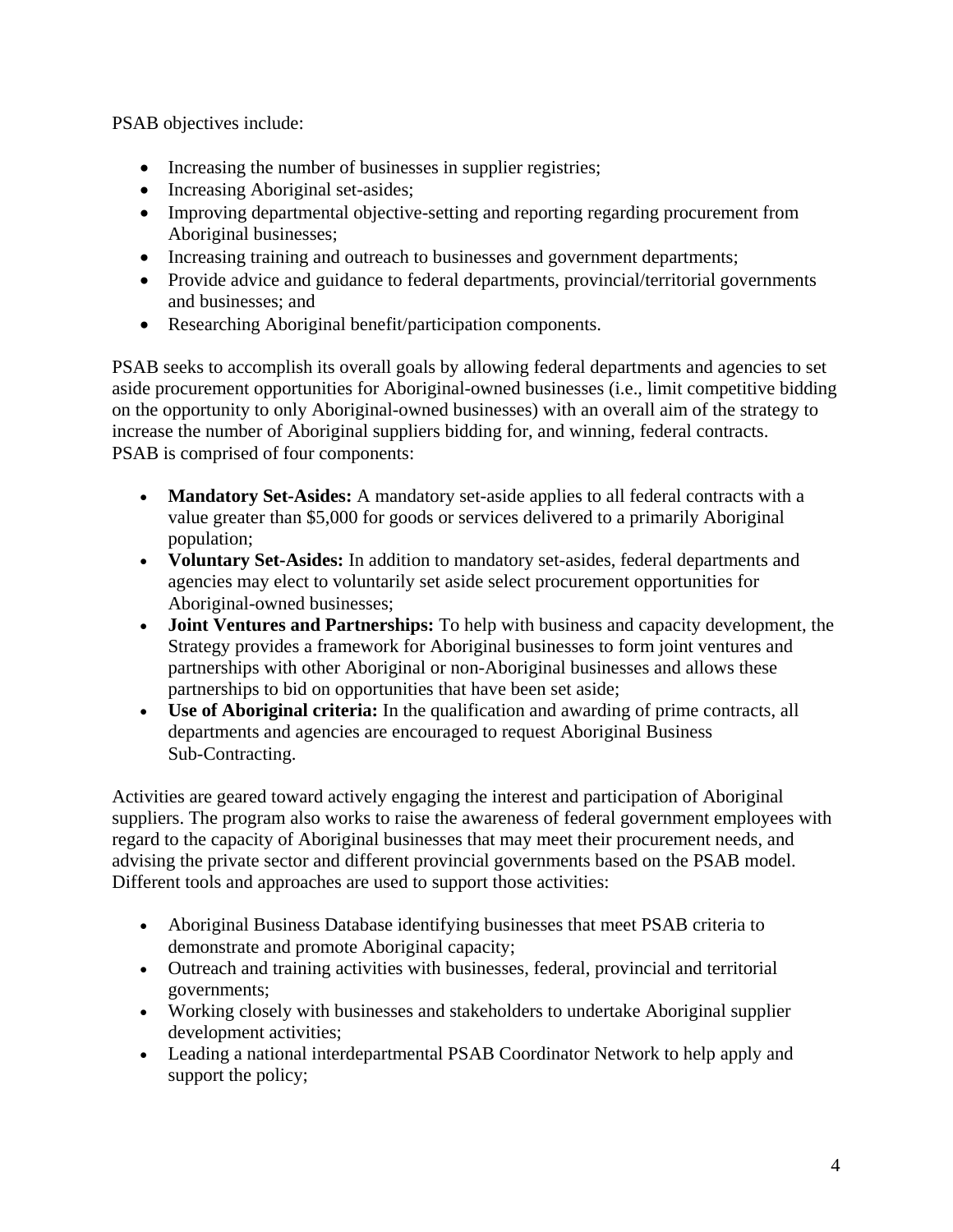- Facilitating and intervening in the application of PSAB set-asides of government procurement for Aboriginal businesses and the provision of advice and guidance; and
- Monitoring and participation to identify and negotiate set-asides and procurement opportunities.

The Aboriginal Workforce Participation Initiative carries out activities to promote business development, business promotion and literacy as well as advocacy activities to education and inform employers about the advantages of hiring Aboriginal people; to support partnerships with various stakeholders to increase Aboriginal businesses access to opportunities and increase the capacity of employers to recruit, promote and retain Aboriginal employees; and to bring Aboriginal suppliers, federal and private buyers and other parties together.

#### *Expected Outcomes*

The PSAB is expected to achieve the broader social and economic objectives of the federal government for Aboriginal economic development through the following outcomes:

- Increased representation of Aboriginal businesses in contract awards by individual departments, commensurate with Aboriginal business presence and Aboriginal labour force presence in Canadian industry;
- Increased representation by Aboriginal business in business development activities and in business registration inventories; and
- Increased procurement awareness in the private sector, through collaboration with Aboriginal organizations.

The Aboriginal Workforce Participation Initiative is intended to increase participation of Aboriginal people in the economy by promoting economic and employment opportunities for Aboriginal people in all sectors. The immediate outcome is increased Aboriginal employment.

Due to the absence of a PSAB Performance Measurement Strategy at the outset of the evaluation, the program needed to clarify the outcome statements listed above prior to the commencement of an evaluation. In February 2014, a Performance Measurement Strategy for the *Aboriginal Entrepreneurship* Program was completed, which incorporated aspects of the *Business Opportunities* sub-activity and which includes PSAB and the Aboriginal Workforce Participation Initiative. This Performance Measurement Strategy will support program planning, monitoring and reporting through the identification and collection of key performance indicators that provide information for ongoing program management and decision making and will inform future evaluations. The draft logic model for the PSAB is hosted in Appendix A and the *Aboriginal Entrepreneurship* Activity logic model is hosted in Appendix B.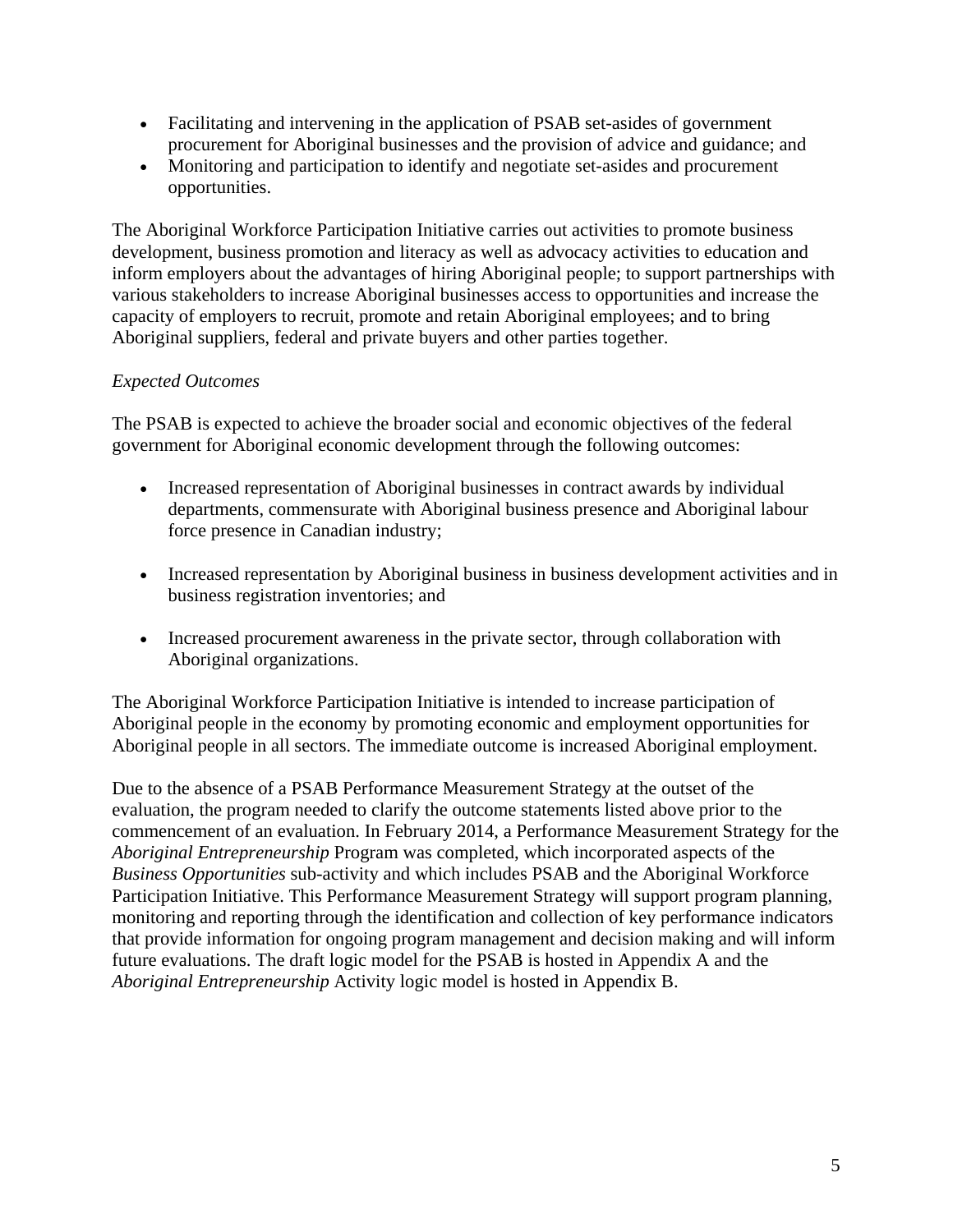#### *Program Management, Key Stakeholders and Beneficiaries*

#### *Program Management and Stakeholders*

#### Aboriginal Affairs and Northern Development Canada

Aboriginal Affairs and Northern Development Canada, and more particularly the Assistant Deputy Minister of Land and Economy, is responsible for the management, monitoring and reporting of PSAB.

The management responsibility of the government-wide implementation is under the Aboriginal Procurement and Business Promotion Directorate of the Aboriginal Entrepreneurship Branch. This Directorate oversees the day to day operation and assumes advocacy roles for PSAB. AANDC is also the sponsoring department for the directive of PSAB and responsible for:

- Collaborating with departments to set performance objectives;
- Verifying business compliance with PSAB eligibility criteria; and
- Providing guidance, tools and training to departments.

The Aboriginal Procurement and Business Promotion Directorate is responsible for ensuring that information about the capacity of Aboriginal suppliers of goods and services is disseminated throughout Canadian business and government communities. Aboriginal suppliers of goods and services are offered PSAB information sessions. The Aboriginal Procurement and Business Promotion Directorate team invites the Office of Small and Medium Enterprises to provide training on the federal procurement process where needed.

AANDC coordinates the implementation of PSAB on behalf of the federal government in close collaboration with Public Works and Government Services Canada and Treasury Board Secretariat.

#### Treasury Board Secretariat

Based on Treasury Board policy directives, departments and agencies are to make use of approved authorities, bidding procedures and processes consistent with Government Contracts Regulations and Treasury Board Contracting Policy Notes.

#### Public Works and Government Services Canada

In its role as common service organization, Public Works and Government Services Canada is drawing client departments' attention to the potential for voluntary set-asides under PSAB and potential omissions regarding mandatory set-asides under PSAB.

#### Industry Canada

Provides a platform for AANDC's Aboriginal Business Database housed within Industry Canada's Canadian Companies Capabilities Database.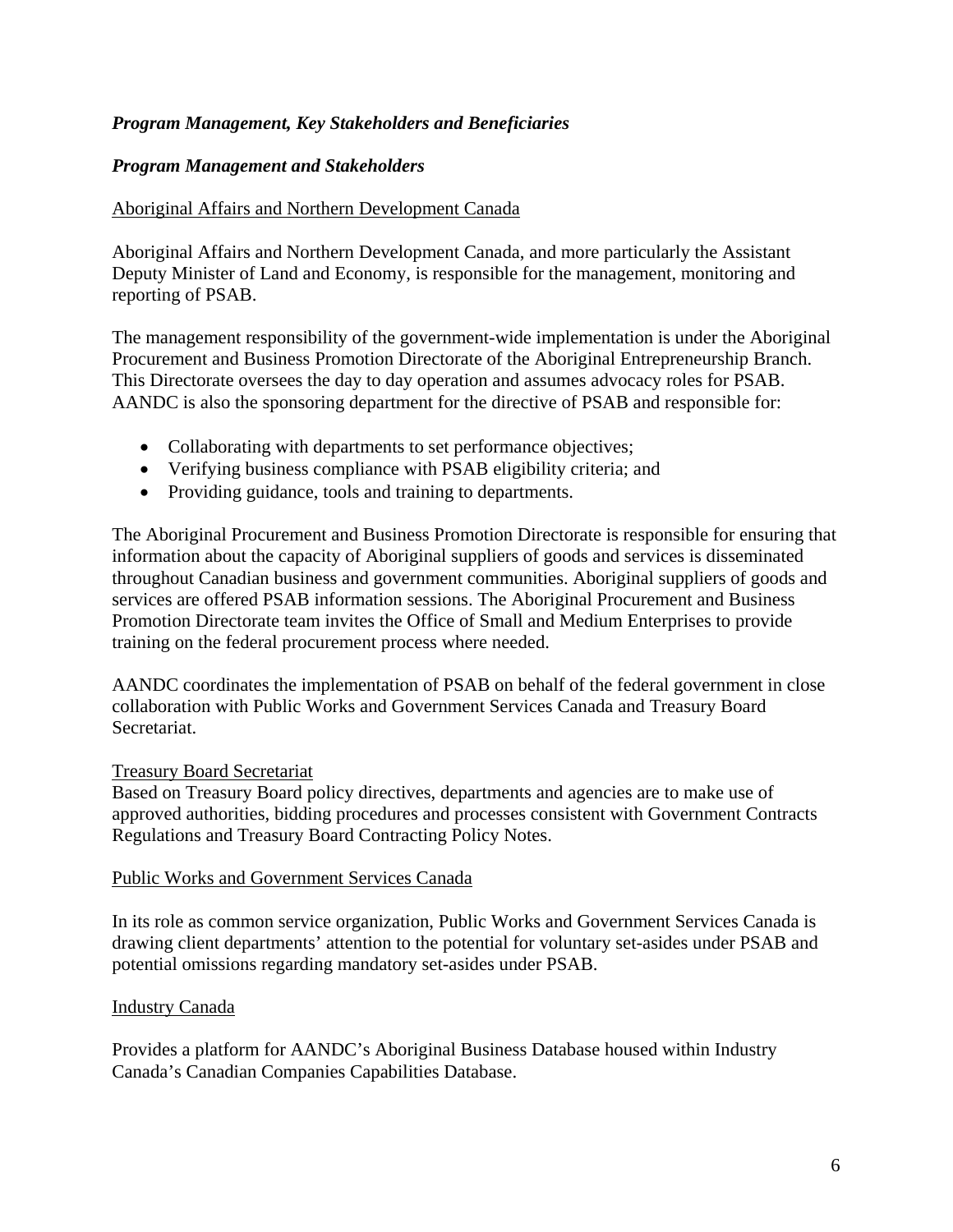In collaboration with Industry Canada, the Aboriginal Procurement and Business Promotion Directorate developed an online Aboriginal Business Database, which contains Aboriginal business information. The Aboriginal Business Database serves as a centralized search engine that can be accessed by Aboriginal businesses, government and industry to identify Aboriginal business capacity, increase business visibility and promote procurement opportunities nationally and internationally.

#### Federal Departments and Agencies

Federal departments and agencies are the main authorities making the decision whether to set aside a federal contract for competition among PSAB registered Aboriginal businesses or employ other elements of the PSAB, such as the Aboriginal Business Component, requiring that a percentage of the work in a contract to be completed by an Aboriginal business.

Each department and agency with an annual contracting budget in excess of \$1 million is mandated to set and report Aboriginal procurement targets and appoint a PSAB coordinator. Federal departments and agencies are encouraged to both increase their purchases from PSAB-registered Aboriginal firms and to increase the awareness about the capacity of Aboriginal firms to participate in federal contracting opportunities.

#### *Beneficiaries*

PSAB is open to all Aboriginal businesses, including sole proprietorship, limited companies, co-operatives, partnerships, and not-for-profit organizations. To be considered an Aboriginal business, the following criteria must be met:

- at least 51 percent of the firm must be owned and controlled by Aboriginal people; and
- if the firm has six or more full-time staff, at least one third of the employees must be Aboriginal.

If a firm is starting a joint venture, at least 51 percent of the joint venture must be owned and controlled by an Aboriginal business or businesses.

Also, a firm must demonstrate, for the duration of the contract, a level of Aboriginal content amounting to 33 percent of the value of the work performed by the Aboriginal business.

With respect to the Aboriginal Workforce Participation Initiative, eligible recipients can be:

- 1. Aboriginal individuals;
- 2. First Nation or Inuit communities;
- 3. Municipal governments;
- 4. Labour organizations;
- 5. Universities and colleges;
- 6. Other learning institutions such as sector councils and sector associations that can affect industry-specific learning opportunities; and
- 7. Private and Aboriginal corporations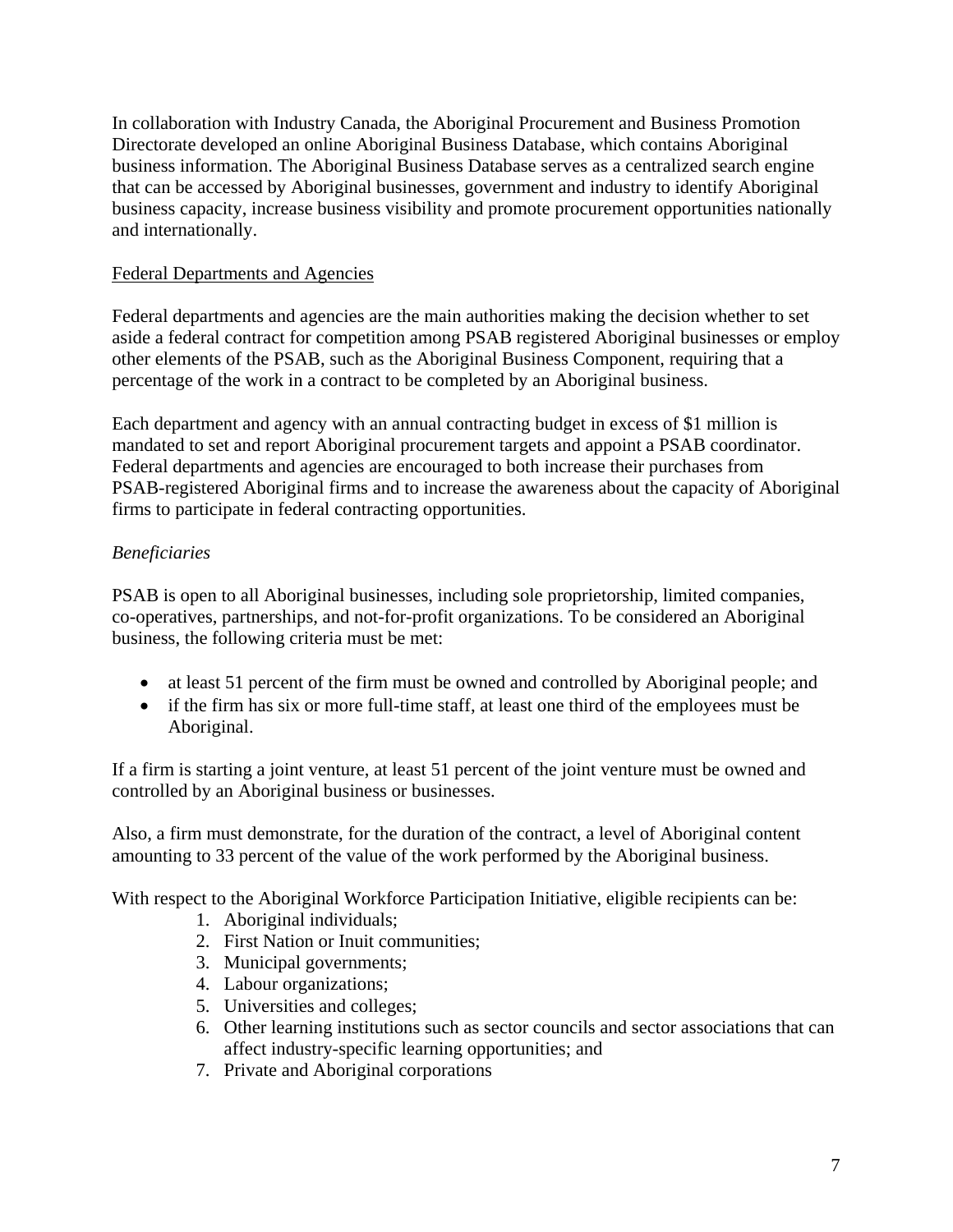#### *Program Resources*

|             |                                    | 2009-10   | 2010-11   | 2011-12      | 2012-13   | 2013-14   |
|-------------|------------------------------------|-----------|-----------|--------------|-----------|-----------|
| <b>PSAB</b> | Operation and                      | 600,033   | 831,339   | 831,339      | 831,339   | 831,339   |
|             | Maintenance                        |           |           |              |           |           |
|             | Salary                             | 535,012   | 678,702   | 678,702      | 678,702   | 678,702   |
|             | <b>Grants and Contributions</b>    | 225,000   | 500,000   | 500,000      | 500,000   | 500,000   |
|             | Operation and                      | 40,666    | 59,398    | 59,398       | 59,398    | 59,398    |
|             | Maintenance Internal               |           |           |              |           |           |
|             | Services Corporate Costs           |           |           |              |           |           |
|             | <b>Salary Internal Services</b>    | 30,393    | 40,859    | 40,859       | 40,859    | 40,859    |
|             | Corporate Overhead                 |           |           |              |           |           |
|             | <b>Treasury Board Secretariat-</b> | 73,503    | 93,543    | 93,543       | 93,543    | 93,543    |
|             | mandated Public Works              |           |           |              |           |           |
|             | and Government Services            |           |           |              |           |           |
|             | Canada accommodation               |           |           |              |           |           |
|             | costs (13 percent of salary        |           |           |              |           |           |
|             | costs)                             |           |           |              |           |           |
|             | Employee Benefit Plan (20          | 113,081   | 143,912   | 143,912      | 143,912   | 143,912   |
|             | percent of salary total and        |           |           |              |           |           |
|             | corporate salary overhead)         |           |           |              |           |           |
|             | <b>TOTAL</b>                       | 1,617,687 | 2,347,752 | 2,347,752    | 2,347,752 | 2,347,752 |
|             | <b>Grand Total</b>                 |           |           | 8,660,943.00 |           |           |

#### **Table 1: Budgeted Expenditures for PSAB/Aboriginal Workforce Participation Initiative from 2009-10 to 2013-14**

#### **Table 2: Actual Expenditures for PSAB/Aboriginal Workforce Participation Initiative from 2009-10 to 2013-14**

|                              | 2009-2010    | 2010-2011    | 2011-2012    | 2012-2013    |
|------------------------------|--------------|--------------|--------------|--------------|
|                              | Actual       | Actual       | Actual       | Actual       |
| SA1 - Indian and Northern    | 1,088,118.90 | 1,019,686.50 | 1,028,297.52 | 1,330,106.66 |
| <b>Affairs Canada SALARY</b> |              |              |              |              |
| NS1 – Indian and Northern    | 468,780.07   | 661,219.04   | 550,621.41   | 326,404.63   |
| Affairs Canada NON           |              |              |              |              |
| <b>SALARY</b>                |              |              |              |              |
| <b>V10 - GRANTS AND</b>      | 225,000.00   | 500,000.00   | 423,839.92   | 680,222.03   |
| <b>CONTRIBUTIONS</b>         |              |              |              |              |
| <b>Total</b>                 | 1,781,898.97 | 2,180,905.54 | 2,002,758.85 | 2,336,733.32 |
| <b>Actual Grand total</b>    | 8,302,296.68 |              |              |              |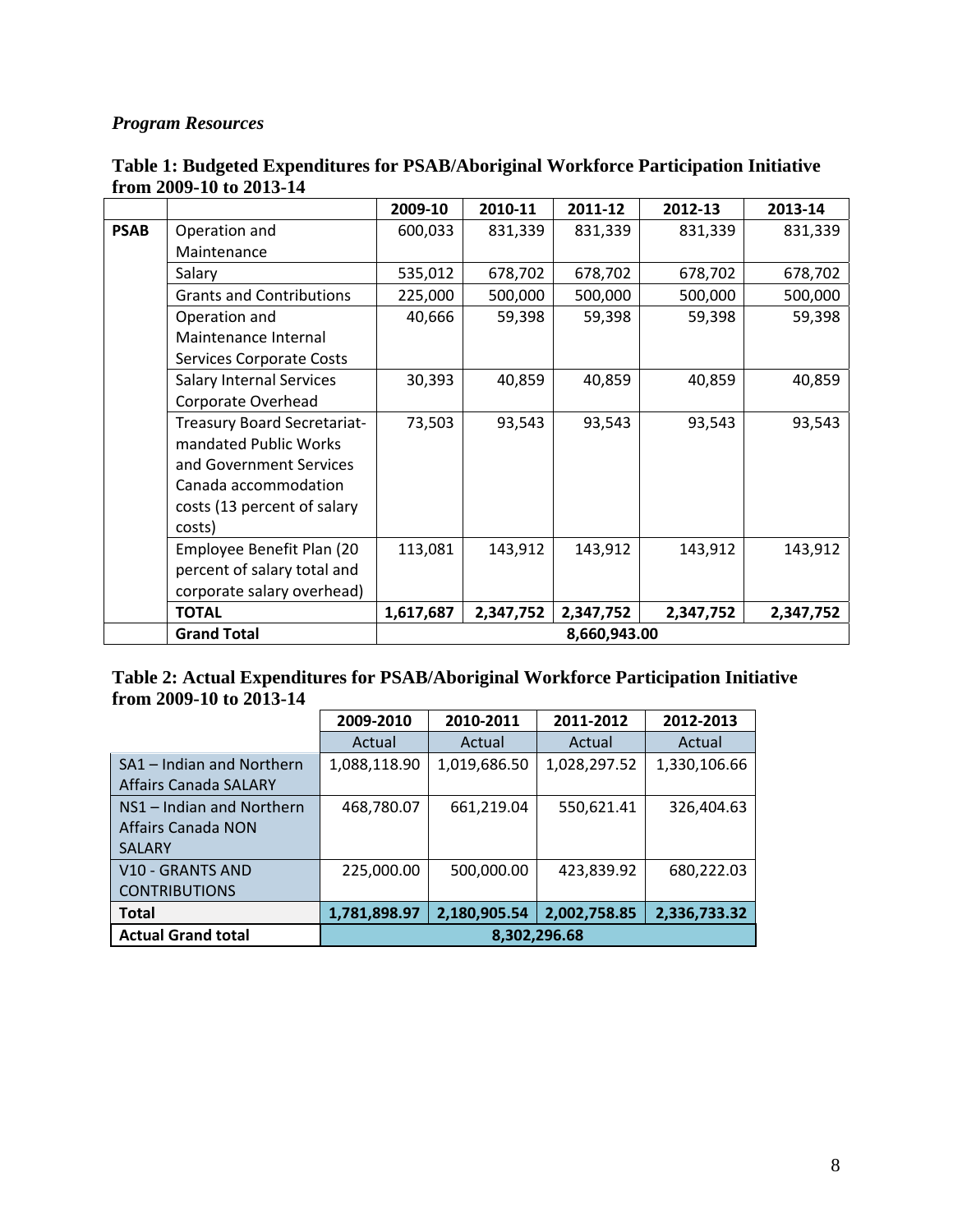## **2.1 Evaluation Scope and Timing**

The evaluation examined program activities of PSAB and related activities under the Aboriginal Workforce Participation Initiative undertaken between 2007-2008 and 2012-2013. Terms of Reference were approved by AANDC's Evaluation, Performance Measurement and Review Committee on February 22, 2013. Field work was conducted between September 2014 and April 2014. The delay from the approval of the Terms of Reference and the commencement of field work was due to resource constraints and a high volume of evaluation studies occurring over this period.

### **2.2 Evaluation Issues and Questions**

In line with the Terms of Reference, the evaluation of PSAB and related activities addressed core evaluation issues of relevance and performance in line with the requirements of the 2009 *Policy on Evaluation.* Specifically, the evaluation focussed on the following core issues and questions:

#### **Relevance**

*Continued Need* 

Does PSAB continue to address a demonstrable need and is it responsive to the needs of Aboriginal businesses? Does the Aboriginal Workforce Participation Initiative address a demonstrable need and is it responsive to the needs of Aboriginal peoples and First Nation and Inuit communities?

*Alignment with Government Priorities*

Are the objectives of the program consistent with government-wide priorities and AANDC's strategic outcomes?

*Alignment with Federal Roles and Responsibilities*

To what extent are the objectives of the program aligned with the role and responsibilities of the federal government? Is there duplication or overlap with other policies or initiatives?

#### **Performance**

*Effectiveness (i.e. Success)* 

To what extent are the PSAB's expected outcomes (immediate, intermediate and long term) being achieved?

To what extent have external and internal factors influence the achievement of PSAB's expected outcomes? Are there any unexpected impacts of the PSAB, either positive or negative?

To what extent has PSAB created a leverage effect within the Federal Framework for Aboriginal Economic Development?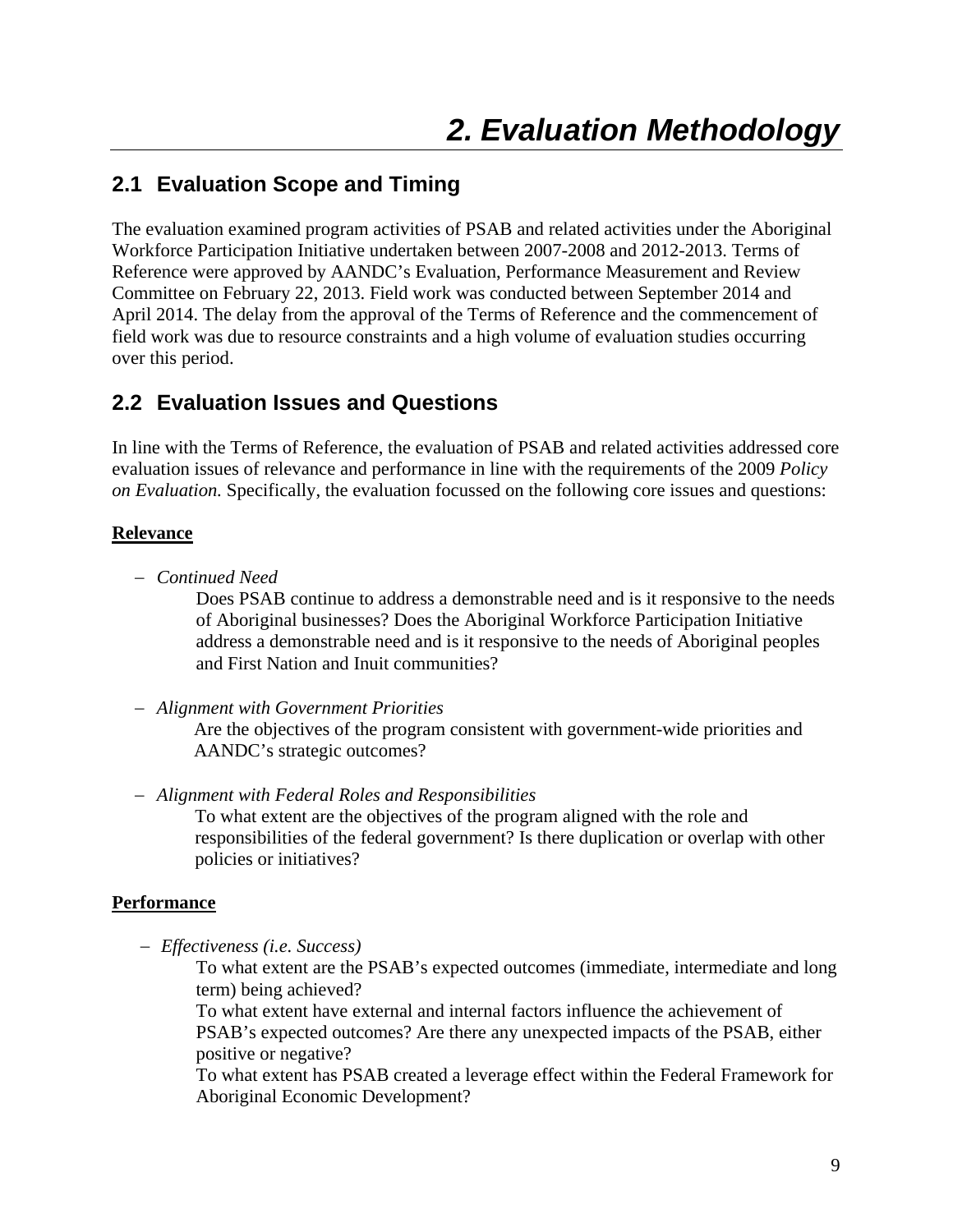To what extent is PSAB programming consistent with Treasury Board policy, directives and procedures? Have the appropriate mechanisms to deliver PSAB been put in place?

*Demonstrations of Efficiency and Economy*

Has the PSAB optimized its processes and quality of services to achieve expected outcomes? (efficiency) Are there other efficient ways of delivering the initiative to achieve similar results? (efficiency) Are there opportunities to achieve the intended results of PSAB using fewer resources? (economy)

#### **Other Evaluation Issue(s)**

*- Lessons Learned and Best Practices* 

What are the lessons learned and best practices that emerged from the implementation of PSAB and other similar programs from other jurisdictions, countries, or in the private sector, which may enhance PSAB effectiveness?

## **2.3 Evaluation Methodology**

#### *Evaluation phases*

*Phase 1: Preliminary Activities and Planning.* Prior to the evaluation, EPMRB, in collaboration with the PSAB team, reviewed the uncompleted PSAB Performance Measurement Strategy in April 2012 to reflect new activities undertaken since the Results-based Management and Accountability Framework/Results-based Audit Framework for the Procurement Strategy for Aboriginal Business (see Appendix A), and the Performance Measurement Strategy of the New Federal Framework for Aboriginal Economic Development (see Appendix B). In December 2012, the evaluation team met the management team of the PSAB to discuss evaluation issues/questions, approach and scope.

*Phase 2: Research and Analysis.* The core evaluation questions identified in the planning phase of the evaluation guided all stages of data collection, analysis and reporting with the ultimate goal being to gather as many lines of evidence as possible through data triangulation in order to answer each question thoroughly.

*Phase 3: Reporting.* Several documents and reports were created to reflect the evidence collected from the evaluations lines of inquiry. These documents were used to influence the production of this draft evaluation report. The evaluation report includes the evidence, conclusions and recommendations related to PSAB and Aboriginal Workforce Participation Initiative where applicable.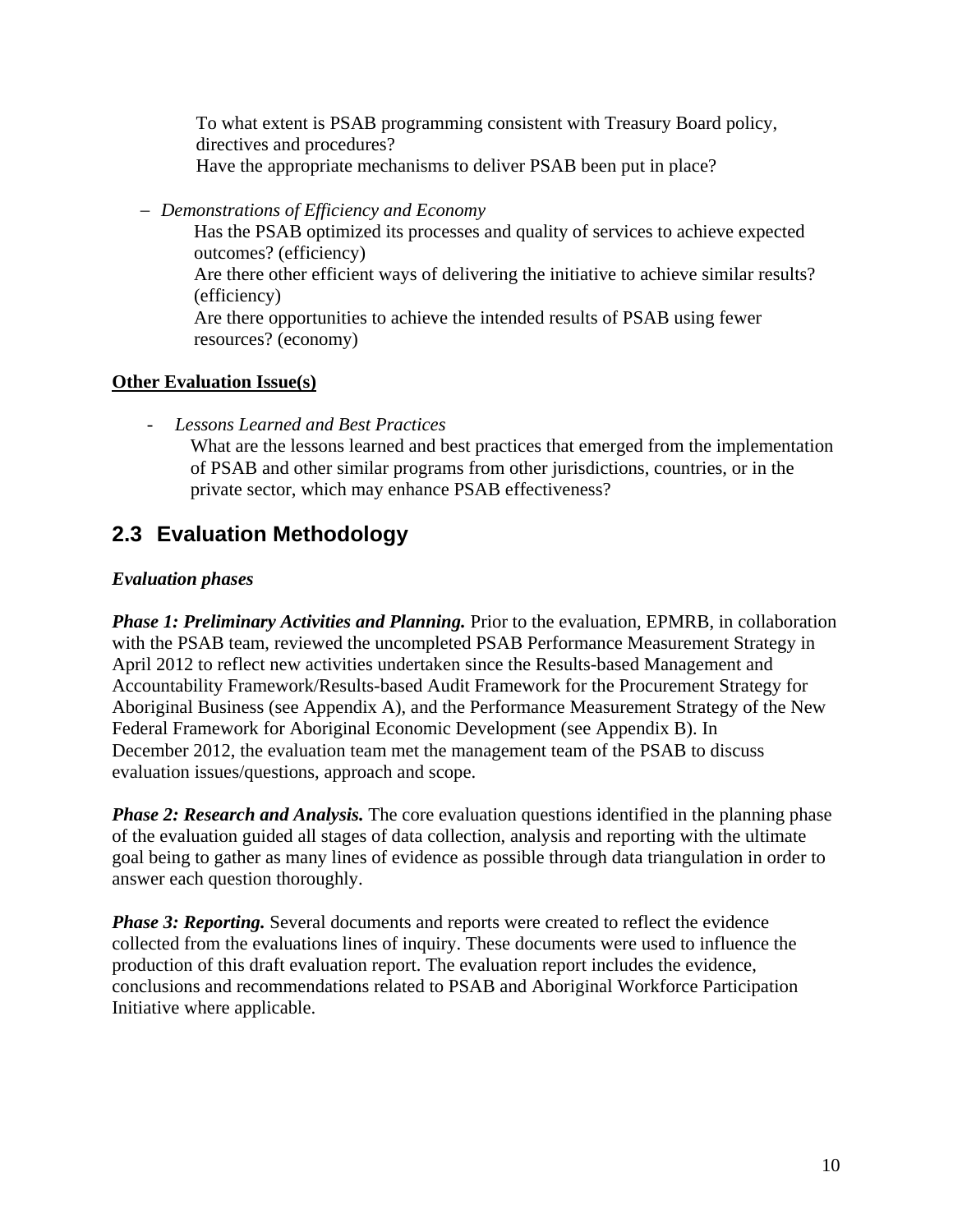#### *Data Sources*

#### *Literature and Media Review*

Using national and international sources, a literature review was conducted to examine core evaluation issues of need and relevance, how the program aligns with government roles and priorities, and how the program contributes to the broader issue of economic development. Peer-reviewed academic, intergovernmental, non-governmental and business literature will be collected using key words and phrases related to Aboriginal procurement and employment, including government contracts for minorities, set-asides, and Aboriginal/indigenous economic development. Provincial, territorial, and other countries' government procurement programs and policies will also be reviewed to document best practices among Procurement Set-Aside Programs and contracts for eligible groups (e.g. Aboriginal-owned business, minority-owned business and women-owned business). Finally, procurement and hiring practices in the private sector will be examined to better understand all contracting and employment opportunities for Aboriginal people in Canada.

Similarly, a media review will also be conducted to determine the prevalence of evidence supporting the performance of the PSAB as well as its effectiveness. Media scans will consist of the examination of Canadian newspapers and the AANDC internal Newsdesk. Searches will be conducted using key words and phrases related to the PSAB program such as: government procurement strategy; procurement strategy for Aboriginal business; Aboriginal workforce participation initiative; Aboriginal workforce; government contracts; supplier diversity; and set-asides. Source information will be organized based on themes, which relate to the evaluation questions. These themes are: Support for Program Relevance; Highlighting Design and Delivery Challenges / Best Practices; Supporting Performance; and Efficiency and Economy. Procurement practices in the private and public sector will be highlighted throughout the media scan where applicable.

#### *Document Review*

A document and file review will be undertaken and will include, but is not limited to, Treasury Board submissions, Speeches from the Throne, federal budgets, Memorandum to Cabinet, Office of the Auditor General of Canada reports, management plans, progress and performance reports, project files, reviews of audits, and other type of documents related to this evaluation. Reports from Aboriginal organizations and other reputable institutions were also examined. An Internet search of procurement programs from the private, international and government sectors was conducted to document alternatives and best practices. These documents will be analyzed and key points will be highlighted to address the evaluation questions presented in the Terms of Reference and the evaluation matrix.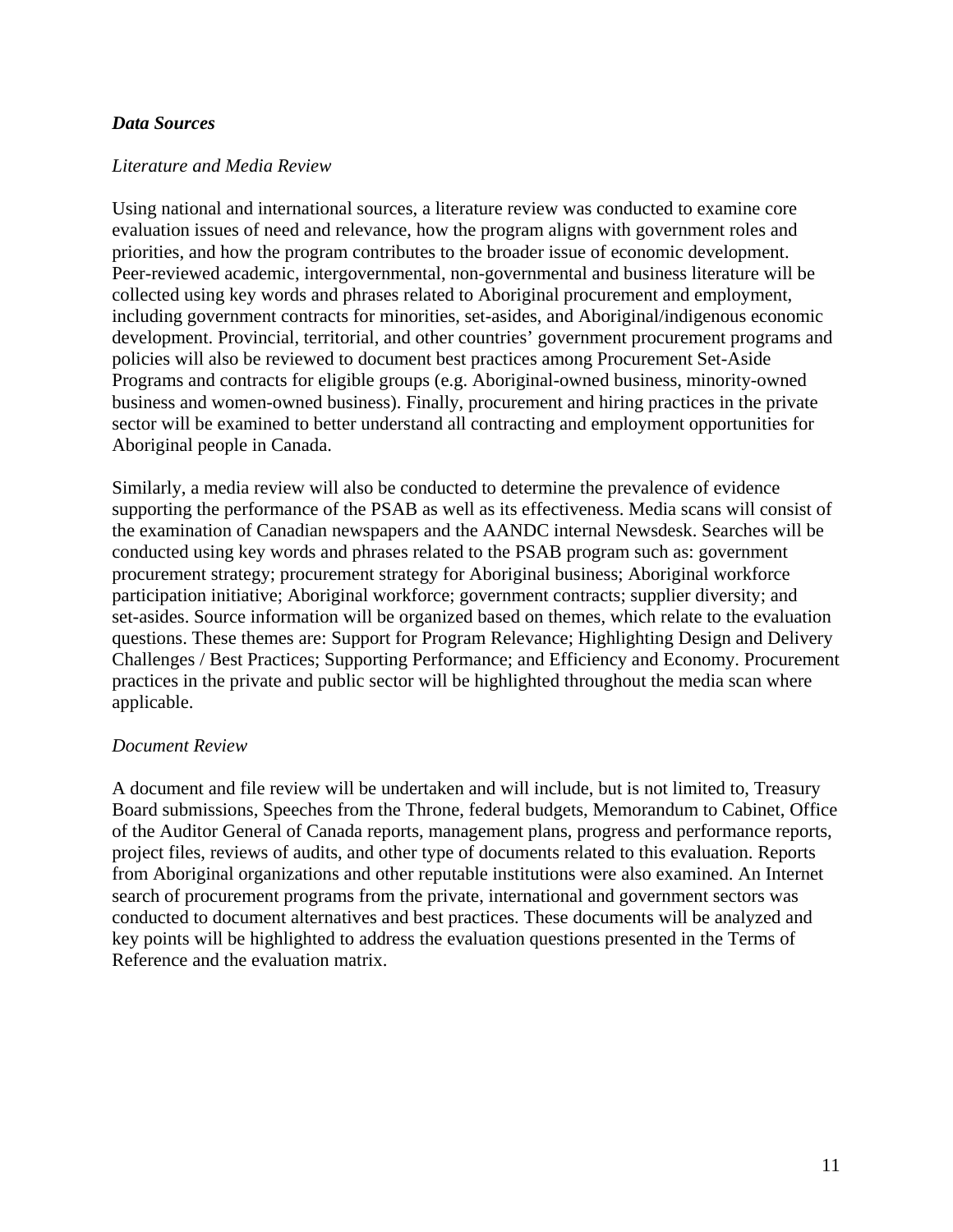#### *Key Informant Interviews*

It is expected that interviews and/or focus groups will be conducted to provide information on the progress of the PSAB and to validate and contextualize information obtained via other methodologies, including, but not limited to:

- o AANDC managers / regional offices, program officers (Headquarters);
- o Other federal department representatives (including Treasury Board Secretariat, Public Works and Government Services Canada);
- o PSAB coordinators;
- o Departmental material managers;
- o Aboriginal businesses representatives;
- o Provincial/territories government representatives (e.g. Ontario, Manitoba);
- o Key stakeholders and economic partners (e.g. Aboriginal Financial Institutions, Economic Development Officers);
- o Private sector representatives that implemented a Corporate Social Responsibility policy for Aboriginal procurement;
- o Aboriginal organizations and representatives; and
- o Subject matter experts.

#### *Surveys*

To collect specific information on matters directly linked to the outcomes, performance, design and delivery, stakeholders and beneficiaries, EPMRB will conduct surveys of both PSAB coordinators and departmental material managers. These surveys will be used to supplement key informant interviews as the 2007 evaluation of the PSAB used this same process but encountered a low response rate. Like the 2007 evaluation of PSAB, EPMRB will also consider a survey of businesses that received contracts under the PSAB. However, an assessment of the availability of contact information from Public Works and Government Services Canada and other departments will be required as in 2007 the evaluation team encountered challenges due to a lack of data and that a number of the businesses identified were no longer in business. If EPMRB faces the same challenge, interviews will be used.

The 2007 evaluation report recommended that a general survey of Aboriginal businesses in Canada would have been useful to assess awareness and opinion of the strategy among Aboriginal businesses in general. Discussion with the Procurement and Aboriginal Procurement and Business Promotion Directorate and the Public Opinion research will be undertaken to see the feasibility of this option. If not feasible, the evaluation will base its review on the 2011 Aboriginal Business Survey and interviews.

#### *Data Analysis*

Administrative data provided by Public Works and Government Services Canada were used to analyse trends on procurement respecting Aboriginal businesses, both within set-aside arrangements and incidentals, over the period of study.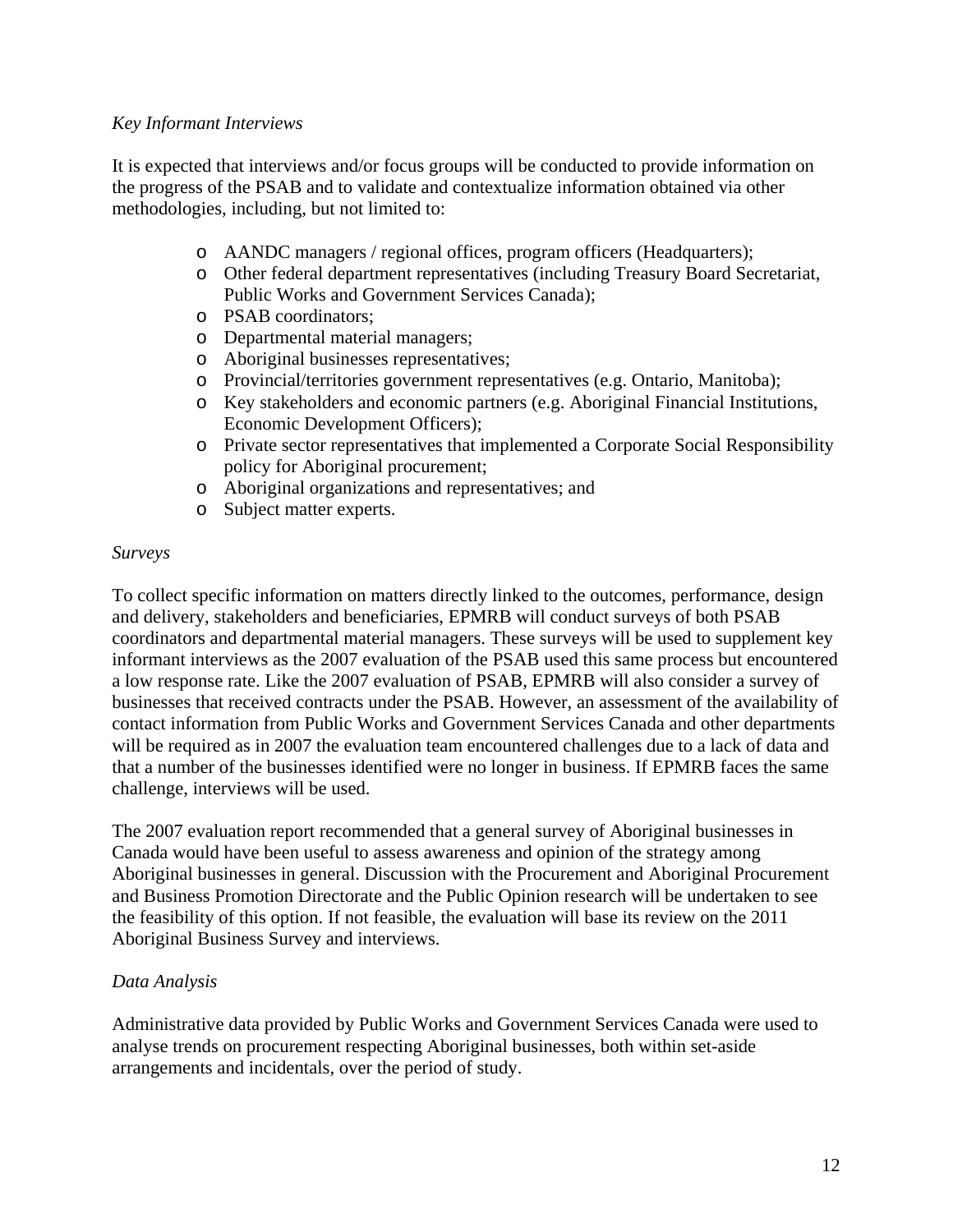## **2.4 Considerations, Strengths and Limitations**

#### *Considerations:*

- 1. As PSAB involves, many departments with different roles and responsibilities, collaboration and access to data of those federal departments are key to the success of this evaluation. To increase success, a communication procedure was developed in collaboration with the Procurement and Aboriginal Procurement and Business Promotion Directorate to increase participation of PSAB coordinators, departmental material managers as well as data sharing.
- 2. As the Land and Economy Sector is under program renovation in fulfillment of the Federal Framework for Aboriginal Economic Development commitments, the activities undertaken by the Procurement and Aboriginal Procurement and Business Promotion Directorate may go beyond the initial reach of PSAB. The evaluation team considered those changes in the evaluation.

#### *Strengths:*

3. The Aboriginal Procurement and Business Promotion Directorate has recently conducted research, analysis, Business Partnership pilots and other models, including an Aboriginal Benefits Requirement to inform the efficiency. This will assist the evaluation team to assess the efficiency and economy evaluation issue.

#### *Limitations:*

- 4. A PSAB performance measurement strategy was under development for a large portion of the evaluation. EPMRB, thus, used a compilation of policy documents to articulate the intended outcomes of the strategy and measured performance against these outcomes.
- 5. Due to the unavailability of a data collection system and raw data, as discussed in the previous evaluation of the PSAB in 2007, it was recommended that a data collection system for collecting performance data be implemented by March 2010. According to the March 21, 2012, Follow-up Report Status Update, an Aboriginal Business Directory and data collection systems have been developed in collaboration with Public Works and Government Services Canada, to be implemented in 2012-13. Key data that would support reporting needs on performance indicators therefore are only available as of 2012, thus preventing an analysis of the emergence and growth of specific businesses over time (discussed further in Section 3.1).
- 6. A survey was implemented with the intention of capturing the insights of businesses. While businesses that were well-established and/or had established set-aside arrangements with federal departments were solicited, the primary focus of the survey was to gather insights from newer businesses and entrepreneurs, and specifically, those without knowledge of PSAB or without having established set-aside arrangements. While invitations to participate were sent to 103 businesses (with three reminder emails and one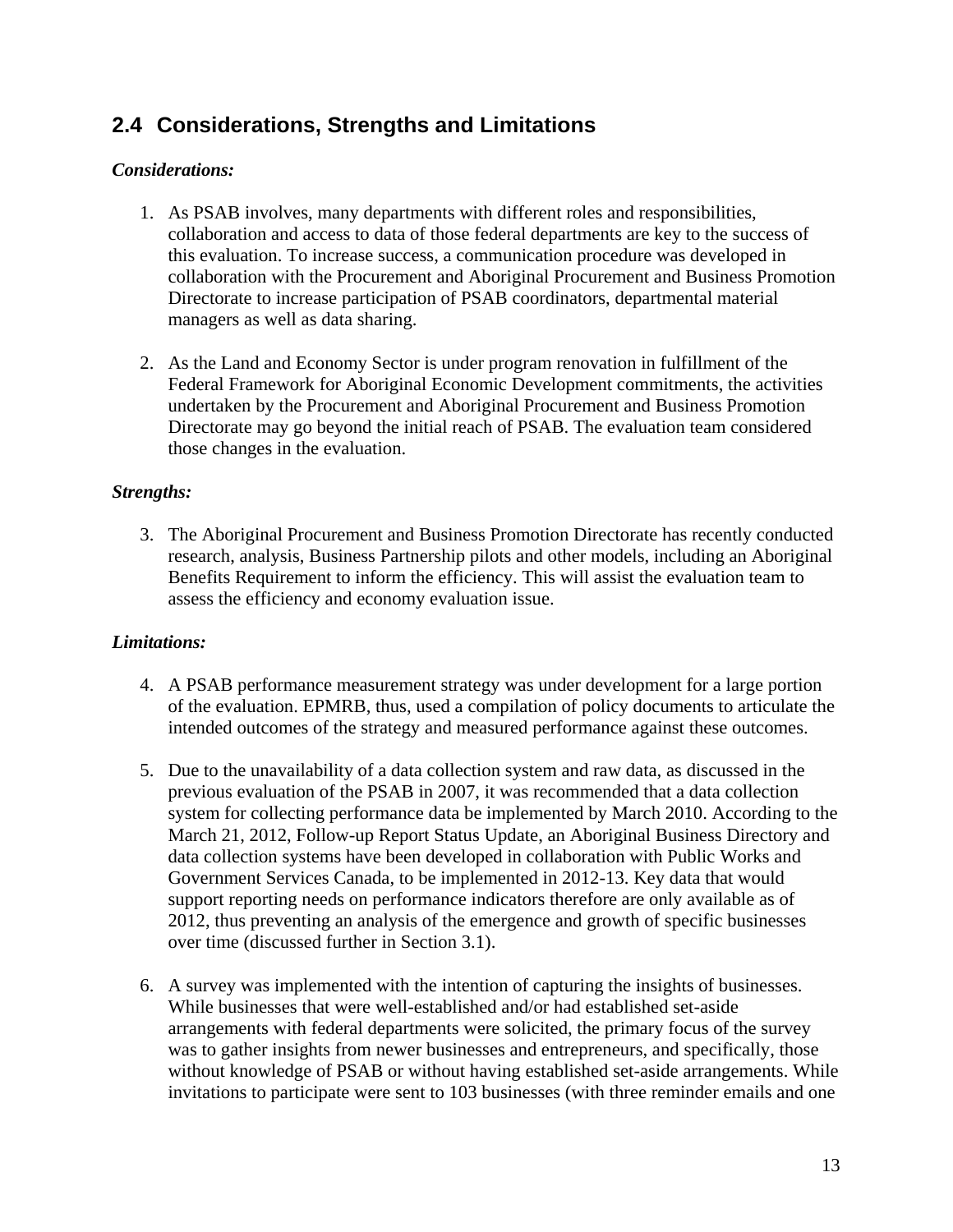follow-up telephone call), only 15 completed the survey. EPMRB attempted to engage organizations with social media pages with a high amount of traffic among Aboriginal entrepreneurs and businesses to bolster solicitation, but no arrangement could be made within the time frame of data collection.

### **2.5 Roles, Responsibilities and Quality Assurance**

The EPMRB of the AANDC Audit and Evaluation Sector is the project authority for the evaluation and will manage according to EPMRB's Engagement Policy and Quality Control Process, which is aligned with the Treasury Board Policy on Evaluation. Work for this evaluation will be completed by EPMRB staff and contractors under the direction of EPRMB. EPMRB, also referred to as the Project Authority, will direct and manage the evaluation. During the evaluation, EPMRB will also be responsible for liaising with an evaluation Working Group.

A Working Group has been established to ensure the quality and relevance of the evaluation approach, research instruments and the draft deliverables. The Working Group will include representatives of the various regional offices and Headquarters. Chaired by the Project Authority, the role of the Working Group will be to review documents, participate in discussion and provide the evaluation team with feedback at three key stages throughout the course of the evaluation: 1) the Methodology Report; 2) Preliminary Findings; and 3) Draft Final Report.

In line with Branch Policy, peer reviews will be conducted at two critical points in the evaluation project cycle: Methodology Reports and Draft Final Reports. Internal peer reviews are conducted by EPMRB evaluators who are not directly involved in the evaluation project. The reviewers assess the quality of the Methodology and Final Reports, and ensure they comply with relevant Treasury Board, AANDC and Branch Policy, criteria and standards. Internal peer reviewers also examine the degree to which final reports correspond with the evaluation's Terms of Reference and Methodology Report. Peer reviewers are not expected to validate factual information about programs or policies or edit reports. These tasks are the responsibility of the Project Team.

Oversight of daily activities will be the responsibility of the PSAB evaluation team, headed by a senior evaluation manager. The Aboriginal Entrepreneurship Branch will be responsible for identifying and providing key documents and data for evaluation as well as names and contact information of department officials and key stakeholders. Other departments such as Public Works and Government Services Canada and Industry Canada will be sources for key informants and documentation.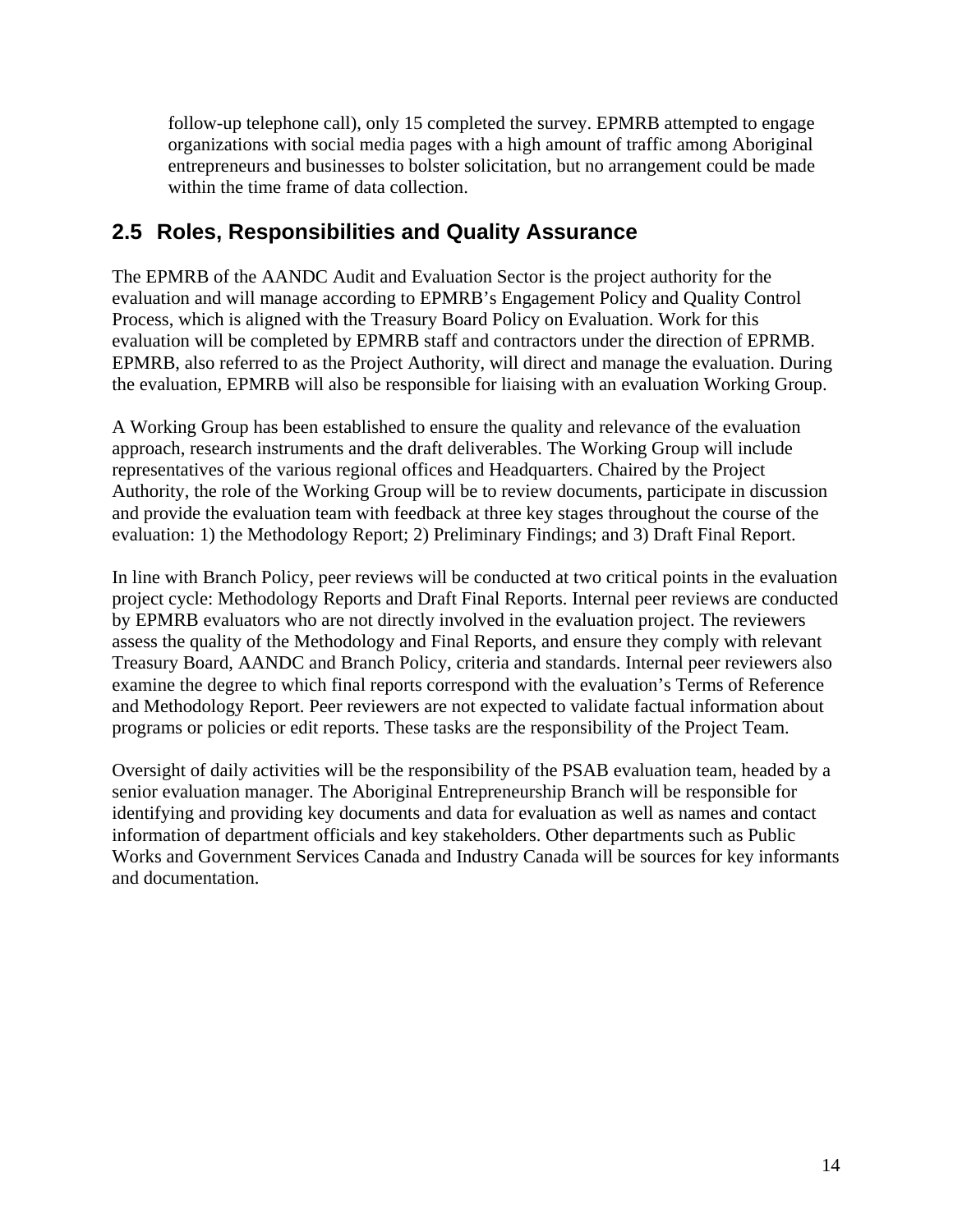## **3.1 Continued Need**

Finding: There is a need for continued investment in initiatives designed to strengthen viable Aboriginal businesses. Though the PSAB supports this objective, there is concern that the approach generally favours larger and more established firms over new and smaller businesses and entrepreneurs.

Businesses operated by Aboriginal peoples face greater challenges than non-Aboriginal peoples in business start-ups and operations and maintenance. For example, concerning businesses operating on-reserve, there are regulatory and legislative obstacles stemming from Section 89 of the *Indian Act*, "preventing the seizure of real and personal property on-reserve."4 As a consequence, banks and other financial institutions are hesitant to provide loans to Aboriginal people living on-reserves due to limitations on the use of Aboriginal land and homes as collateral, $\frac{3}{5}$  thus, potentially limiting Aboriginal peoples' access to commercial capital, such as financing and equity partnerships.<sup>6</sup> These barriers to accessing financing have resulted in 55 percent of Aboriginal entrepreneurs relying on personal savings for both start-up and ongoing financing, versus 17 percent who use business loans or bank credit.<sup>7</sup> Banks also perceive Aboriginal businesses as being at higher risk and associated with higher service costs than non-Aboriginal businesses.<sup>8</sup>

Additionally, businesses on-reserve also face burdensome government processes that may impede business development. Processes are extremely "slow and burdensome" when creating an application for leasing reserve lands.<sup>9</sup> The long process and bureaucratic delays may result in lost revenue, investment opportunities and economic development opportunities.10 The Canadian Chamber of Commerce has also noted that their members who regularly conduct business with Aboriginal people face what they describe as "jurisdictional chaos," which results in immense confusion over the roles and responsibilities of various levels of government, which delays business processes.<sup>11</sup>

4 Parliament of Canada, Standing Senate Committee on Aboriginal Peoples. (2007). *Sharing Canada's Prosperity- A Hand up, Not a Handout: Special Study on the involvement of Aboriginal communities and businesses in economic development activities in Canada*. page 32. Retrieved March 12, 2014, from http://www.parl.gc.ca/content/sen/committee/391/abor/rep/rep06-e.pdf.

 National Aboriginal Economic Development Board (June 8, 2011). *Recommendations for the Renovation of Aboriginal Economic Development Programs.* Page 11. Retrieved February 17, 2014 from http://www.naedbcndea.com/reports/recommendations-for-the-renovation-of-aboriginal-economic-development-programs.pdf 9

 $\overline{5}$  Ibid., 32.

<sup>6</sup> Aboriginal Affairs and Northern Development Canada. (2012). *Renovating Programs in Support of Lands and Economic Development*. page 10. Retrieved December 2013 from http://www.aadncaandc.gc.ca/eng/1100100033527/1100100033559.

Canadian Council for Aboriginal Business (2011). *Promise and Prosperity: The Aboriginal Business Survey*. Page 4. Retrieved January 28, 2014 from https://www.ccab.com/uploads/File/CCAB-businessurvey-F2-singles.pdf 8

Standing Senate Committee on Aboriginal Peoples*, Sharing Canada's Prosperity*, 32. 10 Ibid., 33.

<sup>&</sup>lt;sup>11</sup> Canadian Chamber of Commerce. (December 2010). Ready for Business: Canada's Aboriginal and Non-*Aboriginal Businesses as Equal Partners*. Page 10. Retrieved February 10, 2014 from

http://books1.scholarsportal.info.proxy.library.carleton.ca/viewdoc.html?id=381840#tabview=tab1.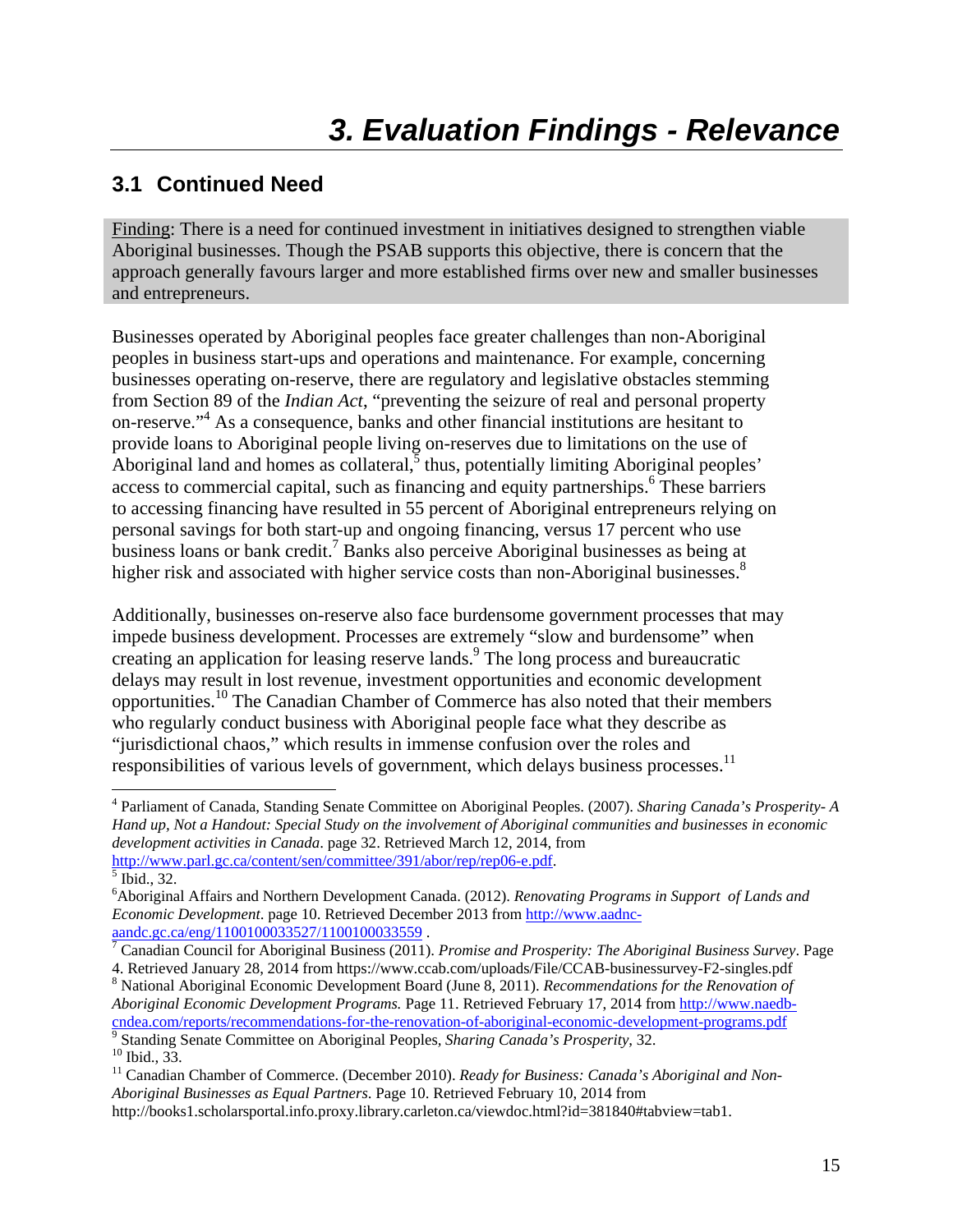Beyond the legislative issues associated with doing business on-reserve, persistent socioeconomic challenges faced by Aboriginal peoples both off- and on-reserve have caused significant barriers for Aboriginal people to develop businesses, and have contributed to a general under-representation of Aboriginal businesses in the Canadian business landscape.<sup>12</sup> Lack of capital in general, and higher rates of poverty and other socioeconomic issues have resulted in insufficient access to collateral for business financing. $^{13}$ 

Barriers faced by Aboriginal businesses reinforce the need for a strategy to promote Aboriginal business, and to strengthen opportunities to develop their experience and capacity. The PSAB is designed to support the participation of Aboriginal peoples and communities in the Canadian economy by leveraging federal procurement through Aboriginal set-asides, and encouraging the use of Aboriginal firms, including targetsetting. Evidence in this evaluation suggests that PSAB supports Aboriginal businesses by providing a vehicle for firms to gain experience in competing for contracts and working for a large client.

In examining the need to support Aboriginal participation through business, however, it is essential to examine the significance of the main barriers facing Aboriginal businesses relative to what barriers PSAB is designed to address. Interview and survey participants supported findings in the literature, which suggest that the most significant barriers to the creation and viability of Aboriginal businesses include:

- A lack of practical knowledge and capacity to respond to request for proposals, both in the federal government and private sector;
- A need for coaching and mentoring;
- Limited access to Aboriginal workers with the skills being sought;
- Perceptions of complications in doing business with Aboriginal firms;
- The higher cost of doing business with remote businesses; and
- The smaller size and capacity of most Aboriginal businesses relative to the many large scale projects.

As discussed in further detail in Section 4.1, the initiatives of the Aboriginal Entrepreneurship Program (including the work directed via the former Aboriginal Workforce Participation Initiative) have prioritized activities designed to address some of these barriers. Concern was widely expressed among survey and interview participants, however, that with the focus of PSAB largely centered on bolstering procurement with Aboriginal firms, coupled with the fact that contracts with the federal government are typically large and highly competitive, PSAB may in effect be providing most of its support to larger or more established Aboriginal firms.

<sup>&</sup>lt;sup>12</sup> Standing Senate Committee on Aboriginal people, Sharing Canada's Prosperity, vii.

<sup>&</sup>lt;sup>13</sup> Indian Affairs and Northern Development Canada. (2009). *Federal Framework for Aboriginal Economic Development*. Page 10. Retrieved December 2013 from http://www.aadnc-aandc.gc.ca/prevprev/eng/1100100033501 .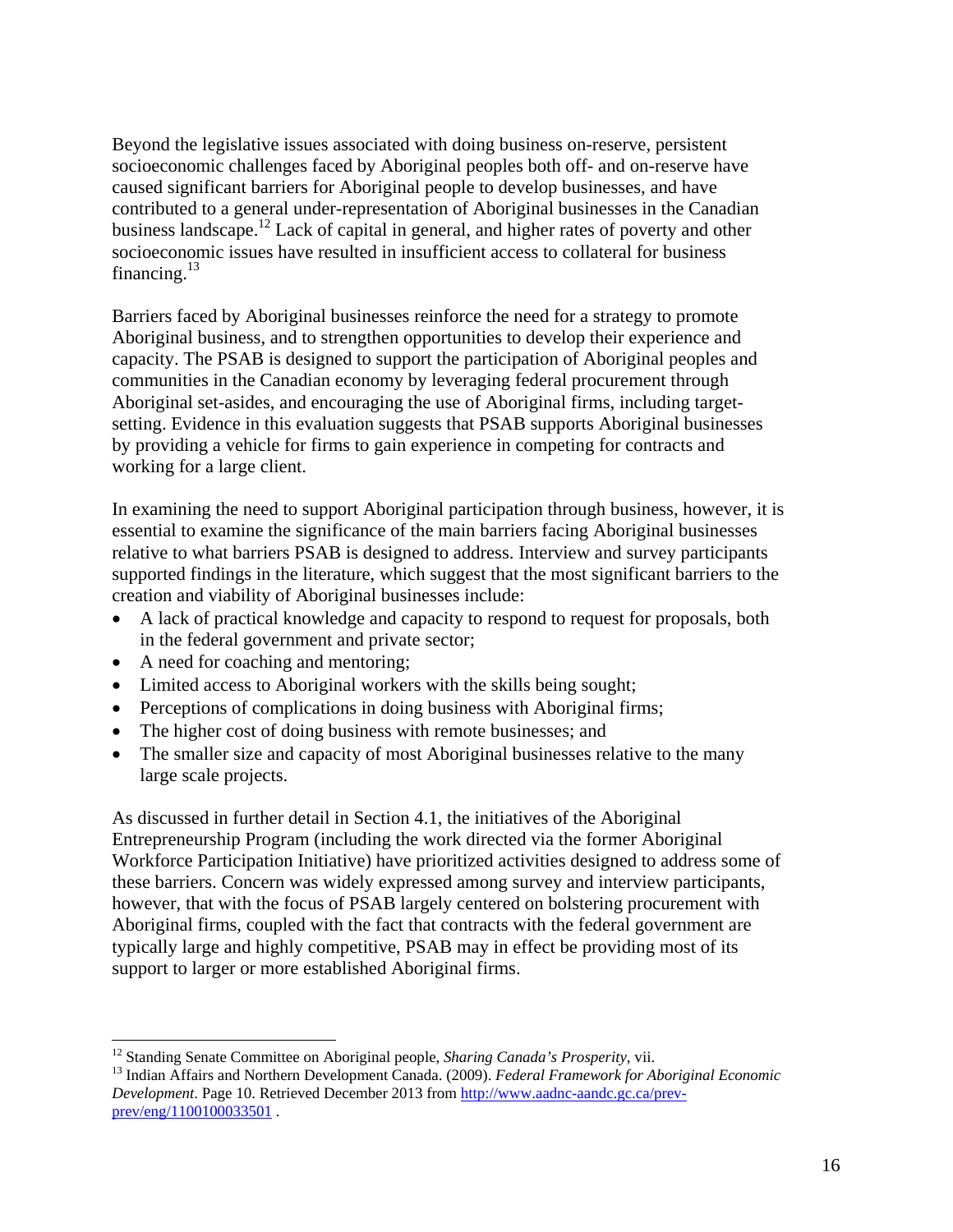While limitations in procurement data (discussed in detail in Section 4.1) prevent the corroboration of this observation, the evidence suggests that focusing on Aboriginal participation in the economy via procurement may require a more modernized approach. From the literature and interviews, some key methods to approach this could include:

- bolstering existing or creating new programs to assist Aboriginal businesses with the training and knowledge needed to obtain federal government contracts;
- facilitating coaching and mentorships on competing for and successfully completing projects;
- supporting or facilitating the creation of an employment/business network databases for Aboriginal people (i.e., similar to LinkedIn but specific to Aboriginal people); and
- further strengthening the promotion of Aboriginal businesses to increase awareness of their services, and reduce existing misconceptions of increased cost and difficulty commonly associated with conducting business with Aboriginal firms.

### **3.2 Alignment with federal government priorities and departmental strategic outcomes**

Finding: The objectives of the PSAB are well-aligned with government priorities and departmental strategic outcomes. The approaches to meeting these objectives need to continually adjust to evolving needs and business environments to ensure optimal contribution to these objectives.

Budgets 2008-2014 have emphasized the Government of Canada's commitment to improving Aboriginal workforce participation in the Canadian economy through training initiatives, the Federal Framework for Aboriginal Economic Development and the emphasis on strategic partnerships between the private, government and Aboriginal community sectors. Some specific programs that have emerged from the budgets also include the creation of the Aboriginal Skills and Employment Partnership Initiative;<sup>14</sup> the creation of the Aboriginal Skills and Training Strategic Investment Fund;<sup>15</sup> the support for partnerships between the private sector, Aboriginal groups and governments for skills and employment opportunities;<sup>16</sup> support for a renewed Urban Aboriginal Strategy;17 support for Cape Breton University's Purdy Crawford Chair in Aboriginal business studies;<sup>18</sup> and continued support for the Skills and Partnership Fund, the Aboriginal Skills and Employment Training Strategy and provisions of the Economic Action Plan 2013,

 <sup>14</sup> Department of Finance Canada. (2008). The Budget Plan 2008: Responsible Leadership. Pages 156, 126.<br>Retrieved December 2013 from  $\frac{http://www.budget.ge.ca/2008/pdf/plan-eng.pdf}{http://www.budget.ge.ca/2008/pdf/plan-eng.pdf}$ .

<sup>&</sup>lt;sup>15</sup> Department of Finance Canada. (2009). Budget 2009: Canada's Economic Action Plan. Page 104. Retrieved December 2013 from  $\frac{http://www.budget.gc.ca/2009/pdf/budget-planbugetaire-eng.pdf}{$ 

<sup>&</sup>lt;sup>16</sup> Department of Finance Canada. (2011). Budget 2011: The Next Phase of Canada's Economic Action Plan: A lowtax plan for Jobs and Growth. Page 149. Retrieved March 2014 from

http://www.budget.gc.ca/2011/plan/Budget2011-eng.pdf.<br><sup>17</sup> Department of Finance Canada (2012). Budget 2012: Jobs, Growth and long term Prosperity: Economic Action<br>Plan 2012. Page 136. Retrieved March 2014 from http://www

<sup>&</sup>lt;sup>18</sup> Department of Finance Canada (2013). Budget 2013: Jobs, Growth and Long-Term Prosperity.Page 80.Retrieved March 2014 from http://www.budget.gc.ca/2013/doc/plan/budget2013-eng.pdf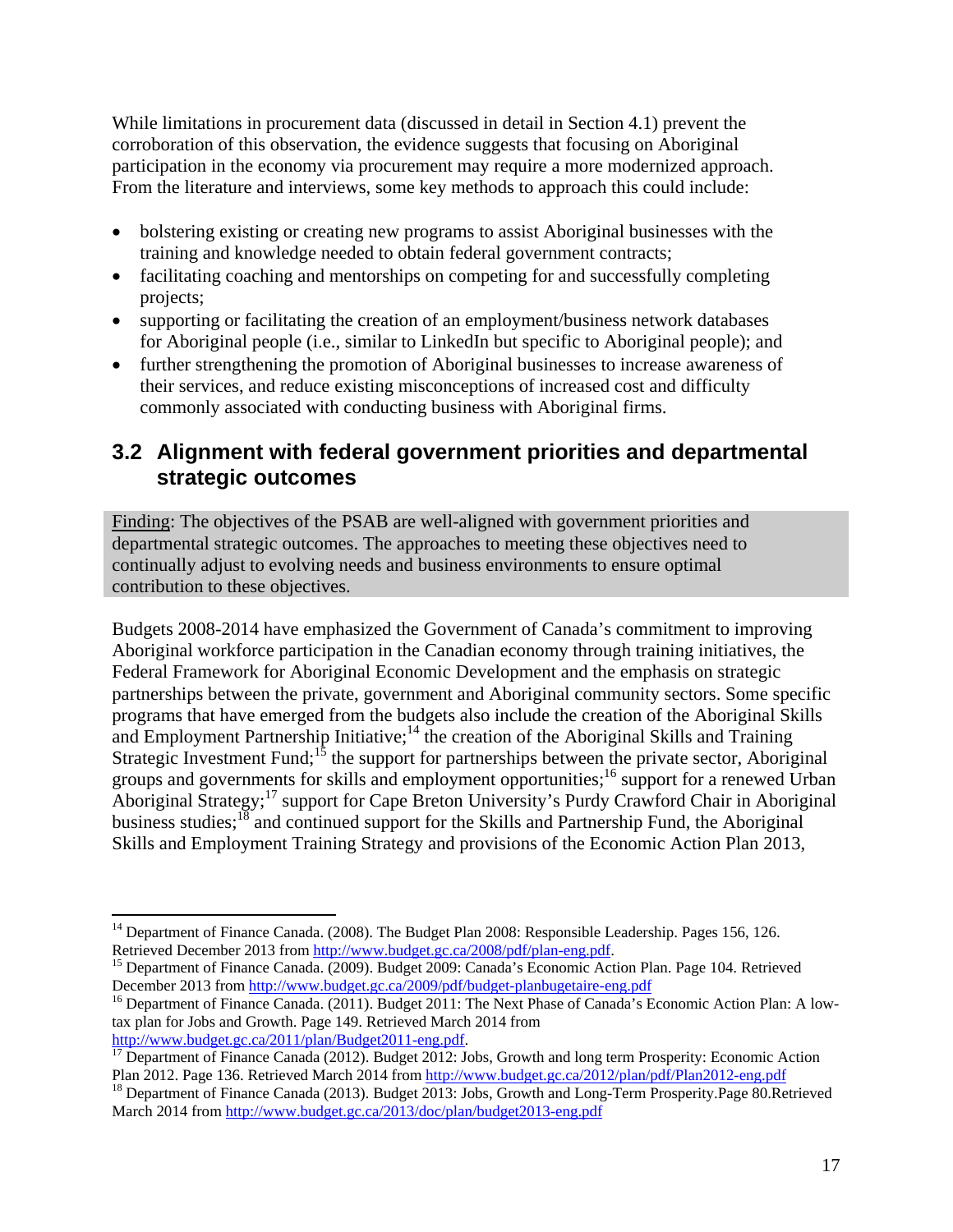which seeks to help on-reserve First Nations people on Income Assistance find employment.<sup>19</sup> Speeches from the Throne and federal budgets from the past six years have dedicated millions of dollars towards increasing Aboriginal participation in the economy, consistent and complimentary with the objectives of the PSAB.

The Government of Canada has also stated that "while serving its primary purpose of obtaining required goods and services at market rates, procurement is also a tool for Aboriginal businesses to grow by gaining experience developing capacity, and forming partnerships with other businesses to compete for procurement opportunities."20 The Government has invested \$8.3 million annually from 2009-2013 in PSAB through its implementation of the Federal Framework for Aboriginal Economic Development.<sup>21</sup> PSAB is considered an essential element of this framework, which authorizes AANDC to strengthen its approach through initiatives such as seeking enhancements of Treasury Board policy concerning Aboriginal procurement; implementing procurement readiness training for Aboriginal businesses; conducting outreach activities; engaging with the provinces to launch similar programs; and increasing the number of set-asides.<sup>22</sup>

The PSAB also supports AANDC's mandate to "improve social well-being and economic prosperity," create healthy Aboriginal communities, and foster Aboriginal participation in the Canadian economy.<sup>23</sup> Additionally, Departmental Reports on Plans and Priorities from 2009-2014 emphasized the importance of the creation of strategic partnerships between the private sector, several levels of government, Aboriginal representatives and other stakeholders; the strengthening of Aboriginal Entrepreneurship; support for Aboriginal businesses; and increasing the percentage of Aboriginal procurement relative to total federal spending to two percent.<sup>24</sup> In AANDC's 2014-2015 Estimates: Report on Plans and Priorities, PSAB has been recognized for supporting "the identification of other public and private-sector business opportunities and facilitates Aboriginal access to these opportunities through a variety of partnership and participation based approaches."

It is important to consider, however, the extent to which PSAB activities can be further strengthened to better support departmental strategic outcomes related to economic participation. With the key program outcome of PSAB being that Aboriginal firms win federal procurement contracts, which in turn, along with other entrepreneurship programs, is expected to contribute to

 <sup>19</sup> Department of Finance Canada (2014). Budget 2014: The Road to Balance: Creating Jobs and opportunities. Page 58. Retrieved March 2014 http://www.budget.gc.ca/2014/docs/plan/pdf/budget2014-eng.pdf. 20 Aboriginal Affairs and Northern Development Canada. (2010). *Procurement Strategy for Aboriginal Business-*

*Federal Results Report- 2005-2009.* Retrieved April 1, 2014 from http://www.aadnc- $\frac{\text{aandc.gc.ca/eng/1318423041968/1318423169288}}{\text{21 }\text{Ibid., 4.}}$ 

<sup>&</sup>lt;sup>22</sup> Aboriginal Procurement and Business Promotion Directorate, Aboriginal Affairs and Northern Development Canada. *Procurement Strategy for Aboriginal Business: Private Sector.* Deck Power Point presentation. Slides 10- 11. Retrieved February 27, 2014 from<br>http://www.gcpedia.gc.ca/wiki/The Procurement Strategy for Aboriginal Business (PSAB).

<sup>&</sup>lt;sup>23</sup> Aboriginal Affairs and Northern Development Canada. (2014). About AANDC. Retrieved March 2014 from http://www.aadnc-aandc.gc.ca/eng/1100100010023/1100100010027.

<sup>&</sup>lt;sup>24</sup>Indian and Northern Affairs Canada and Canadian Polar Commission. (2012). *2011-2012 Estimates: Reports on Plans and Priorities.* Page 38. Retrieved March 23, 2014 from http://www.tbs-sct.gc.ca/rpp/2011-2012/inst/ian/ianeng.pdf.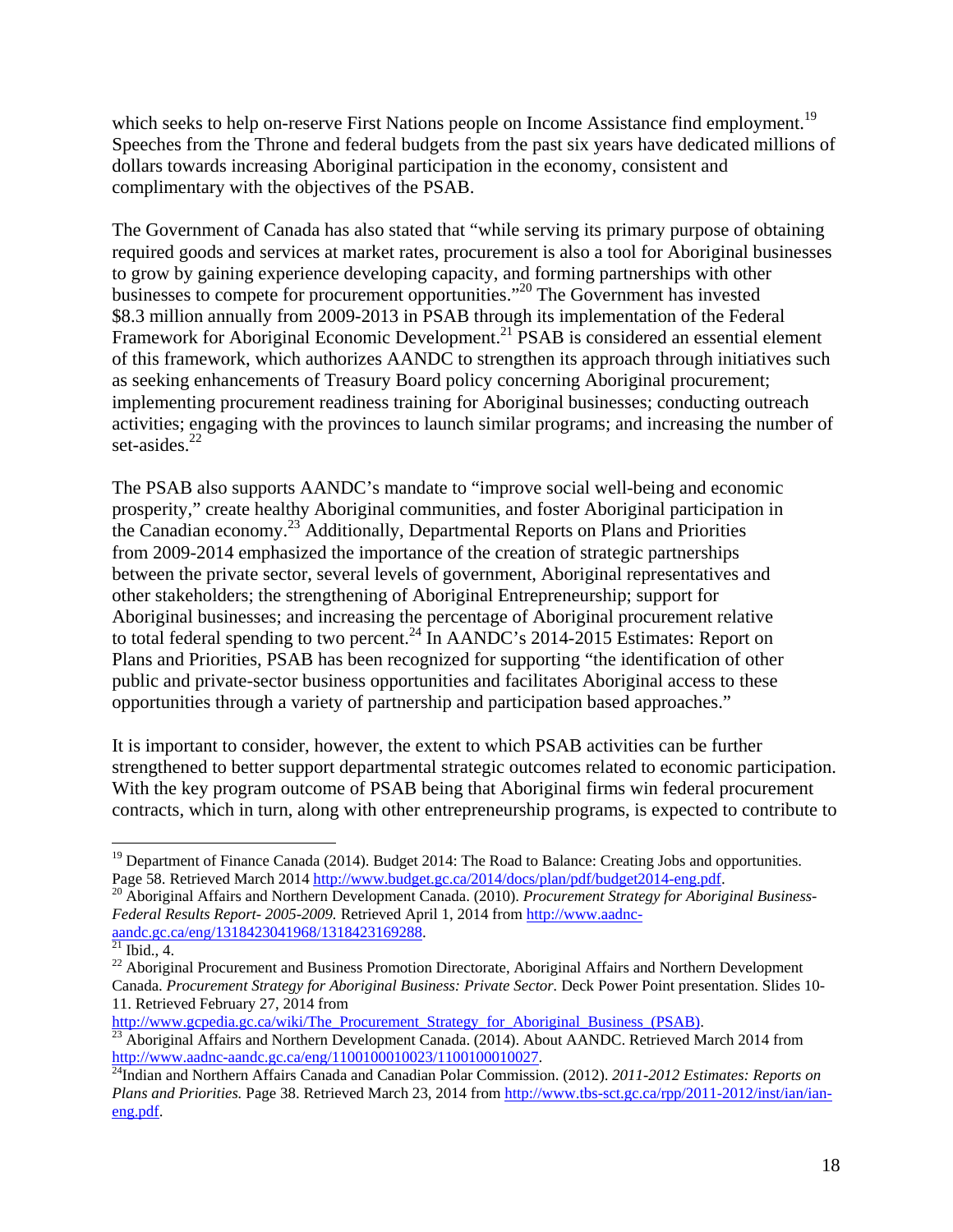the creation and/or expansion of viable Aboriginal businesses, the link between these objectives needs to continually account for evolving business and economic conditions, which may change the ways in which Aboriginal businesses are best supported in this context. For example, in considering the issues raised in Section 3.1 on whether PSAB may in fact largely be supporting larger and more established businesses, new initiatives may be necessary to further support budding and smaller Aboriginal business and new entrepreneurs. This could entail different approaches to supporting larger and more established versus smaller or newer businesses, such as a graduate approach to supporting businesses of incremental size and experience to provide different types of support as needed to different types of businesses. For example, in the United States, the participation time for set-asides for minority businesses is divided into two stages: one four-year developmental stage and another five-year transition stage. Firms and owners are only permitted to participate in the program once. This helps limit reliance on the program and encourage firms to compete in the open market.<sup>25</sup> This differs from PSAB, which has very few limitations once a firm has been approved for use of the program. The United States also requires that firms using the program are classified by the North American Industry Classification system as "small," as to limit large firms monopolizing the set-aside contracts.26 PSAB does not have any business size limitations on the use of its program.

The United States program also has limits on the dollar value of the government contracts. In the program, firms may receive sole-source contracts up to US\$4 million for goods and services and US\$6.5 million for manufacturing contracts. The total dollar value of the sole-source contracts (assumingly excluding joint venture contracts) is \$100 million over the duration of the nine year program. Suppliers also must conduct business in their commercial sector, as well as in the government program.<sup>27</sup> To help businesses achieve this balance, businesses must have a detailed business plan with objectives, targets and goals in the commercial and government sectors.28 Finally, in order to ensure that businesses are progressing, the United States Small Business Administration monitors the businesses through the examinations of business planning activities, annual reviews and evaluations.<sup>29</sup> PSAB has no such limits, which may in part explain why nine percent of firms indicated in the last evaluation that all of their revenue was due to PSAB set-asides, suggesting that some firms relied on PSAB for survival.<sup>30</sup> Further details on various other approaches are included in Appendix C.

### **3.3 Consistency with Federal Roles and Responsibilities**

<sup>25</sup> PSAB internal Program report. (n.d.). *Comparison of the Procurement Strategy for Aboriginal Business and the 8(a) Business Development Program.* Page 1. Retrieved March 24, 2014. 26 Ibid., 2.

<sup>27</sup> U.S. Small Business Administration.(n.d.) *8(a) Business Development Program: "About the 8(a) Business Development Program.* Retrieved February 28, 2014.<br><sup>28</sup> PSAB internal Program report. (n.d.). *Comparison of the Procurement Strategy for Aboriginal Business and the* 

*<sup>8(</sup>a) Business Development Program.* Page 2. Retrieved March 24, 2014.

<sup>29</sup> The U.S. Small Business Administration. (n.d.). *8(a) Business Development Program: "About the 8(a) Business Development Program.* Retrieved February 28, 2014 from http://www.sba.gov/content/about-8a-business-

development-program.<br><sup>30</sup> Aboriginal Affairs and Northern Development Canada, *Summative Evaluation of the Procurement Strategy for Aboriginal Business*, 31.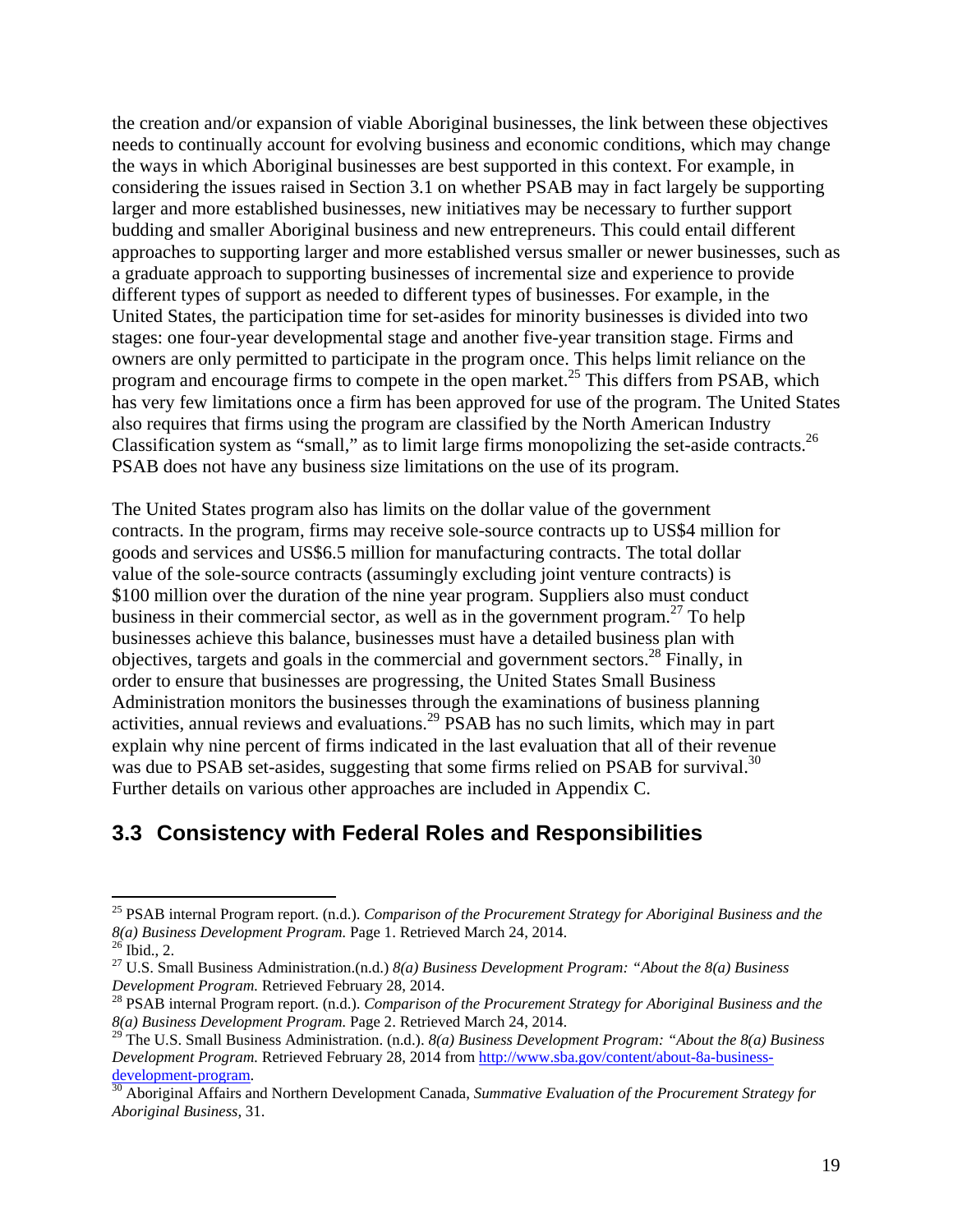Finding: The current activities under the PSAB are consistent with federal roles and responsibilities.

The Government of Canada has committed within the Federal Framework for Aboriginal Economic Development to "remove legislative and regulatory barriers that deter business development; increase access to debt and equity capital; improve procurement opportunities; strengthen capacity of entrepreneurs to succeed in business; and accommodate the real needs, conditions and opportunities facing different community in all regions of the country."31 Within the Federal Framework for Aboriginal Economic Development, the Government is viewed as an entity that helps create the conditions for economic development, to foster the creation for partnerships and to make strategic investments in order to facilitate Aboriginal economic development. The Federal Framework for Aboriginal Economic Development has given the Government of Canada a distinct role in implementing the PSAB. An Interpretation Bulletin was released updating and clarifying the roles and responsibilities that the Government of Canada has towards procurement opportunities for Aboriginal businesses. It reiterates the responsibilities of applicable government departments and agencies towards PSAB, including the setting of set-aside targets and support for complementary measures such as the Aboriginal Business Directory.<sup>32</sup> Importantly, the responsibility to implement PSAB does not conflict with Canada's obligations to the North American Free Trade Agreement or World Trade Organization Agreement on Government Procurement for "non-discriminatory" competition, as the agreements are not applicable to procurement with respect to set-aside for small or minority businesses.<sup>33</sup> Therefore, the Government of Canada has stated that it has a role and responsibility in the implementation of the PSAB program and these obligations do not conflict with international trade agreements.

 <sup>31</sup> Aboriginal Affairs and Northern Development Canada, *Federal Framework for Aboriginal Economic Development*, 13.

*Development,* 13. 32 Aboriginal Affairs and Northern Development Canada. (2013*). Interpretation Bulletin- Roles and Responsibilities within the Government of Canada.*

<sup>33</sup> Treasury Board of Canada Secretariat. (2013). *Contracting Policy.* Retrieved December 2013 from http://www.tbs-sct.gc.ca/pol/doc-eng.aspx?section=text&id=14494. NAFTA Secretariat. (n.d.) *NAFTA General Notes: Schedule of Canada. Annex 1001.2b.* Aboriginal Affairs and Northern Development Canada, Internal Report. (2010). WTO Canada General Notes. Appendix 1: General Notes.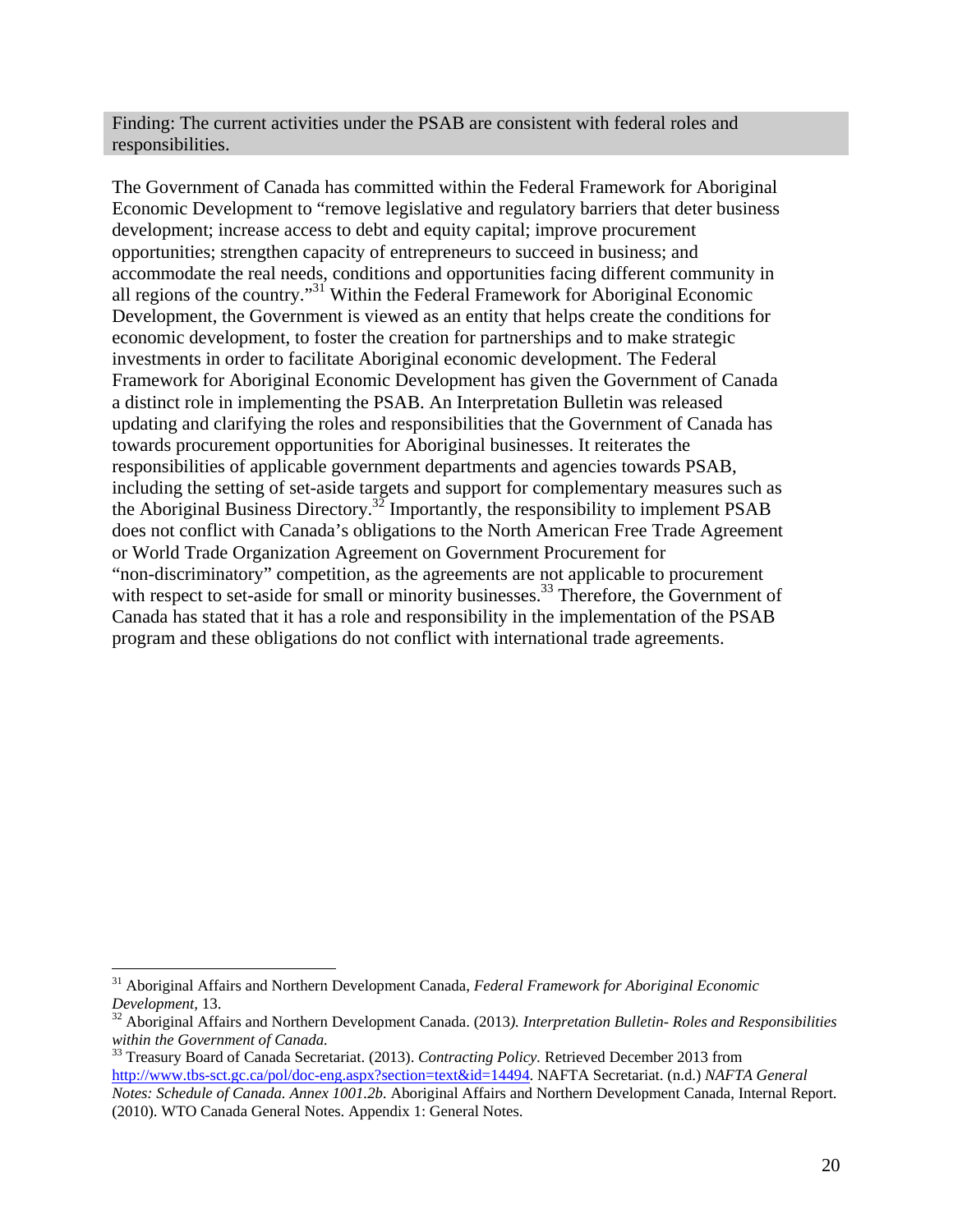While federal government programs are generally complementary in nature to PSAB, private and Aboriginal organization procurement initiatives are similar in scope, nature and practice to PSAB. Some complementary initiatives include the National Shipbuilding Program Strategy; the Aboriginal Business Development Program; Aboriginal Financial Institutions; Canada's Economic Action Plan; the Apprenticeship Completion Grant; Aboriginal Skills and Employment Training Strategy; Aboriginal Skills and Employment Partnership Initiative; Aboriginal Skills and Training Strategic Investment Fund; and the provincial procurement initiatives in Manitoba, Ontario and Nunavut. The closest government Aboriginal procurement policy that also exists is The First Nation Tendering Policy. This policy seeks to increase the participation of qualified Aboriginal firms First Nations contracting, and encourages the development of partnerships between Aboriginal businesses and other sectors.<sup>34</sup>

Aboriginal organizations have procurement programs and supportive initiatives that have similar objectives to PSAB. The Aboriginal Human Resource Council has an "Aboriginal Procurement Training" course, which consists of comprehensive training and advisory services to help organizations develop and deliver successful procurement programs. This training consists of workshops, advisory services and other resources.<sup>35</sup> The Canadian Council for Aboriginal Business also hosts an Aboriginal Business Directory, a Progressive Aboriginal Relations Program, a Certified Aboriginal Business Program, and an Aboriginal Business Mentorship Program.36 Finally, the Canadian Aboriginal and Minority Supplier Council offers certification; an Aboriginal Minority and Supplier Database; educational seminars; training and advisory services; Corporate and Vendor Guidelines; referrals to corporate buyers; and networking opportunities.<sup>37</sup> As will be iterated below, there is evidence of collaboration between the PSAB and these organizations, especially with PSAB's participation in conferences.

Survey respondents suggested it was necessary for the Government to take a more active role in building awareness respecting Aboriginal businesses, and providing better and more training for both Aboriginal businesses and government sectors with a view to improving and increasing the use of Aboriginal firms in procurement. Specifically, there was a strong sentiment that there was a need to better ensure consideration of Aboriginal set-asides and Aboriginal firms generally wherever possible. Additional suggestions also included increasing the emphasis on young entrepreneurs and providing more coaching and mentorships to budding Aboriginal businesses, as well as investing in the capacity development with a view to helping Aboriginal entrepreneurs better align themselves with current industry demands.

<sup>34</sup> Aboriginal Affairs and Northern Development Canada. (2010). *Framework to Guide the Development of a First Nation Tendering Policy*. 1-11. Retrieved April 4, 2014 from http://www.aadnc-

Aboriginal Human Resource Council. (2012). *Aboriginal Procurement Training: Introduction to successful Aboriginal Procurement.*

<sup>36</sup> Canadian Council for Aboriginal Business. (n.d.) *Progressive Aboriginal Relations (PAR).* Retrieved March 5, 2014 from https://www.ccab.com/progressive\_aboriginal\_relations\_par. <sup>37</sup> CAMSC. (2011). *Programs and Services*. Retrieved February 27, 2014 from

https://www.camsc.ca/programs\_\_services.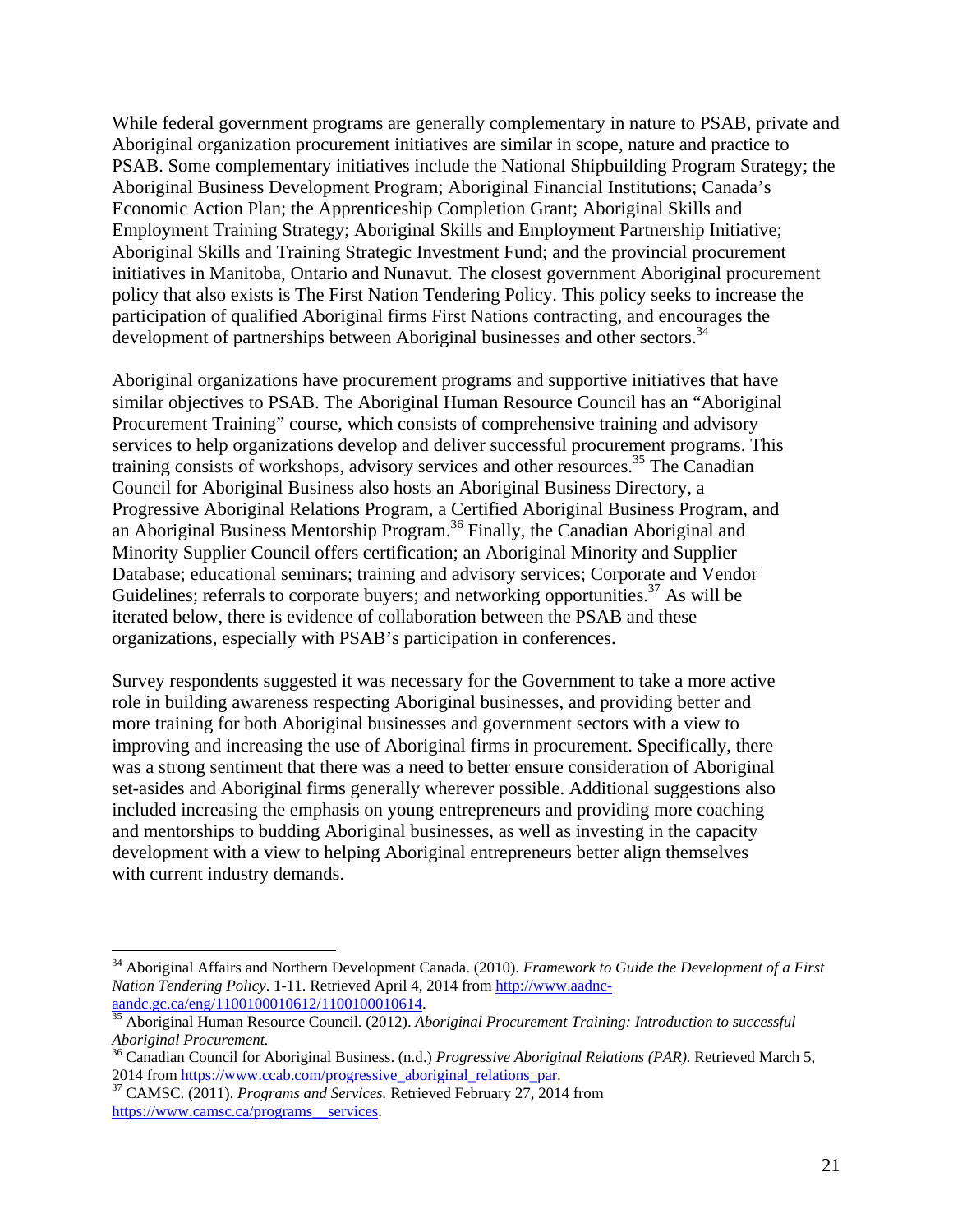A key objective of the PSAB is to focus the role of the federal government in supporting Aboriginal business. Most interview and survey respondents generally agree that it does this insofar as encouraging the use of Aboriginal firms, and with respect to being the primary economic driver on many reserve lands – especially those in rural areas and the territories – as well as in some sectors (e.g. social, education, health and housing). In other words, to the extent possible, PSAB contributes to the general objectives of the Federal Framework for Aboriginal Economic Development by supporting efforts to contract work to be done on-reserve to Aboriginal businesses. Further, for reserves that are not close to urban centres, there is potential for PSAB to have an impact on the viability of businesses because a large portion of the business activities on-reserve is government-based.

Key informants emphasized a need for a specific approach to procurement in the North, as the business opportunities are markedly different than in the South, and budding entrepreneurs and businesses would benefit from training and coaching in how to link with larger firms, or themselves strengthen to take on larger projects, to better respond to these economic drivers.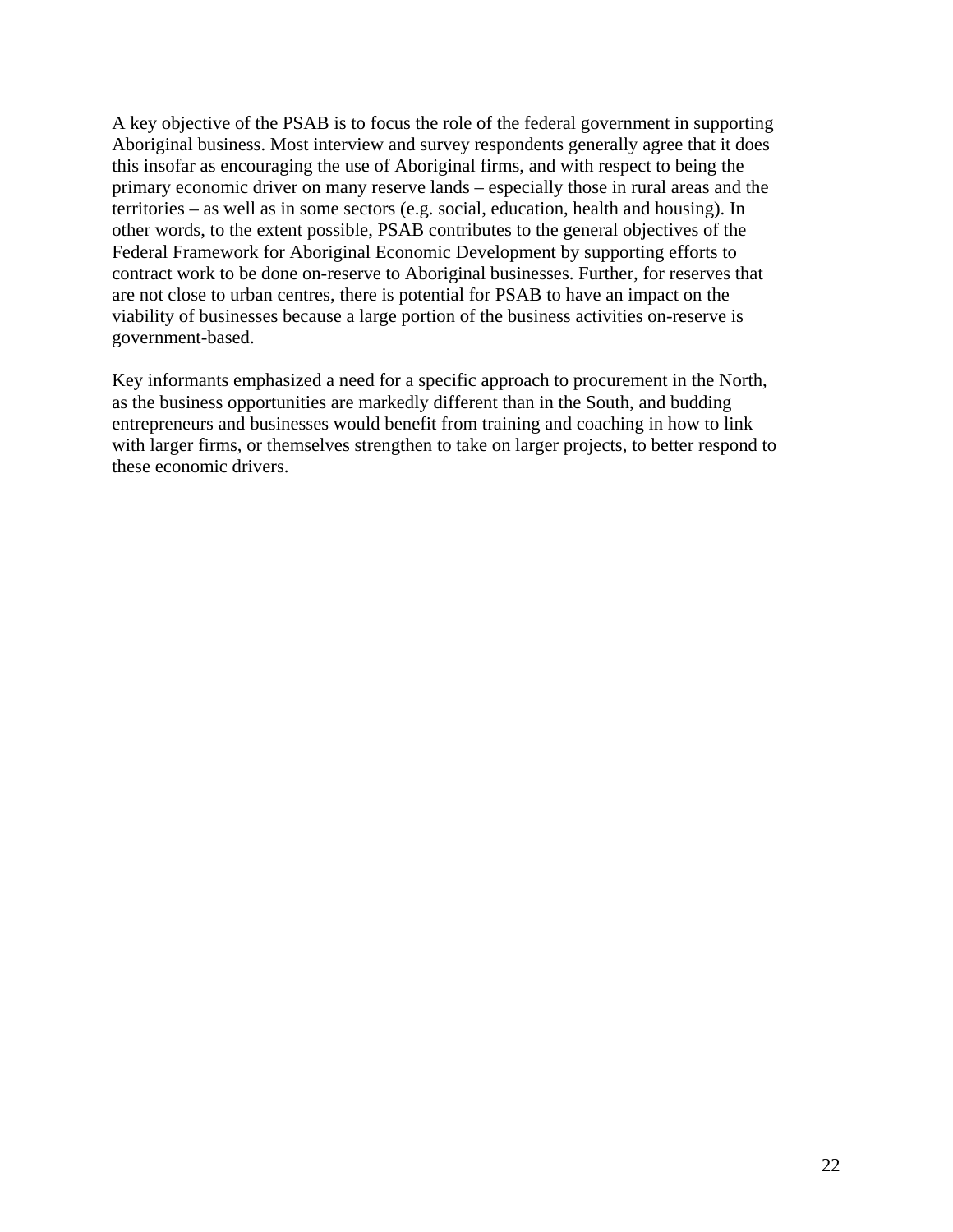## *4. Evaluation Findings – Performance (Effectiveness / Success)*

### **4.1 Achievement of Expected Outcomes**

#### *4.1.1 Program Outcomes: Aboriginal firms win contracts and Contribution to the Creation or Growth of Viable Aboriginal Businesses*

Finding: The PSAB is resulting in Aboriginal firms winning an increased share of contracts over time, and significant strides have been made in promoting procurement with Aboriginal firms. Data collection to date, however, does not allow for a complete analysis on whether the PSAB is truly supporting the creation and expansion of viable Aboriginal businesses, and ultimately does not allow for a complete illustration of performance.

Survey and interview participants largely agreed that PSAB has had a positive impact on:

- the value of federal contracts (both via set-asides and the general process);
- investment in Aboriginal firms and start-ups, the capacity development of firms, and the development of partnerships between Aboriginal and non-Aboriginal businesses; and
- building strategic partnerships between the Government of Canada, Aboriginal people, the private sector and provinces and territories.

There is much less certainty, however, as to whether PSAB has had an impact on Aboriginal entrepreneurship, partnerships that have actually maximized economic opportunities, the development of Aboriginal human capital, and focusing the role of the federal government in contributing to Aboriginal economic success.

Respecting Aboriginal entrepreneurship, it is difficult to attribute any incremental improvements over time to government procurement or policies and promotion regarding set-asides with Aboriginal firms. Improvements in Aboriginal entrepreneurship could be gauged by measuring the growth of Aboriginal firm contracts (specific to each firm) and the emergence and relative growth of new firms over time. In order to do this, there would need to be data on the value and frequency of contracts specific to each Aboriginal firm over time. Until 2012, data that would allow for the assessment of the value and frequency of contracts by firm had not been collected. Critically, the new data collection mechanisms that now include these variables only do so for set-aside arrangements and not for incidental contracts. Given that the PSAB objectives are set toward Aboriginal firms winning contracts in general and contributing to the creation or expansion of viable businesses, current data collection allows for only a portion of the performance story respecting PSAB and its potential impacts on Aboriginal entrepreneurship. The key concern respecting this issue that was raised by key informants was that PSAB may be acting as a vehicle to continue to provide existing Aboriginal businesses with contracts but may be doing little for newer businesses that have not gained the experience to date to be competitive in the bidding process, or even to qualify for a set-aside or incidental contract.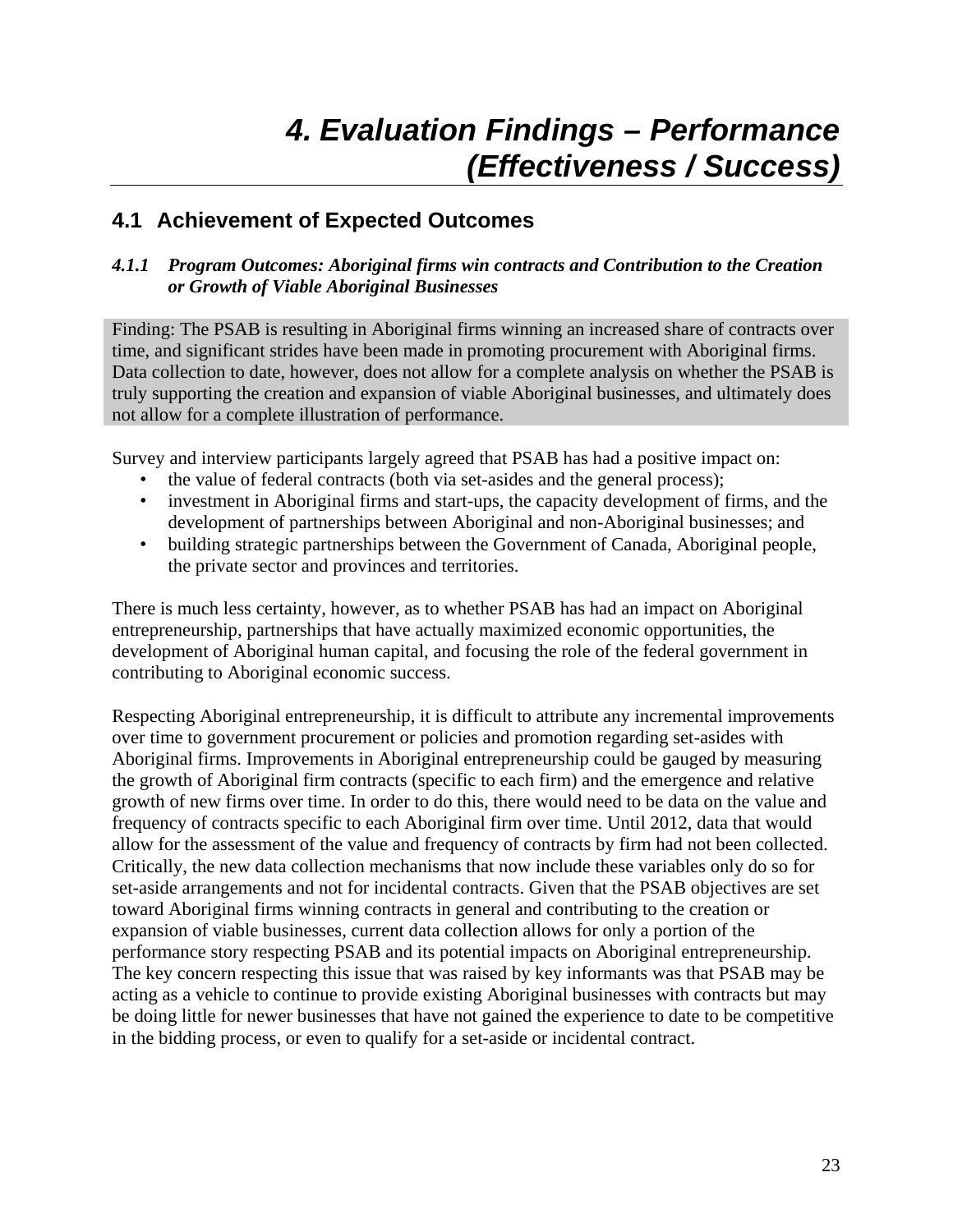As shown in Figure 1, existing data suggest that the total value of all federal government contracting to Aboriginal firms (set-asides and incidental combined) relative to total spending on procurement has shown an increase in recent years, and well exceeds its performance management framework target of two percent by 2015. However, there are significant concerns with the reliability of data for incidental procurement contracts with Aboriginal firms. Critically, the criteria for a business identifying as "Aboriginal" is poorly defined and unverified. A firm may identify as Aboriginal for the purpose of a contract for various reasons, including that there are a number of Aboriginal people employed under the specific contract. Federal government interviewees raised concerns about this issue; specifically, that the resources originally in place to monitor compliance have been significantly reduced; there are little, if any, official verifications that Aboriginal firms are actually completing the work (particularly in the cases of partnerships); and there is concern that there may be abuse of the program in this regard.

The main issue in reporting on performance is that the data collection approach before 2012 did not allow for classification of value and frequency by business, thus preventing any proxy analysis of incidental procurement with Aboriginal firms.

#### **Figure 1: Mean Value of Incidental Contracts by Year (left y-axis; bars) and the Mean Relative Proportion of Total Government Spending on Procurement (right y-axis; line)**



In specifically examining set-asides, their total value has varied over time, as has the value as a percentage of total federal procurement (see Figure 2). Many variables can influence these figures such as one-time large projects and variability in departmental budgets.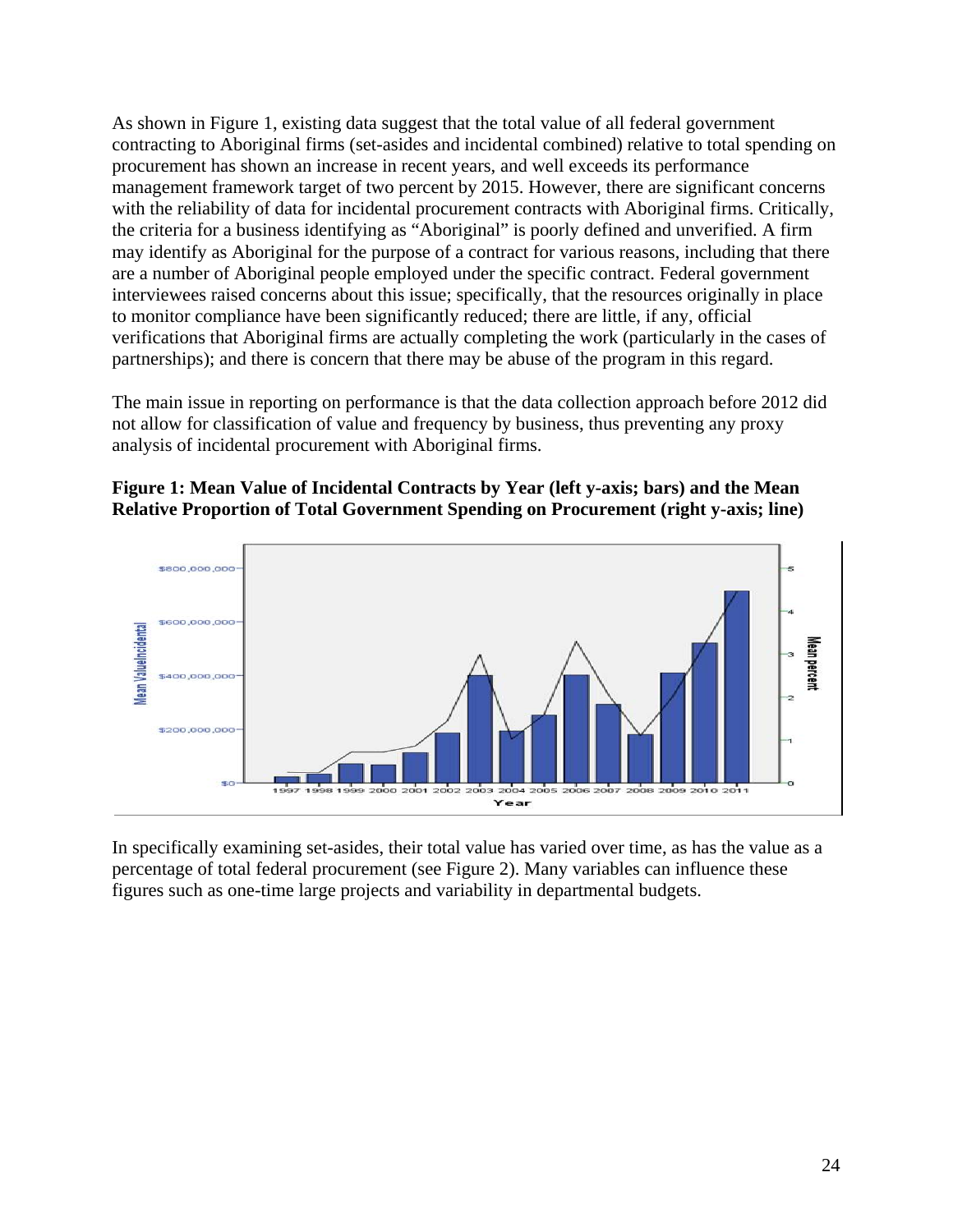**Figure 2: Mean Value of Set-Aside Contracts by Year (left y-axis; bars) and the Mean Relative Proportion of Total Government Spending on Procurement (right y-axis; line)** 



It can be stated, however, that the total value of set-asides and their relative proportion of total federal government procurement had increased steadily between 2009 and 2011 (the most recent year with data organised in this fashion). Further, data collection methods effective 2012 allow for an assessment of distinct businesses and growth. For 2012 (the most recent year currently available), there were set-asides with 124 businesses, with a total of 1,424 distinct contracts totaling close to \$109 million in value.

A component of the PSAB is to ensure that relevant stakeholders are familiar with and aware of the related policies and processes. As of 2012, over 120 information and outreach sessions had been held throughout Canada in order to promote Aboriginal procurement opportunities.<sup>38</sup> Public Works and Government Services Canada and the Office of Small and Medium Sized Enterprises have held information booths on public procurement at Aboriginal Businesses Conferences.<sup>39</sup> The Office of Small and Medium Enterprises has hosted seminars to help suppliers understand procurement with the federal government; to register in the database; to build relationships; to conduct procurement searches; to obtain a security clearance; and to bid on tenders.<sup>40</sup> Approximately 65 training activities and outreach sessions with federal, provincial and territorial governments and businesses are held per year.<sup>41</sup> The 2010-2011 Departmental Performance Report noted that 37 procurement readiness training sessions were delivered to Aboriginal

<sup>38</sup> Aboriginal Affairs and Northern Development Canada. *Update on the Implementation of the Federal Framework for Aboriginal Economic Development,* 12.

<sup>39</sup> Public Works and Government Services Canada. (2013). *Don't miss the Aboriginal Entrepreneurs conference and Tradeshow in Gatineau Nov. 4-6.*

<sup>40</sup> Public Works and Government Services Canada. (2013). *Toronto-2013 Canadian Aboriginal & Minority Supplier Council Diversity Procurement Fair (2013-04-10).* Retrieved February 27, 2014 from http://ontario.tpsgcpwgsc.gc.ca/cal/evenement-event-eng.cfm?sid=642.<br><sup>41</sup> Aboriginal Affairs and Northern Development Canada. "The Procurement Strategy for Aboriginal Business:

Public Sector." Slide 11. DECK Presentation. Retrieved February 26, 2014 from http://www.gcpedia.gc.ca/wiki/The\_Procurement\_Strategy\_for\_Aboriginal\_Business\_(PSAB).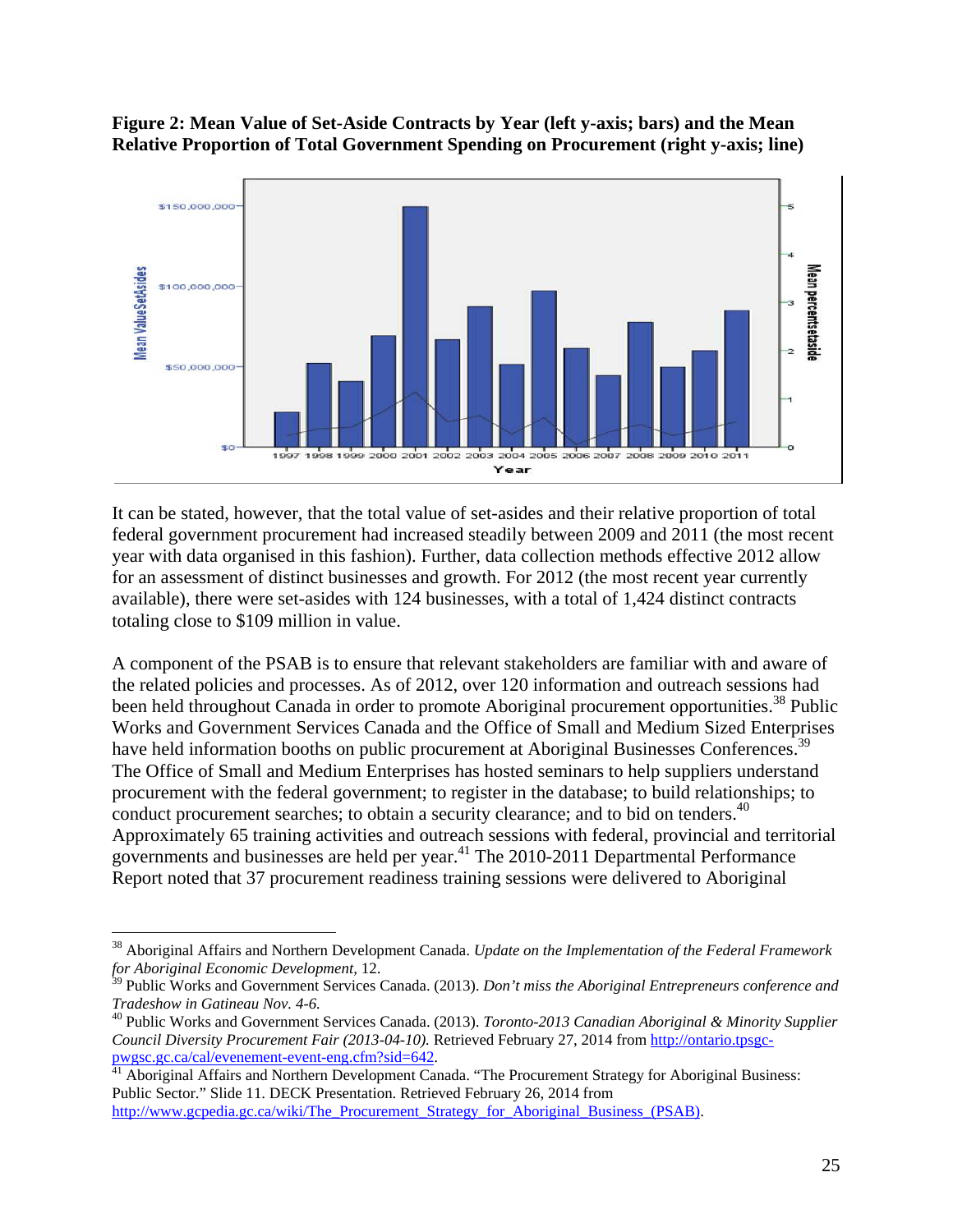communities about government procurement procedures and opportunities.<sup>42</sup> Finally, the Update on the Implementation of the Federal Framework for Aboriginal Economic Development noted that PSAB had largely met its performance targets, which included conducting over 120 information and outreach sessions across Canada to promote Aboriginal procurement opportunities and tools.43 PSAB has reached out to Aboriginal businesses through training and outreach sessions; however, there are no reports that detail outcomes related to these sessions.

The PSAB has also included procurement training sessions with government employees and requires that departments set targets for Aboriginal procurement. In 2009-2010, AANDC provided procurement-readiness training to 43 departments and agencies reaching over 900 federal procurement officers.44 As of 2011, AANDC had hosted a national training exhibition in Winnipeg, which reached over 150 participants, including PSAB coordinators and government procurement officers.45 Finally, the Canada School of Public Services has a free online training tool entitled "Aboriginal Considerations in Procurement (C223), which introduces public servants to their obligations with Aboriginal procurement and comprehensive land claims agreements.<sup>46</sup> Thus, there have been significant strides to increase awareness of the PSAB in the federal government.

Regarding targets for set-asides, AANDC has negotiated with department contracting authorities to increase the number of Aboriginal set-asides.<sup>47</sup> Unfortunately, reporting of targets is not required and data are not collected. Among federal government survey respondents, about 45 percent said their departments had set targets for set-asides. Twenty-three respondents said their departments had not set targets, and 27 weren't sure. Among those who knew their department had set targets, 41 respondents said they were being met, while three said they were not and 21 weren't sure. When asked what mechanisms are most responsible for encouraging departments to meet their performance objectives respecting set-asides, they mainly attributed it to contract stipulations/Public Works and Government Services Canada tools and registration processes; awareness amongst suppliers; departmental culture; and training and courses.

<sup>42</sup> Aboriginal Affairs and Northern Development Canada. (2010). *2010-2011 Performance Report: Aboriginal Affairs and Northern Development Canada and Canadian Polar Commission.* 61. Retrieved December 2013 from http://www.tbs-sct.gc.ca/dpr-rmr/2010-2011/inst/ian/ian-eng.pdf.

<sup>&</sup>lt;sup>43</sup> Aboriginal Affairs and Northern Development Canada, *Update on the Implementation of the Federal Framework for Aboriginal Economic Development*, page 13. 44 Aboriginal Affairs and Northern Development Canada. *Procurement Strategy for Aboriginal Business-Federal* 

*Results Report- 2005-2009.* 

<sup>&</sup>lt;sup>45</sup> Aboriginal Affairs and Northern Development Canada. (2012). *Action Plan Implementation Status Update Report* to the EPMRC: December 31, 2012. Page 4. http://www.aadnc-aandc.gc.ca/eng/1376328734797/1376328835783.

<sup>&</sup>lt;sup>46</sup> Canada School of Public Services. (2014). Aboriginal Considerations in Procurement (C223). Retrieved February 17, 2014 from http://www.csps-efpc.gc.ca/forlearners/coursesandprograms/CourseDetail-

eng.aspx?courseno=C223E&selectedTab=Desc. 47 Aboriginal Affairs and Northern Development Canada. *Update on the Implementation of the Federal Framework for Aboriginal Economic Development*, page 12.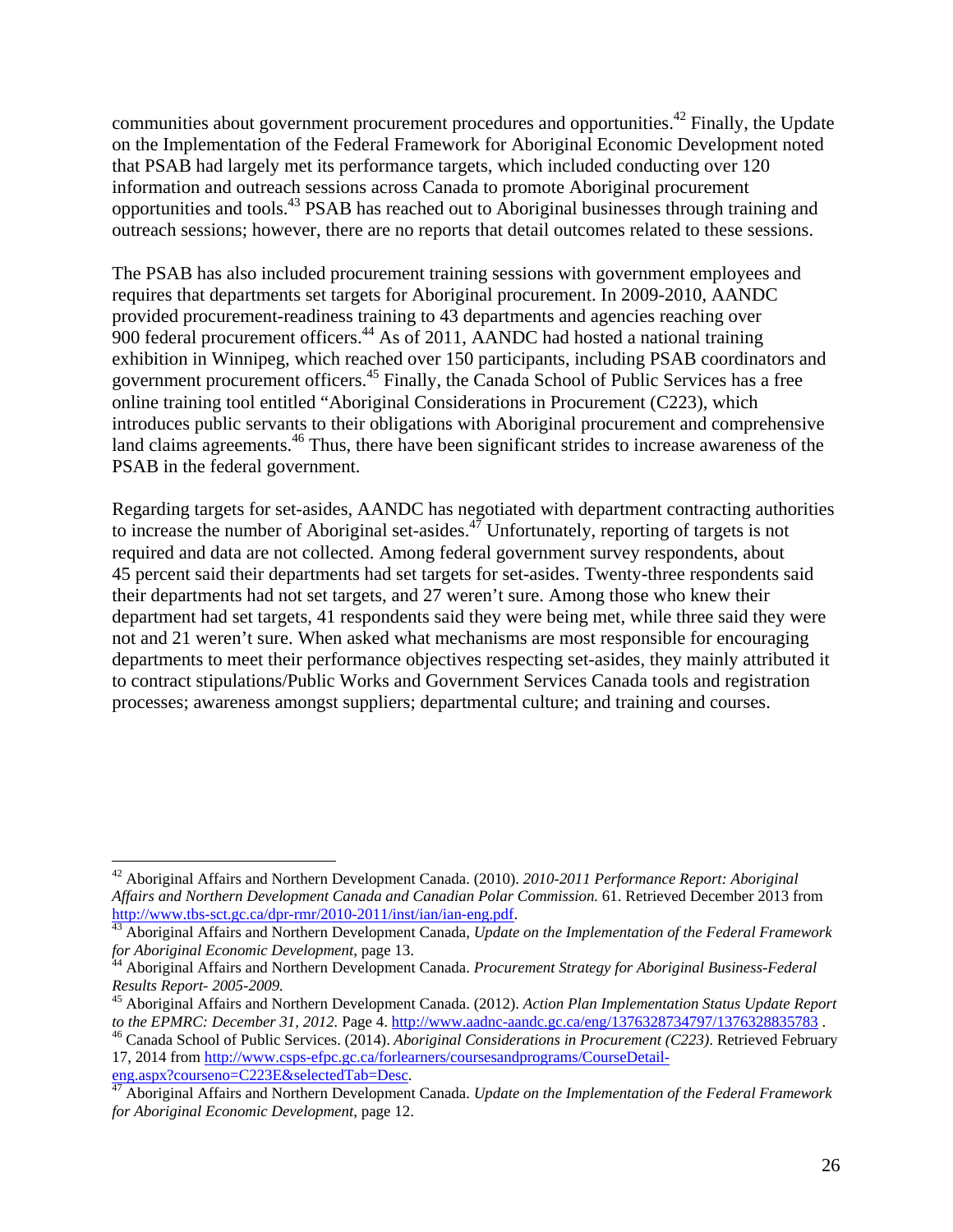Training sessions for government employees such as mandatory training for program staff under the Aboriginal Entrepreneurship sub-activity are now being implemented on an ongoing basis, and partnerships with government stakeholders have been actively pursued to build the stability of the program. AANDC has signed a Memorandum of Understanding with the Office of Small and Medium Sized Enterprises to conduct outreach sessions with Aboriginal businesses and to promote PSAB.48 An agreement was also drafted with Industry Canada so that AANDC would be able to register businesses on the Aboriginal Business Directory and to use registration forms to gather capacity data. 49 A Memorandum of Understanding has been developed with Industry Canada to house the Aboriginal Business Directory online, which enables Aboriginal businesses to register under the PSAB. AANDC has also engaged in dialogue with Public Works and Government Services Canada to improve data collection on Aboriginal procurement.<sup>50</sup> Finally, AANDC has also made strides to promote the model to the provinces. Manitoba and Ontario have made Aboriginal procurement policies with the advice from the Department and work has been done to extend the model to Quebec, British Columbia and Alberta.<sup>51</sup>

Six pilot projects in sectors, including potash and shipbuilding have been supported to focus on providing a "diagnostic on procurement policies and opportunities for Aboriginal businesses; a feasibility study on the creation of long-term procurement model, procurement and business/ financial literacy training sessions, workshops and conferences."52 Finally, in order to address the capacity gaps of Aboriginal suppliers in numerous sectors, eight pilot projects have been developed that will focus on data analysis, networking opportunities, assessment of Aboriginal capacity, the enhancement of business and financial literacy, and opportunities for Aboriginal businesses in major projects. $53$ 

<sup>48</sup> Aboriginal Affairs and Northern Development Canada (2012). *Evaluation of the Aboriginal Procurement Strategy-Follow-up Report Status Update as of September 30, 2010.* Retrieved February 25, 2014 from

Aboriginal Affairs and Northern Development Canada (2012). *Evaluation of the Procurement Strategy for Aboriginal Business- Follow-up Report Status Update as of March 31, 2011. Action Plan Implementation Status Update Report to the Evaluation Performance Measurement and Review Committee- As of March 31, 2011*.

Retrieved February 25, 2014 from http://www.aadnc-aandc.gc.ca/eng/1328562331361/1328562415636.<br><sup>50</sup> Aboriginal Affairs and Northern Development Canada (2013). *Evaluation of the Aboriginal Procurement Strategy-Follow-up Report Status Update as of March 31, 2013. Action Plan Implementation Status Update Report to the Evaluation, Performance Measurement and Review Committee- As of March 31, 2013. Retrieved March 20, 2014 from http://www.aadnc-aandc.gc.ca/eng/1387806307079/1387806476525.* 

<sup>&</sup>lt;sup>51</sup> Aboriginal Affairs and Northern Development Canada (2012). *Evaluation of the Aboriginal Procurement Strategy-Follow-up Report Status Update as of September 30, 2010. Retrieved February 25, 2014 from http://www.aadnc-aandc.gc.ca/eng/1328560295223/1328560399694.* 

<sup>&</sup>lt;sup>52</sup> Aboriginal Affairs and Northern Development Canada (2012). *Evaluation of the Aboriginal Procurement Strategy- Follow-up Report Status Update as of March 31, 2012. Action Plan Implementation Status Update Report to the Evaluation Performance Measurement Review Committee- As of March 31, 2012.* Retrieved February 25,

<sup>2014</sup> from http://www.aadnc-aandc.gc.ca/eng/1351791702249/1351791973103. 53 Aboriginal Affairs and Northern Development Canada (2013). *Evaluation of the Aboriginal Procurement Strategy-Follow-up Report Status Update as of March 31, 2013. Action Plan Implementation Status Update Report to the Evaluation, Performance Measurement and Review Committee- As of March 31, 2013.* Retrieved March 20, 2014 from http://www.aadnc-aandc.gc.ca/eng/1387806307079/1387806476525.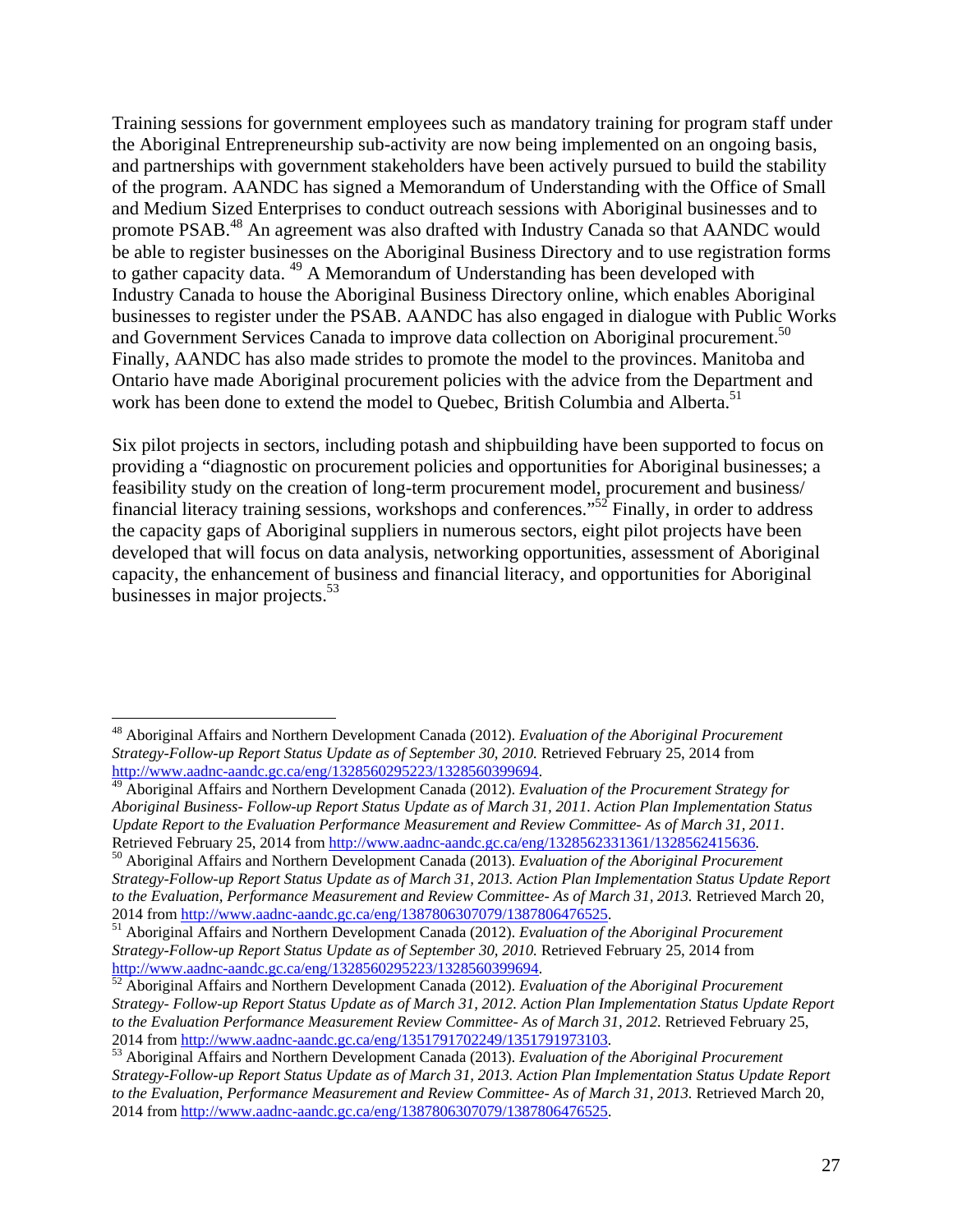Key informants also noted that partnerships and joint venturing with other firms provide project experience, which in turn increase the Aboriginal businesses opportunities for additional federal government contracts. Respecting partnerships, two key observations were that: 1) Industry – be it government or the private sector – is starting to see the benefits of partnering with Aboriginal businesses, which ultimately benefits all partners involved; however 2) there is a risk of "partnerships of convenience," where Aboriginal businesses may partner with larger firms so the contract is won, but ultimately, the non-Aboriginal firm conducts most of the work and the Aboriginal firm thus gains little if any experience from the project.

#### *4.1.2 Creating a leverage effect within the Federal Framework for Aboriginal Economic Development*

Finding: The expectations of a leverage effect resulting from PSAB were never articulated or measured, and this is no longer included as an official outcome of PSAB.

Since 2006, AANDC has worked with remediation teams across government to develop various approaches and provide advice on implementing and negotiating either a PSAB set-aside or Aboriginal participation component in the development of the procurement strategies for the remediation projects. Specifically, AANDC was able to negotiate set-asides through outreach, providing Aboriginal business capacity searches and providing an overview of PSAB.

For example, in early 2012, AANDC worked with Public Works and Government Services Canada to provide advice and an overview of PSAB for the Esquimalt Graving Dock Waterlot Remediation project for multiple phases of the project. The total value is approximately \$85 million dollars of which a set-aside for one phase was for \$6.5 million dollars on the Erosion Protection Wall project, and the next phase estimated between \$2.5 to \$3 million.

This example illustrates the potential leveraging of federal investment respecting set-asides; however, AANDC has not developed a clear method to measure a true leverage effect with most of its projects. The funding provided via Grants and Contributions through both the PSAB and the Aboriginal Workforce Participation Initiative is intended to stimulate business networks but the reporting on these investments does not capture performance in a way that would allow for the measurement of true leverage. Ultimately, what this leveraging would look like, and any related target-setting, was never fully articulated or developed. This outcome is not included in the 2014 Aboriginal Entrepreneurship Performance Measurement Strategy.

#### *4.1.3 Other Outcomes of the PSAB and Aboriginal Workforce Participation Initiative*

Finding: Outcomes on the adoption of Aboriginal procurement strategies or participation agreements; and the outcome that Aboriginal business capacity is matched with business/procurement opportunities have only recently been established and articulated. PSAB and Aboriginal Workforce Participation Initiative initiatives have resulted in significant research related to potash, shipbuilding, and electricity sectors, and information and training sessions focused on business development competencies, procurement and business promotion and activities promoting Aboriginal women in business.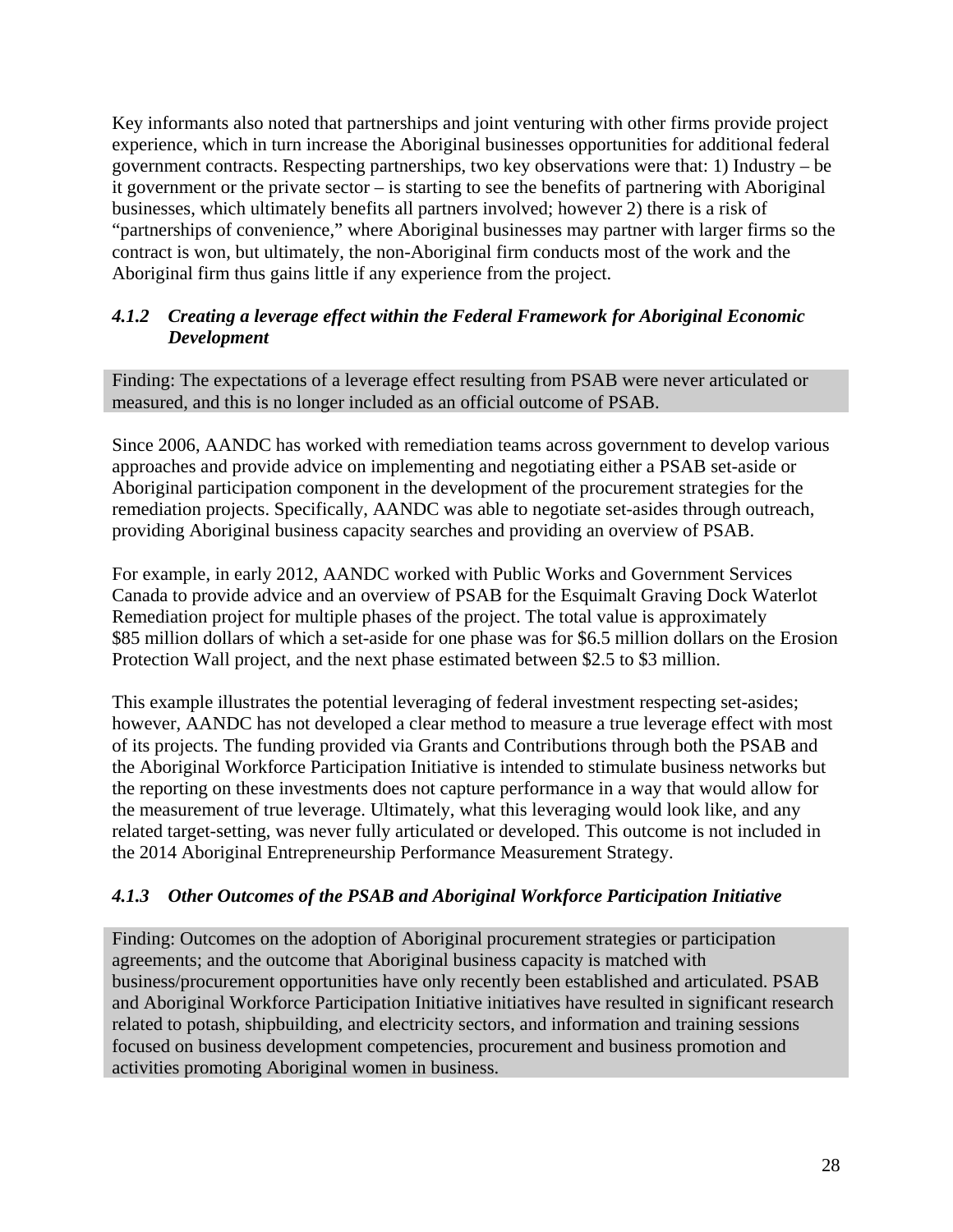The 2014 Aboriginal Entrepreneurship Performance Measurement Strategy includes additional outcomes related to access to business opportunities; specifically that: partners adopt Aboriginal procurement strategies/participation agreements and support access to business opportunities; and that Aboriginal business capacity is matched with business/procurement opportunities.

In 2011, AANDC funded a research study through PSAB into ways that businesses operating in the electricity and renewable sector can increase their procurement of goods and services from Aboriginal businesses. The project was designed to increase awareness for Aboriginal businesses of the various opportunities within these sectors, examine the benefits of having an Aboriginal procurement strategy, and provide the foundation and a template for businesses looking to develop an Aboriginal procurement strategy of their own.

To date, however, there are no other reports that clearly link PSAB and Aboriginal Workforce Participation Initiative Grants and Contributions, or other activities, to the above-mentioned outcomes.

There have been several initiatives, particularly since 2008, which have promoted various entrepreneurship projects, conferences and seminars, and research projects. These have included Aboriginal Entrepreneurship Conferences and Tradeshows and other seminars intended to bring together human resources and Aboriginal diversity leaders. There were also significant projects undertaken in conjunction with the 2010 Vancouver Olympic Games, including a "Vancouver Olympics High End Art Engagement" with the Inuit Tapiriit Kanatami, which celebrated Inuit art; and the design of an Aboriginal pavilion.

Other highlights include:

- Funding research for a feasibility study by the Women's Economic Council: Regional Clustering Model for Aboriginal Women to develop a model for custom-fit programming, services, resources and networks relevant to supporting the needs of individual women and/or organizations supporting women in specific regions and/or circumstances (northern Inuit, First Nation, rural, etc.).
- Funding the Canadian Aboriginal Arts and Communication Business Studio: An Aboriginal skills, entrepreneurship and training centre, via the Ontario Native Literacy Coalition. A business studio was developed, along with training programs, and efforts to leverage funds via multiple other organizations and programs.
- Funding the organisation I Do Business for training master facilitators to train on the "Alexis principles." Fourteen people were trained as master facilitators, and a seminar was held with 92 participants and a planned delivery to up to 350 additional participants for 2013 (to train on event management and facilitating workshops on business development).
- Funding the Proteus Canada Institute and the Idea Connector Network to produce a series of interviews and panel discussions on topics related to "Empowering Women"; to produce a panel discussion with the participation of a mixed audience (town-hall type setting with online live participants from across Canada) as part of the Aboriginal Entrepreneurs Conference and Tradeshow; to produce a series of interviews on business start-ups and related issues; and to promote the Idea Connector Networks' productions via traditional and social media.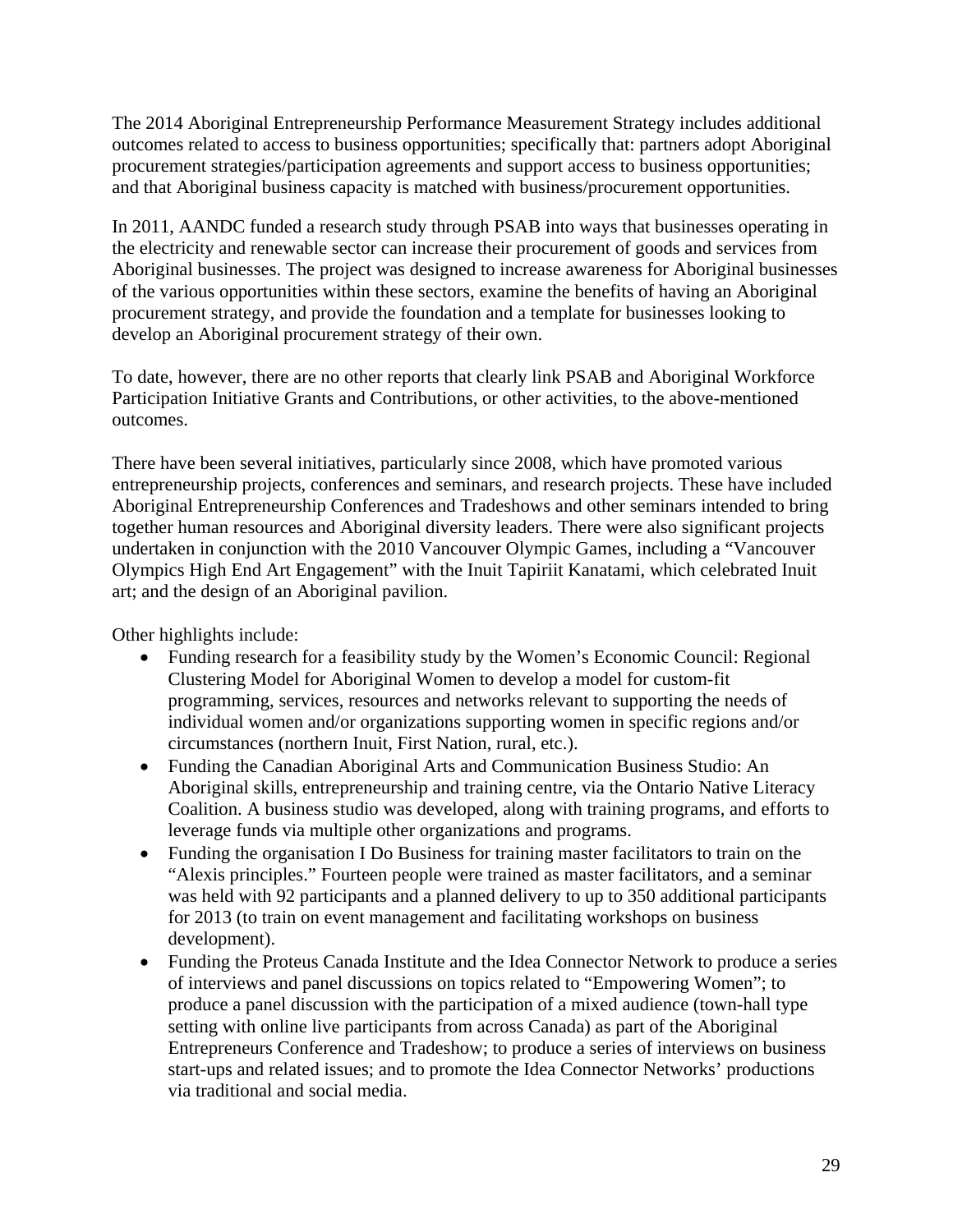- Funding the Wachiay Friendship Centre to deliver the program "Small scale entrepreneurship for disadvantaged women: An Opportunity to break the cycle of the working poor." This project was designed to include a business incubator facility, training workshops, and one-to-one mentoring. A business model, operations manual and strategic partnerships with 14 other organizations were created.
- Supporting the British Columbia Aboriginal Business Association in regional forums to provide knowledge-sharing and business skills development delivered by professionals from eleven corporate partners, as well as the development of a marketplace project.
- Supporting the development of an Aboriginal Women's Entrepreneur Network a series of activities under four pillars: establishing a National Aboriginal Women's investment fund; promoting financial knowledge, literacy and development; emphasizing asset-based development for Aboriginal women; and actively engaging young girls in future economic leadership.

#### *4.1.4 Factors affecting the success of the PSAB*

Finding: The main issues affecting the success of PSAB relate to the complexity of the procurement process and challenges in securing opportunities to gain the experience necessary to be qualified for government contracts.

Concerns stemming from the key informant interviews corroborate many of the points raised in Section 3 on whether the current approach may be the most effective way to contribute to the creation or expansion of Aboriginal business. Specifically, there is a need to further support Aboriginal businesses in light of the complexity of the procurement processes, an increase in competitiveness caused by a decrease in the number of Request for Proposals being issued by the federal government resulting in a decrease in the percentage of contracts won versus the number of proposals being produced, and a decrease in per-diems all culminating to reduce the profitability of government contracts. Ultimately, the key informants suggested that without previous federal government contracting experience gained elsewhere, new Aboriginal businesses are not actively seeking federal government service contracts due to the complexity and barriers of government procurement processes.

Based on the feedback from key informants, an Aboriginal firm that does not have the requisite project experience and staff with the required number of years of relevant experience, will likely not win a federal government contract unless it is a PSAB set-aside and the mandatory and point-rated requirements have been loosened so that a less experienced bidder can qualify and be awarded the contract.

As noted by one of the key informants:

*"Our experience has been that First Nations businesses* [without previous government contracting experience] *need advisors or support to help them write their first few proposals. There is a general lack of understanding amongst first time proposal writers and new businesses that governments use a rigorous proposal evaluation process and that the proposals must address the requirements that are specified within the Request for Proposal; if they don't do that they don't win the job."*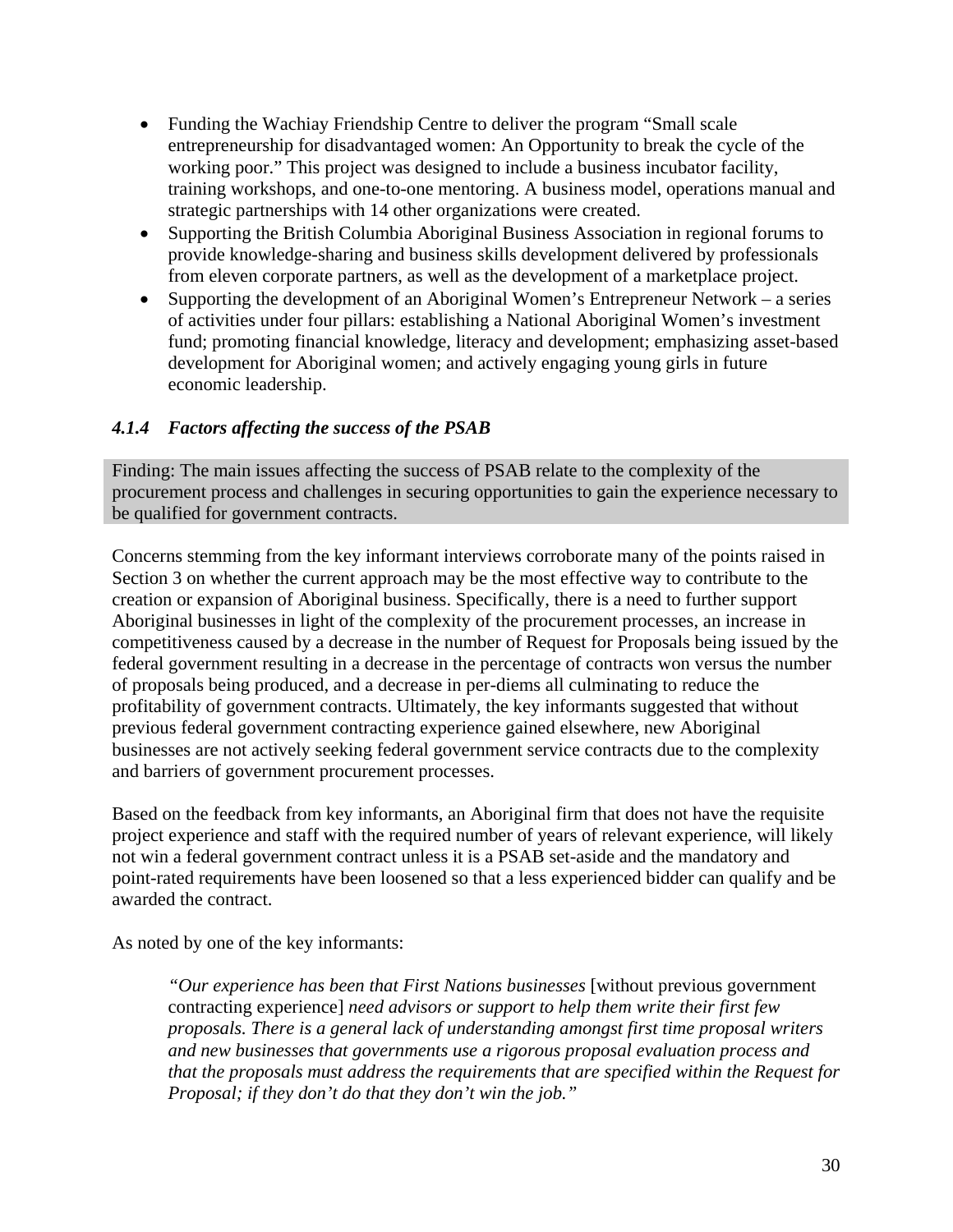This issue speaks to the need to strengthen efforts focusing on strengthening viable businesses, discussed in 3.1. The work to provide set-asides and promote the use of Aboriginal firms would be significantly bolstered by further efforts to help budding Aboriginal businesses and entrepreneurs better match their skills and capacity to emerging needs, and better understand the contracting process. It was noted in Section 4.1 that there are numerous activities ongoing via both PSAB and the Office of Small and Medium Enterprises to promote PSAB and provide outreach and information to businesses; however, as mentioned, there are no measures on the effectiveness of this work and a general consensus among interviewees that this is most in need of newer and more strategic approaches.

Some key informants stated that the complexity of the procurement processes, combined with an increase in competition due to reductions in contractual spending, has resulted in a decrease in the percentage of contracts won versus the number of proposals being produced, which may in turn mean increased cost with a lower likelihood of success for any given business (Aboriginal or otherwise). It is important to consider that while reductions in contractual expenditures and increased competitiveness is a reality for all firms, when considering the objective of increasing the relative percentage of firms winning contracts that are Aboriginal, there may be an increased need to further assist Aboriginal firms with increasing their competitive advantage through direct training and mentorships.

According to interviewees, qualifying under for set-asides, particularly as laid out in Task and Solutions Professional Services, requires that the Aboriginal firm has undertaken and completed a number of contracts during the last few years. This requirement to have completed a number of projects is at cross-purposes with PSAB's goal of facilitating access to federal government contracts, as issuing a PSAB set-aside under new Task and Solutions Professional Services will likely impede an Aboriginal firm to be a first-time bidder for that potential contract. Some interviewees felt that access to government contracting is decreasing because of these new barriers and what is perceived as a more demanding and complex procurement process. Without previous federal government contracting experience gained elsewhere, new Aboriginal businesses may not actively seek federal government contracts due to the complexity and barriers of government procurement processes, and because of decreased government contracting opportunities in general, opportunities for new Aboriginal businesses are becoming more limited. Thus, as discussed in Section 3.1, without a strengthened focus on building the business capacity of newer or smaller firms so that they can become more competitive in winning contracts, there is a risk that over time, PSAB could act to sustain a small number of well-established Aboriginal firms, as opposed to contributing to an increase in Aboriginal representation in procurement overall.

An additional concern raised by key informants related to the posting period for set-asides. A 25 day posting option is available to project authorities in order to incentivize the use of set-asides. However, some key informants raised concern that in some cases, this can actually pose a problem for bidders in that the turn-around time for proposals can be unfairly short compared to the standard 40 day posting period. Ideally, the 25 day posting option would only be used in cases where the contract is simple, such as purchasing and re-selling. For more complex projects, the posting period should remain the standard 40 days.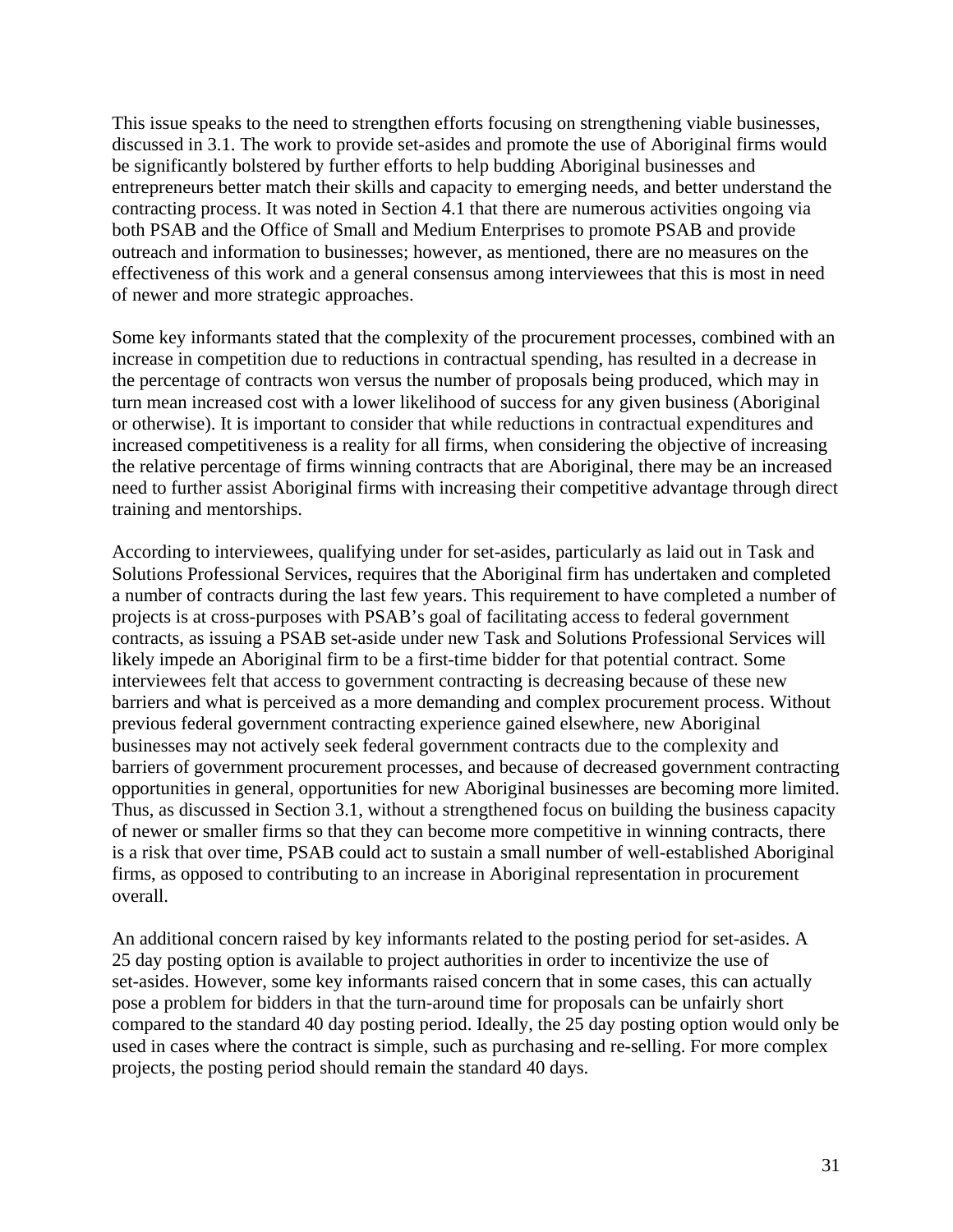Importantly, however, interviewees generally felt that the biggest barrier to Aboriginal representation in business is related to education and job experience. There are significant and well-documented economic challenges facing Aboriginal peoples, and it is important to consider that there are significant socio-economic forces at play that are well-beyond the scope of what PSAB and its related activities can achieve.

## **4.2 Efficiency and Economy**

Finding: The PSAB and its related activities are generally speaking an economical approach to supporting Aboriginal businesses through the Federal Framework for Aboriginal Economic Development. The significant expenditures currently invested in large conferences, however, may be better spent on targeted training initiatives designed specifically to match businesses with economic opportunities; adequately train them on how to bid in competitive processes; and how to be more competitive and take better advantage of regional opportunities.

The value of federal investment in providing assistance to Aboriginal businesses to unlock business opportunities is significant relative to the cost of the PSAB and its related activities. The coordination of efforts by AANDC and its federal, Aboriginal, and private sector business partners has opened access to millions of dollars in benefits for Aboriginal businesses and communities. For example, the construction of a penitentiary near a reserve and the resulting linkages made via the Aboriginal Workforce Participation Initiative has allowed businesses in and around that community to take advantage of \$200 million in long-term employment and services, which ultimately required very little financial investment on the part of the federal government.

Ultimately, while two-thirds of PSAB funding is for Salary and Operation and Maintenance (including employee benefits), its economy is partially demonstrated by a low operating budget relative to the steady increase in the value of contracts awarded to Aboriginal firms (\$109 million in 2012).

When asked, key informants were unable to identify any areas where the implementation of PSAB and Aboriginal Workforce Participation Initiative activities could be more efficient. However, there may be an issue respecting economy with the significant amount that AANDC invests in expenditures on information sessions and conferences. Considerable internal resources are used to host information sessions, and large scale contracts, in addition to internal resources, are used for larger conferences that are intended to promote PSAB and government contracts, and link the Aboriginal business community together. The concern raised by key informants and survey respondents was regarding the overall utility of these sessions and conferences. Specifically, it was a recurrent theme that while promotion and networking are essential, large conferences may entail costs that well exceed their relative benefit with respect to the degree to which Aboriginal businesses benefit – particularly considering the cost of traveling to, and attending the events.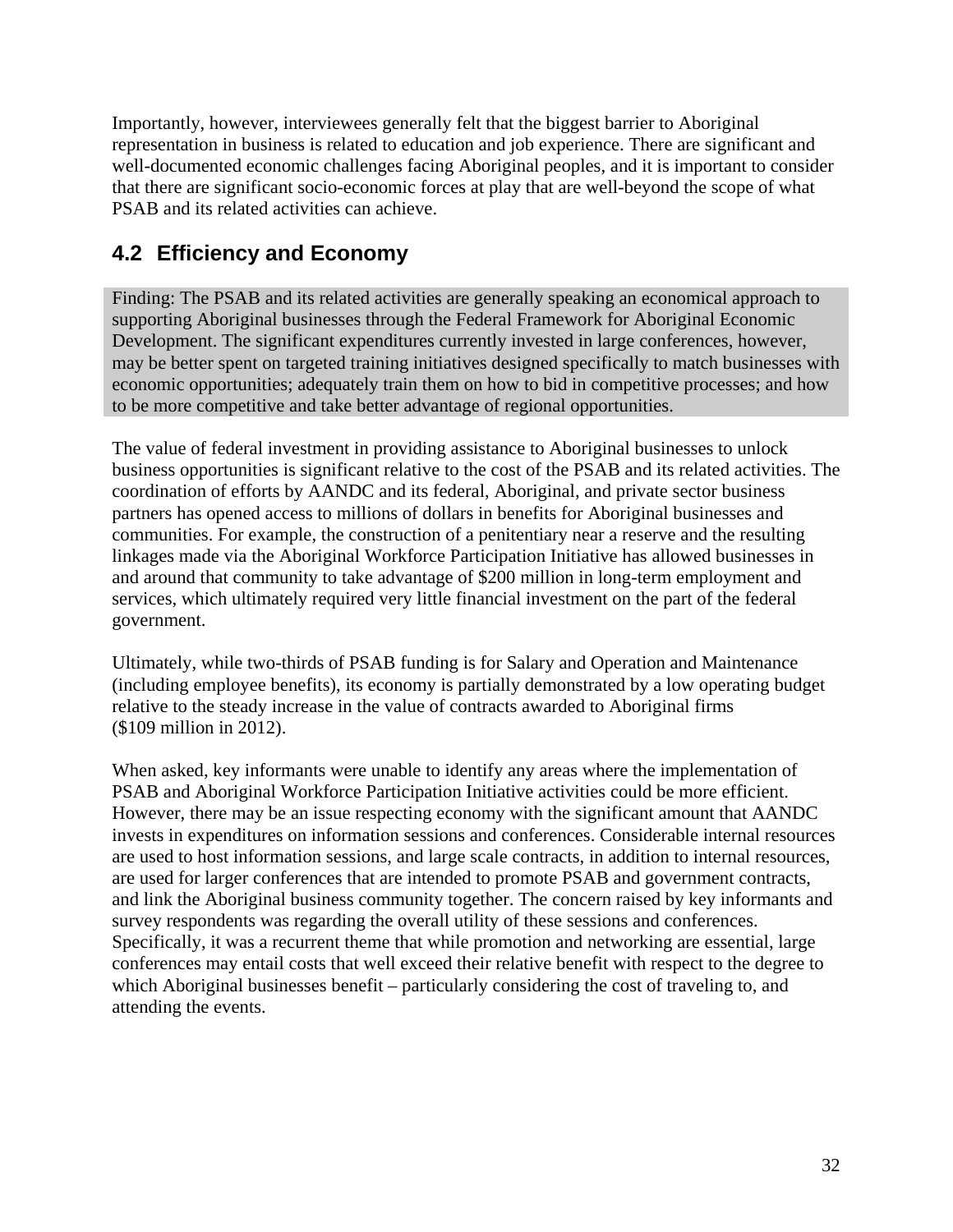Typically, the cost of each of these sessions is approximately \$250,000 excluding internal resources; however, while federal government representatives tended to view these as being useful and productive events, and while most participants in general agreed that these events provided an occasion for networking, non-government interviewees who attended one or more of these PSAB events were of the opinion that the events were of limited usefulness. It was suggested that regional conferences focusing more on how to win a government contract would be more beneficial and would allow more small Aboriginal businesses to participate. Arguably, the return on investment in having more direct exposure to topics of regional contracting needs and how to become more competitive, would be a better use of funds.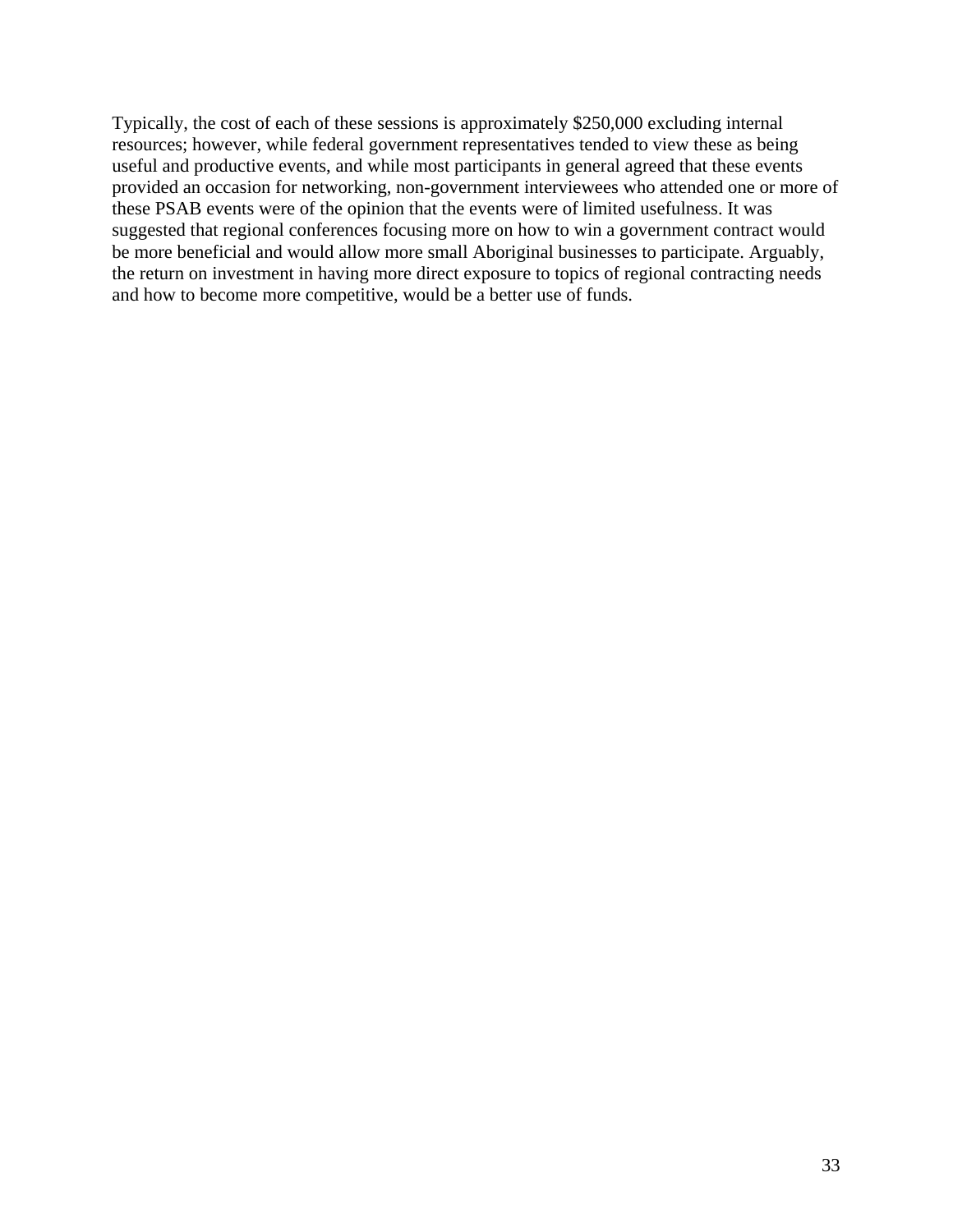## **Conclusions**

There is a clear need for the Government to help Aboriginal businesses gain experience through promotion and set-asides. There is a concern, however, that over time PSAB may become more of a mechanism to support already well-established Aboriginal businesses, and may have less relevance to smaller and newer businesses or budding entrepreneurs. Government procurement in general is designed to favour larger and more established businesses; particularly given the nature of most current government projects, and it is not evident that the PSAB is impacting businesses outside of a core of larger and well-established firms.

The evidence collected for this evaluation produced the following findings:

With respect to relevance:

- 1. There is a need for continued investment in initiatives designed to strengthen viable Aboriginal businesses. Though the PSAB supports this objective, there is concern that the approach generally favours larger and more established firms over new and smaller businesses and entrepreneurs.
- 2. The objectives of the PSAB are well-aligned with government priorities and departmental strategic outcomes. The approaches to meeting these objectives need to continually adjust to evolving needs and business environments to ensure optimal contribution to these objectives.
- 3. The current activities under the PSAB are consistent with federal roles and responsibilities.

With respect to performance:

- 4. The PSAB is resulting in Aboriginal firms winning an increased share of contracts over time, and significant strides have been made in promoting procurement with Aboriginal firms. Data collection to date, however, does not allow for a complete analysis on whether the PSAB is truly supporting the creation and expansion of viable Aboriginal businesses, and ultimately does not allow for a complete illustration of performance.
- 5. The expectations of a leverage effect resulting from PSAB were never articulated or measured, and this is no longer included as an official outcome of PSAB.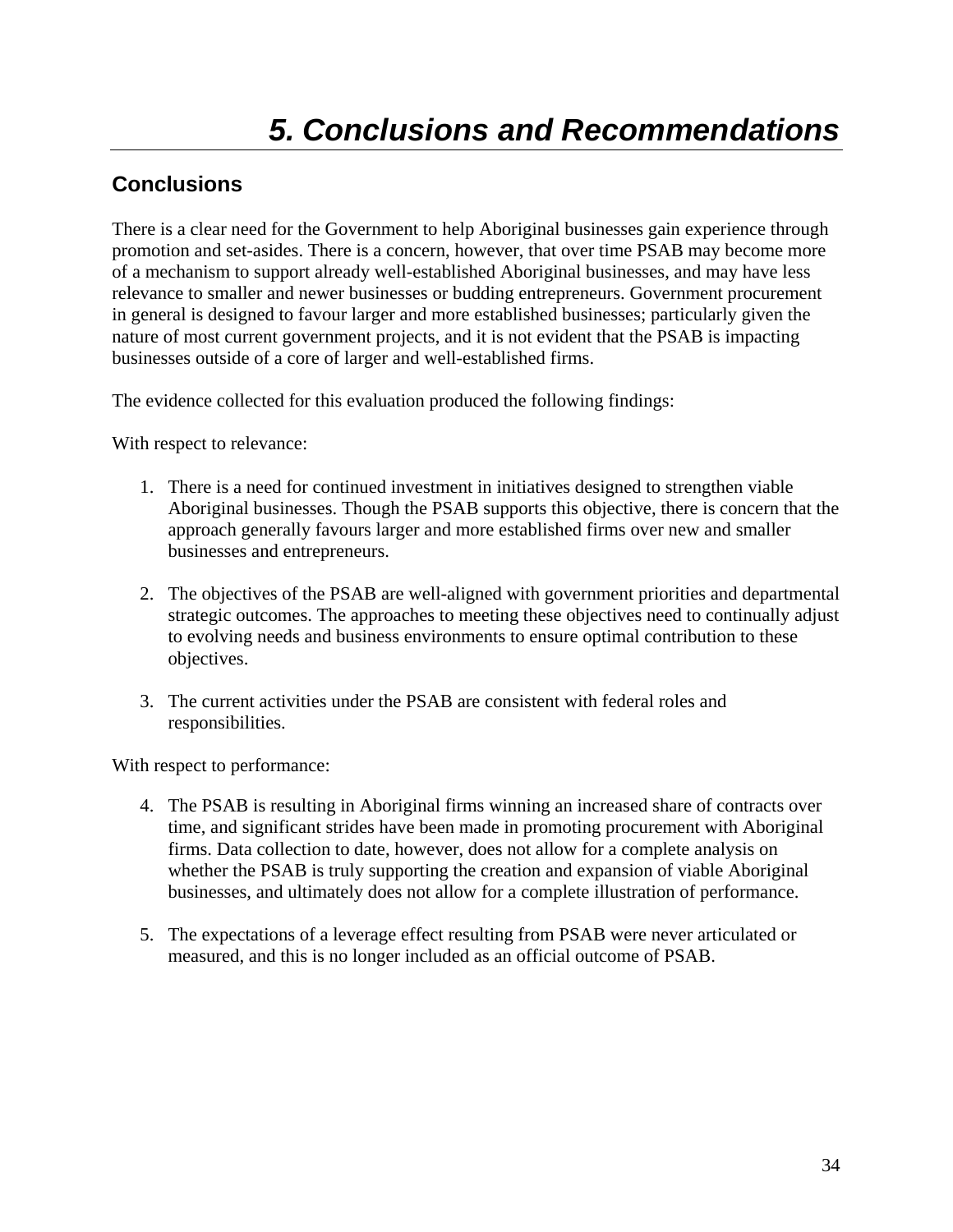- 6. Outcomes on the adoption of Aboriginal procurement strategies or participation agreements; and the outcome that Aboriginal business capacity is matched with business/procurement opportunities have only recently been established and articulated. PSAB and Aboriginal Workforce Participation initiatives have resulted in significant research related to potash, shipbuilding, and electricity sectors, and information and training sessions focused on business development competencies, procurement and business promotion and activities promoting Aboriginal women in business.
- 7. The main issues affecting the success of PSAB relate to the complexity of the procurement process and challenges in securing opportunities to gain the experience necessary to be qualified for government contracts.
- 8. The PSAB and its related activities are, generally speaking, an economical approach to supporting Aboriginal businesses through the Federal Framework for Aboriginal Economic Development. The significant expenditures currently invested in large conferences, however, may be better spent on providing better access to targeted training initiatives designed specifically to match businesses with economic opportunities; adequately train them on how to bid in competitive processes; and how to be more competitive and take better advantage of regional opportunities.

### **Recommendations**

It is therefore recommended that AANDC:

- 1. Develop an enhanced approach to the PSAB that is tailored to the different needs of different types of business, including a stronger focus on direct and regional training to support newer and smaller Aboriginal firms to navigate the increasingly complex and competitive procurement environment;
- 2. Work with Public Works and Government Services Canada to ensure ongoing performance data allows for a complete capture of data on individual businesses winning procurement contracts by value and type both for set-asides and incidental contracts;
- 3. Develop better accountability mechanisms for the accurate capture of whether or not bidders qualify as Aboriginal; and
- 4. As part of the promotion of PSAB, work with contracting authorities to ensure the best likelihood of Aboriginal business success, including promoting the most appropriate application of the 25-day posting option.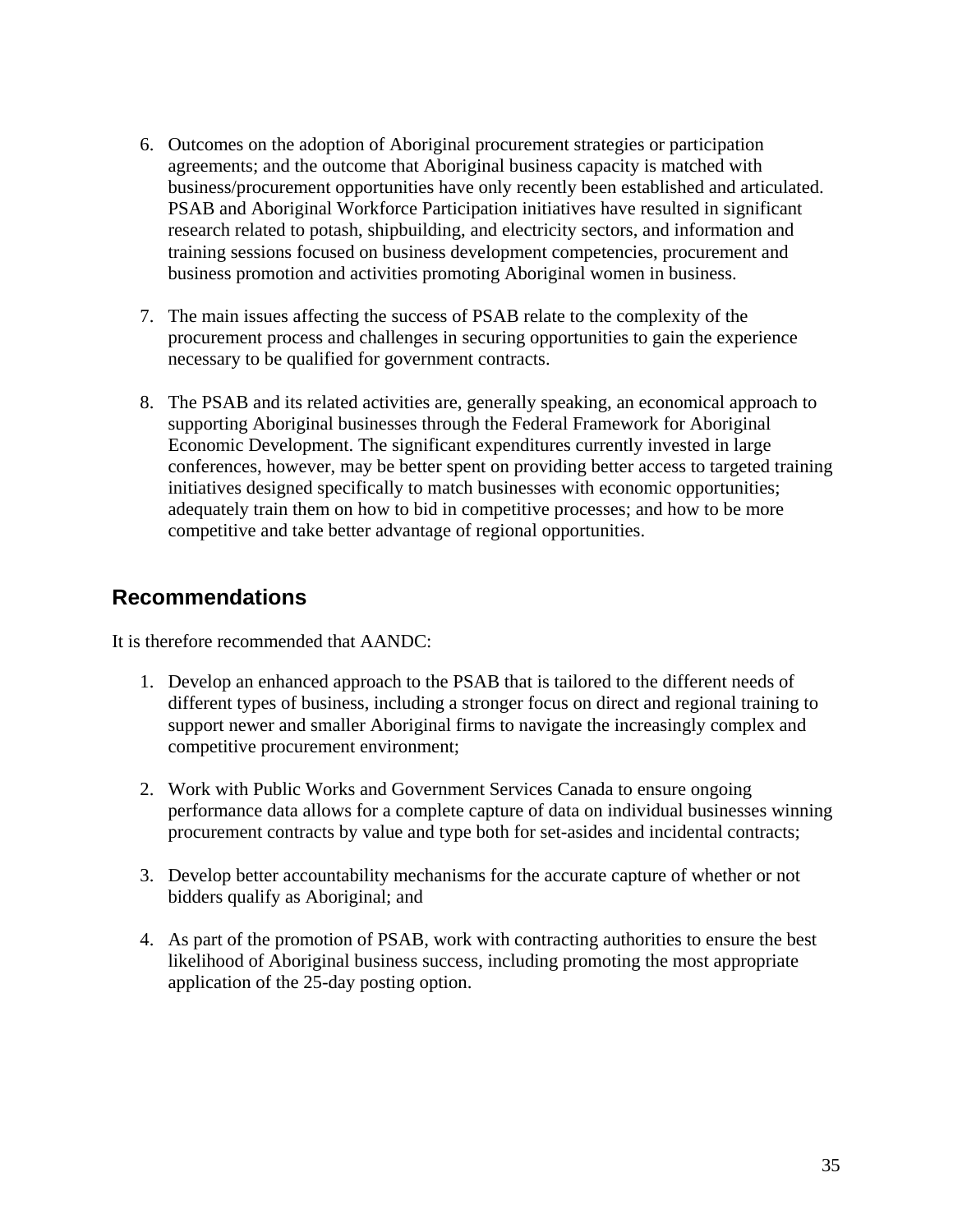## *Appendix A – PSAB Logic Model (as per 2008 RMAF-RBAF)*

| <b>Strategic Priority</b>              | Increased participation of Aboriginal people and Northerners in the<br>economy                         |                                                                                              |
|----------------------------------------|--------------------------------------------------------------------------------------------------------|----------------------------------------------------------------------------------------------|
| <b>Components</b>                      | Procurement/Set-asides                                                                                 | Capacity Building                                                                            |
| <b>Activities</b>                      | Help Aboriginal firms do more<br>contracting with all Government<br>of Canada departments and agencies | enhance the skills and know-<br>ledge of all participants                                    |
| <b>Outputs</b>                         | # of contracts and subcontracts<br>awarded to Aboriginal business                                      | # of training opportunities for<br>Aboriginal business owners<br>and staff                   |
|                                        | Increase in the value of contracts                                                                     | # of Aboriginal firms who are<br>Pre-qualified on the Strategis<br>Website                   |
| <b>Immediate</b><br><b>Outcomes</b>    | Increase in contracting<br>opportunities for Aboriginal<br>business                                    | Aboriginal business expands<br>due to ability to compete for<br>federal contracts            |
| <b>Intermediate</b><br><b>Outcomes</b> | Growth in Aboriginal business as<br>a result of contracting with the<br>federal government             | Aboriginal business expands<br>its government market base<br>to include incidental contracts |
| <b>Long Term</b><br><b>Outcome</b>     | Improved socio-economic conditions in Aboriginal communities                                           |                                                                                              |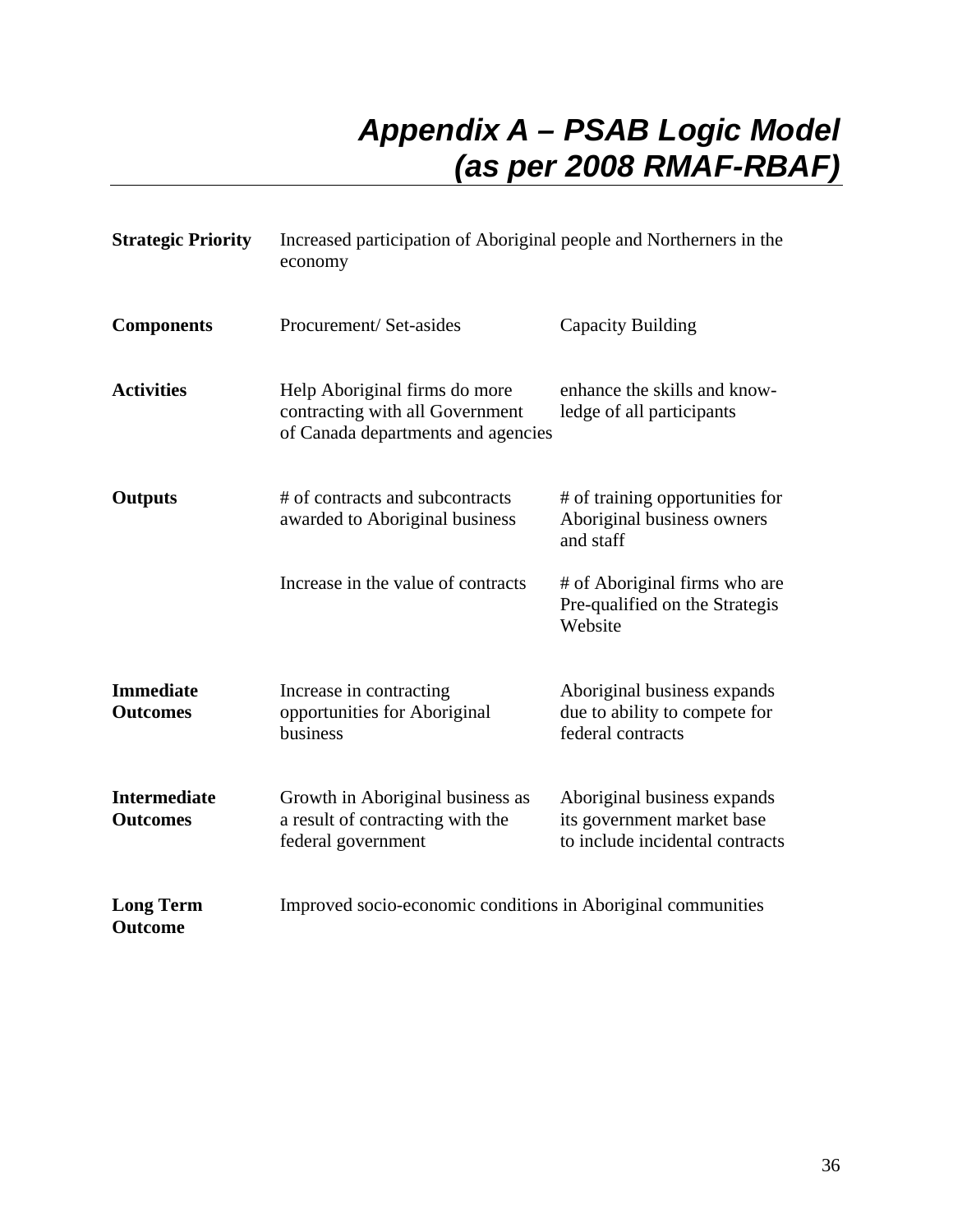## *Appendix B – Aboriginal Entrepreneurship Logic Model*



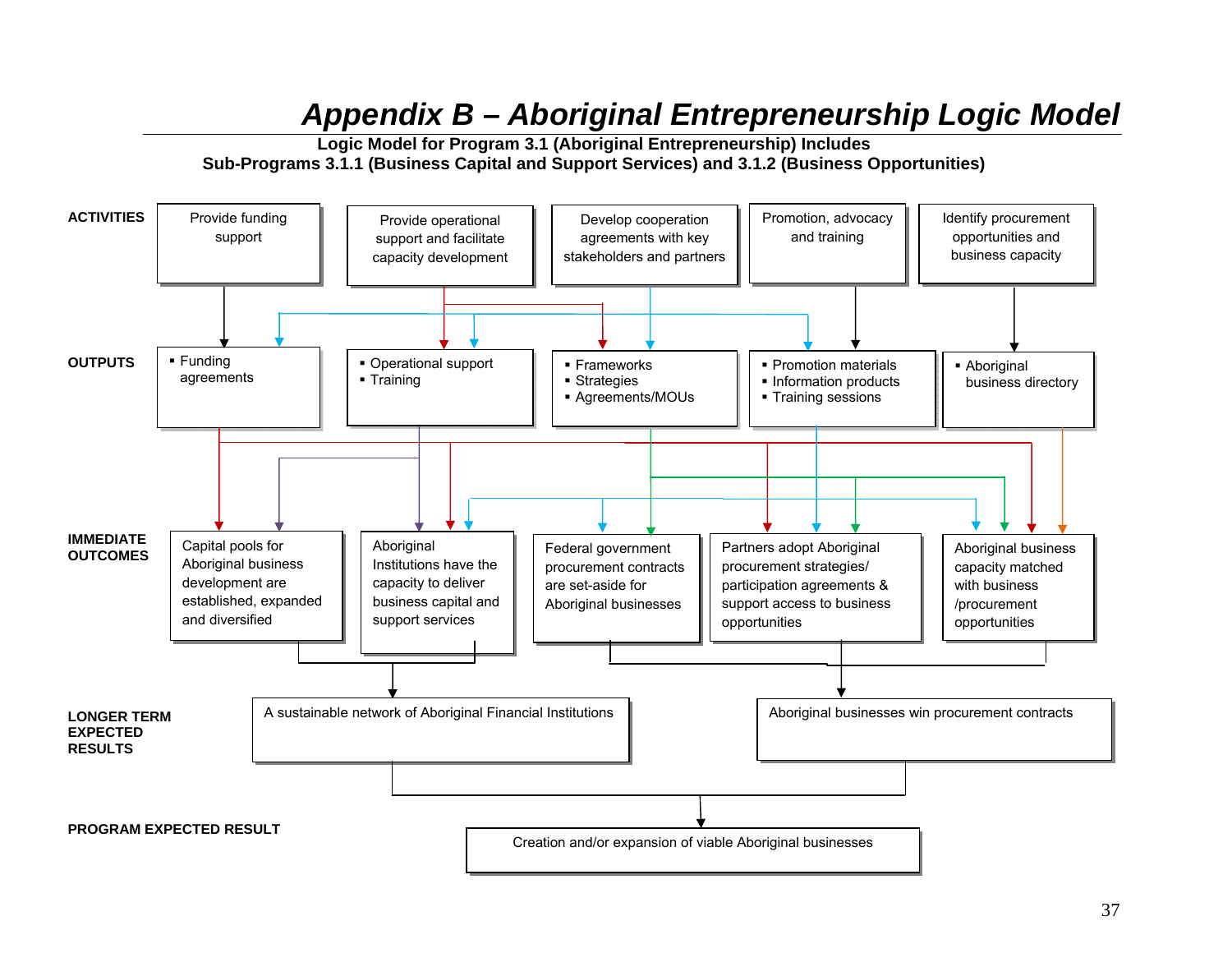## *Appendix C– Comparative Approaches to Procurement from Indigenous Businesses*

## *1. International Approaches*

### **1.1 United States**

The United States Small Business Administration operates the 8(a) Business Development Program which helps small, disadvantaged businesses compete in the marketplace. The 8(a) program had a budget of \$59.8 million in 2012. The 2014 Budget committed to providing \$4 million for Small Business Administration to hire 32 new Procurement Center Representatives. Small Business Administration district offices monitor and measure the performance and progress through annual reviews, business planning and evaluations.

The 8(a) program elements include sole‐source opportunities, competitive set‐aside contract opportunities, joint‐venturing, a mentor‐protégé program and specialized business training. Participants in the 8(a) program are eligible for counseling, marketing assistance, and high-level executive development provided by the Small Business Administration and partners. Other benefits include access to surplus government property and supplies, Small Business Administration‐guaranteed loans, and bonding assistance for being involved in the program.

Program eligibility for small disadvantaged businesses requires that enterprises be controlled and managed on a full‐time basis by individual(s) meeting the Small Business Administration requirement for both social and economic disadvantage. Those requirements include disadvantaged Indian tribes. Businesses must be 51 percent owned by the eligible group. Businesses in the 8(a) program must be certified and classified as a small business according to the North American Industry Classification System standards.

In order to limit the reliance on the program and encourage firms to compete in the open market, the 8(a) program limits the amount of time that businesses can participate in the program.<sup>54</sup> Participation is limited to a total of nine years that are divided into a four year development stage and a five year transition stage. Once a business or individual participates in the 8(a) program once, neither the firm nor the individual are eligible to participate again.

To ensure businesses achieve success and conduct business in both the commercial and government sectors, each participant must develop a comprehensive business plan that set its business targets, objectives, and goals.<sup>55</sup> Meeting targets in the businesses plan is required for participation in sole-source contracts through the program. <sup>56</sup> Participants are limited to receive up to a maximum of \$100 million in sole‐source contracts.

<sup>54</sup> PSAB internal Program report. (n.d.). *Comparison of the Procurement Strategy for Aboriginal Business and the 8(a) Business Development Program.* Page 1. Retrieved March 24, 2014. 55 Ibid

<sup>56</sup> Ibid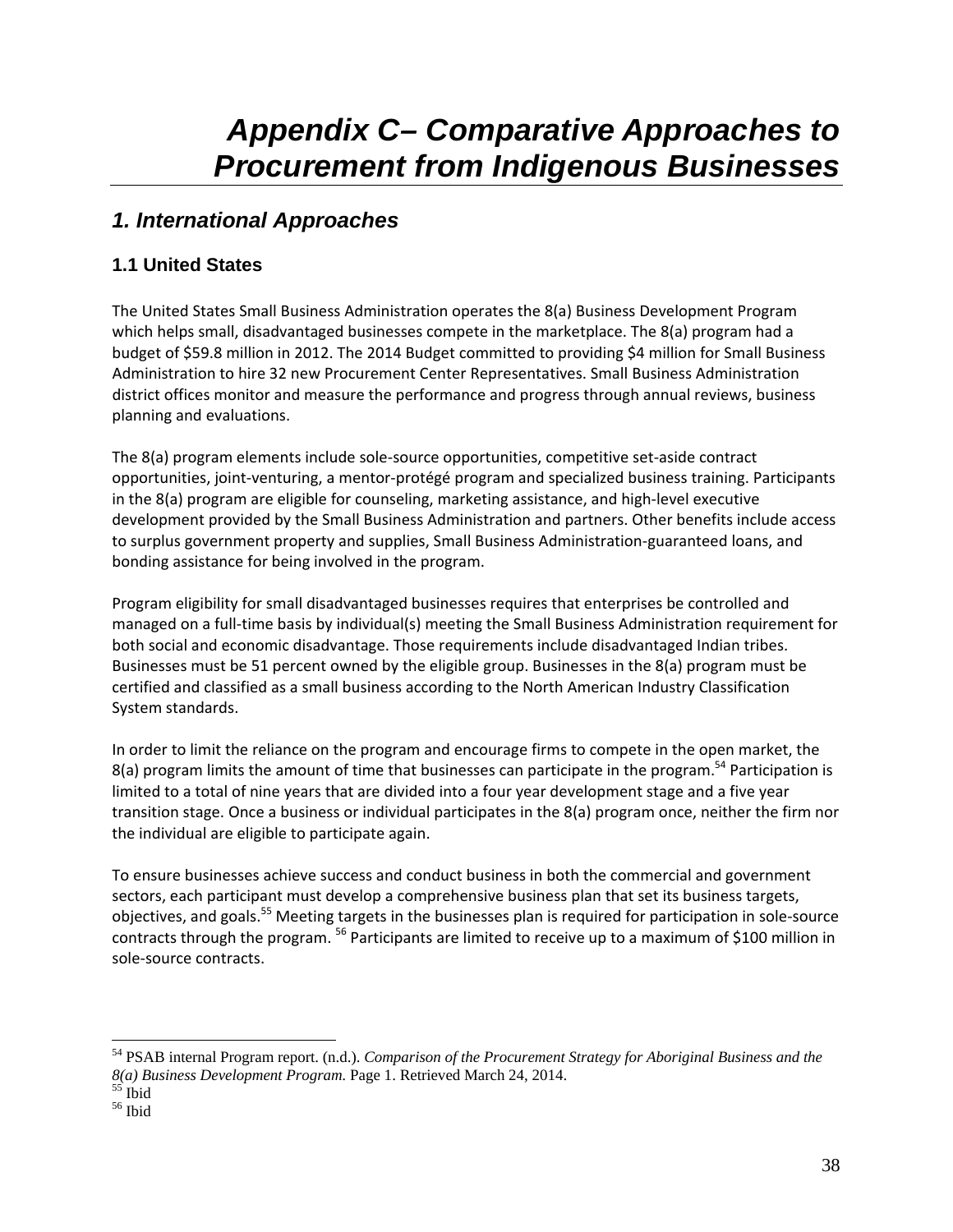#### **1.2 Australia**

The Indigenous Opportunities Policy is a commitment under the National Partnership Agreement on Indigenous Economic Participation to strengthen government procurement policies to maximize Indigenous employment and business opportunities. The program is managed by the Department of the Prime Minister and Cabinet. For contracts over \$5 million in regions with significant Indigenous populations, tenderers must submit a plan that outlines the training and employment of Indigenous people and the use of Indigenous suppliers. Plan submission and approval is managed through an online portal.

The Western Australia Government's Department of Training and Workforce Development has set up a number of development centres throughout the region that provide support to Aboriginal individuals and businesses. The centres offer a number of services, including:

- Aboriginal training or employment opportunities
- Mentoring
- Role modeling
- Aboriginal Business Directory
- Assistance for service providers assisting Aboriginal people with training and employment
- Registry of Aboriginal individual based on skills and qualifications for employer matching
- Advice to employers who want to diversify their workforce with more Aboriginal people
- Aboriginal workforce development data

### *2. Provincial Approaches*

#### **2.1 Manitoba**

The Manitoba Government's Procurement Services Branch operates an Aboriginal Procurement Initiative that works to increase participation of Aboriginal peoples and suppliers in providing goods and services to the Manitoba Government. The Aboriginal procurement criteria is considered when products or services are culturally specific to Aboriginal, or primarily designated for Aboriginal people. Procurement options included under the Aboriginal Procurement Initiative include Aboriginal Business Set‐Aside, Mandatory Aboriginal Business Participation, Desirable Aboriginal Business Participation and Aboriginal Business Standard.

The Aboriginal Procurement Initiative program has the same criteria for participation as the PSAB. Certified businesses must be at least 51 percent Aboriginal owned and controlled by one or more Aboriginal Persons of Canada and the business has six or more full‐time employees, at least one‐third of those (full‐time) employees must be Aboriginal Persons. Joint ventures that are controlled and owned by an Aboriginal business are also eligible.

Aboriginal Procurement Initiative also provides opportunities for Aboriginal businesses outside the province to work with the Manitoba Government with some exceptions related to the size of contract.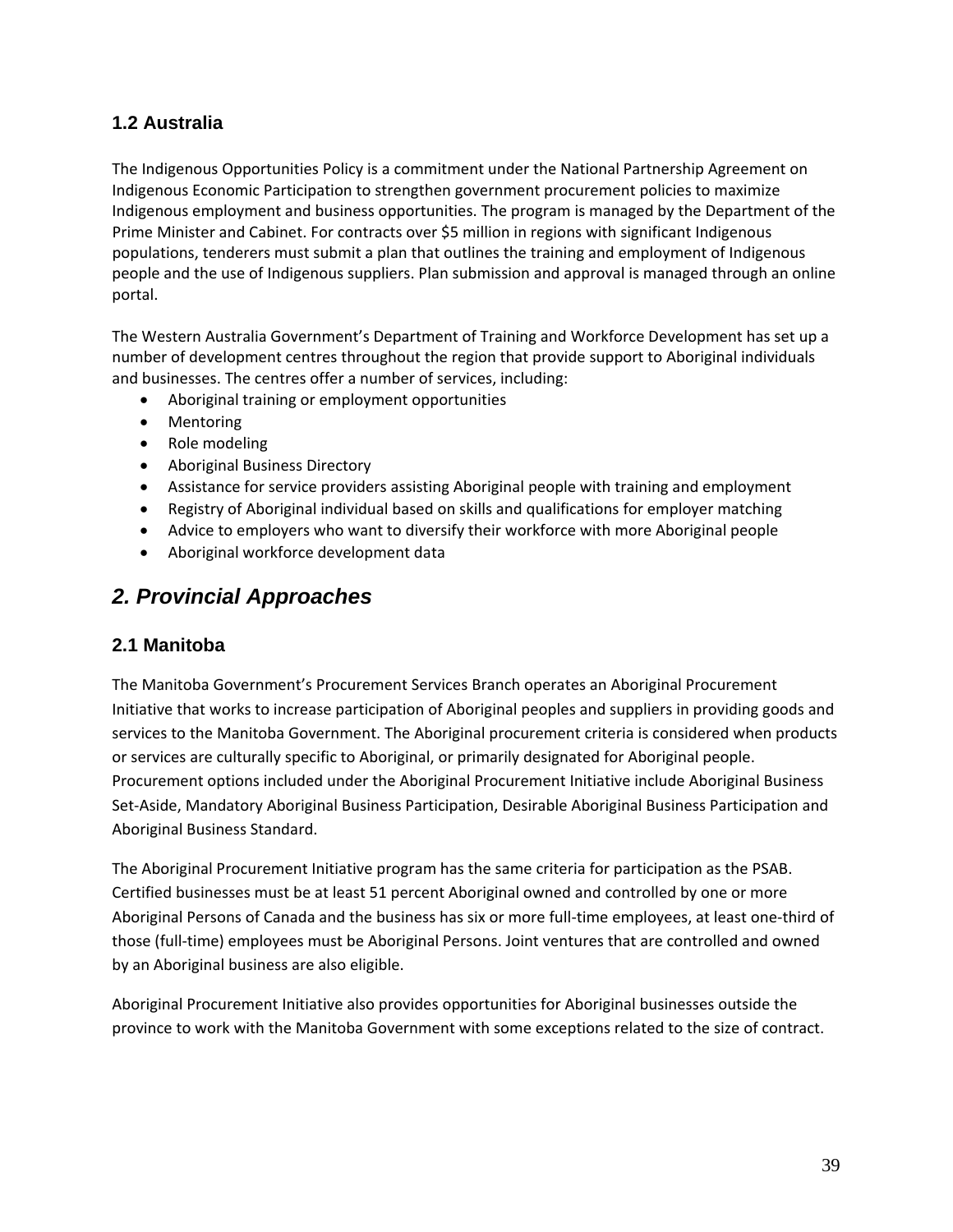The Procurement Services Branch offers workshops on government contracts for Aboriginal businesses upon request, arranges meetings between suppliers and buyers, and maintains an Aboriginal Business Directory. Aboriginal Procurement Initiative is complemented by the Aboriginal Chamber of Commerce's procurement portal, a quote system for private sector organizations and all levels of government.

#### **2.2 Ontario**

Between March 2012 and March 2014, the Ontario Government ran the Aboriginal Business Procurement Pilot Program that helps connect Aboriginal businesses with opportunities to become of the governments suppliers of goods or services. The program includes an Aboriginal Business Set‐Aside and Aboriginal Business Participation component. The criteria for eligibility is similar to PSAB and the Manitoba Government Aboriginal Procurement Initiative. Unlike those programs, when evaluating a supplier, departments may consider a non‐Aboriginal supplier's track record of partnering with Aboriginal businesses, employing and/or training Aboriginal people.

#### **2.3 Other Provinces and Territories**

While other provinces do not necessarily have Aboriginal procurement strategies, there are a number of policies to support Aboriginal businesses. The British Colombia's Ministry of Finance has established the Aboriginal Procurement and Contract Management Guidelines, which support procurement from Aboriginal businesses when services are delivered to Aboriginal people in Aboriginal communities. It allows a direct award of a Shared Cost Arrangement, thus bypassing competition. The Nova Scotia Government has initiated Aboriginal procurement set‐asides for some initiatives such as the Sydney Tar Ponds and Coke Oven cleanup.

The territories do not have Aboriginal procurement strategies, but rather policies that encourage buying local and from Aboriginal businesses. The Nunavut Government's Nunavummi Nangminiqaqtunik Ikajuuti (NNI Policy) encourages local procurement and a level of Inuit participation in the provisions of goods and services to the Government of Nunavut that reflects the Inuit proportion of the Nunavut population. The Northwest Territories Government has a Business Incentive Policy that provides an incentive toward Northwest Territories‐based businesses when purchasing goods, services or construction. The Yukon Government has a Contracting and Procurement Regulation Directive that supports First Nations businesses through obligations arising out of the First Nations Final Agreement.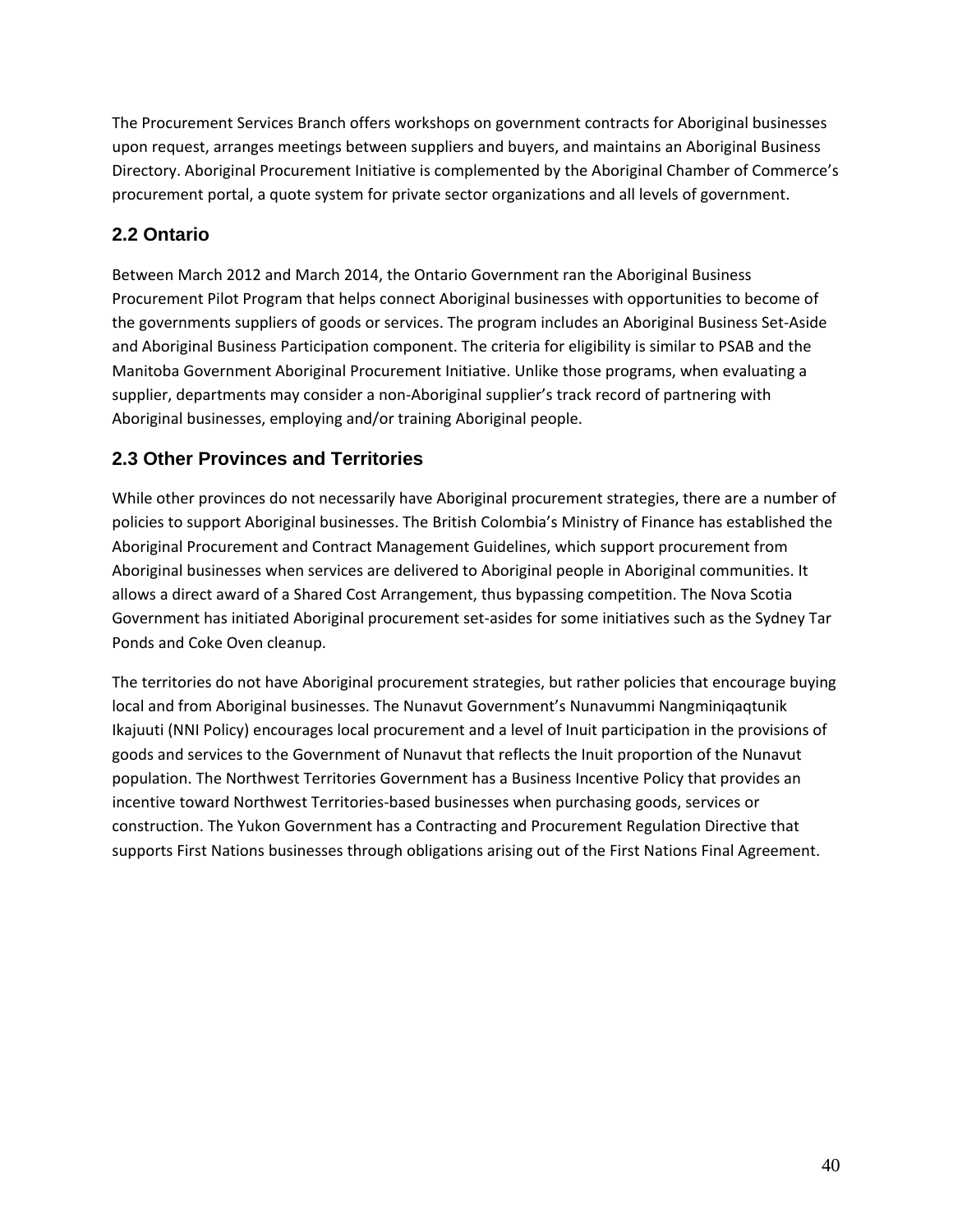## *Appendix D – Survey Question Grid*

| Evaluation                                | Performance                                                                                                                                  | <b>Survey Question</b>                                                   |                          |                      |                      |
|-------------------------------------------|----------------------------------------------------------------------------------------------------------------------------------------------|--------------------------------------------------------------------------|--------------------------|----------------------|----------------------|
| Questions and                             | Indicator                                                                                                                                    |                                                                          |                          |                      |                      |
| <b>Issues</b>                             |                                                                                                                                              |                                                                          |                          |                      |                      |
|                                           |                                                                                                                                              |                                                                          | Aboriginal<br>Businesses | Managers<br>Material | Coordinators<br>PSAB |
|                                           |                                                                                                                                              |                                                                          |                          |                      |                      |
|                                           | Demographics / Survey Screening                                                                                                              | Are you a: Person representing an Aboriginal business; Material manager; |                          |                      |                      |
| PSAB coordinator                          |                                                                                                                                              |                                                                          | V                        | ν                    | $\sqrt{ }$           |
| 1-5, 6-20, 21-50, 51-100, 100+            | How many employees does your business have?                                                                                                  |                                                                          | V                        |                      |                      |
| What is your main area of business?       |                                                                                                                                              |                                                                          |                          |                      |                      |
| 1.<br>$\overline{2}$ .<br>Retail          | Manufacturing                                                                                                                                |                                                                          |                          |                      |                      |
| 3.                                        | Consulting                                                                                                                                   |                                                                          |                          |                      |                      |
| 4.<br>5.                                  | <b>Construction/Repairs</b><br><b>IT</b> services                                                                                            |                                                                          |                          |                      |                      |
| Non-profit<br>6.                          |                                                                                                                                              |                                                                          | V                        |                      |                      |
| Shipping<br>7.<br>8.                      | Food services                                                                                                                                |                                                                          |                          |                      |                      |
| 9.                                        | Natural resources                                                                                                                            |                                                                          |                          |                      |                      |
| 10.                                       | Legal services                                                                                                                               |                                                                          |                          |                      |                      |
| Health care<br>11.<br>12.                 | Home care                                                                                                                                    |                                                                          |                          |                      |                      |
| Child care<br>13.                         |                                                                                                                                              |                                                                          |                          |                      |                      |
| Other<br>14.                              |                                                                                                                                              |                                                                          |                          |                      |                      |
| Drop down years                           | How long have you been an entrepreneur / business owner/manager?                                                                             |                                                                          | $\sqrt{ }$               |                      |                      |
|                                           | How long have you been in material management or other forms of                                                                              |                                                                          |                          |                      |                      |
| procurement handling?<br>Drop down years  |                                                                                                                                              |                                                                          |                          | ν                    |                      |
|                                           | How long have you been a PSAB coordinator?                                                                                                   |                                                                          |                          |                      | $\sqrt{ }$           |
|                                           |                                                                                                                                              |                                                                          |                          |                      |                      |
|                                           | How successful do you consider your business to be in terms of:<br>Profitability? Growth? Work that is personally rewarding? A steady client |                                                                          | V                        |                      |                      |
| base?                                     |                                                                                                                                              |                                                                          |                          |                      |                      |
| In which region to you operate primarily? | [Likert - 5 pt - Not at all successful - Very successful                                                                                     |                                                                          | $\sqrt{ }$               | ν                    | V                    |
| Drop down regions                         |                                                                                                                                              |                                                                          |                          |                      |                      |
|                                           | Relevance (continued need)                                                                                                                   |                                                                          |                          |                      |                      |
| Does PSAB<br>1.                           | PI 1.1 Evidence of                                                                                                                           | PI 1.1(a) What are the                                                   |                          |                      |                      |
| continue to<br>address a                  | challenges faced by<br>Aboriginal                                                                                                            | biggest barriers to the<br>success of your business?                     | $\sqrt{ }$               |                      |                      |
| demonstrable                              | businesses                                                                                                                                   | [open text]                                                              |                          |                      |                      |
| need and is it                            |                                                                                                                                              | PI 1.1(b) Among the<br>following challenges facing                       |                          |                      |                      |
| responsive to                             |                                                                                                                                              | any business, please                                                     |                          |                      |                      |
| the needs of<br>Aboriginal                |                                                                                                                                              | specify the degree to which                                              |                          |                      |                      |
| Businesses?                               |                                                                                                                                              | you believe Aboriginal<br>businesses face these                          |                          |                      |                      |
|                                           |                                                                                                                                              | barriers. For example, are                                               |                          |                      |                      |
|                                           |                                                                                                                                              | they bigger barriers?                                                    |                          |                      |                      |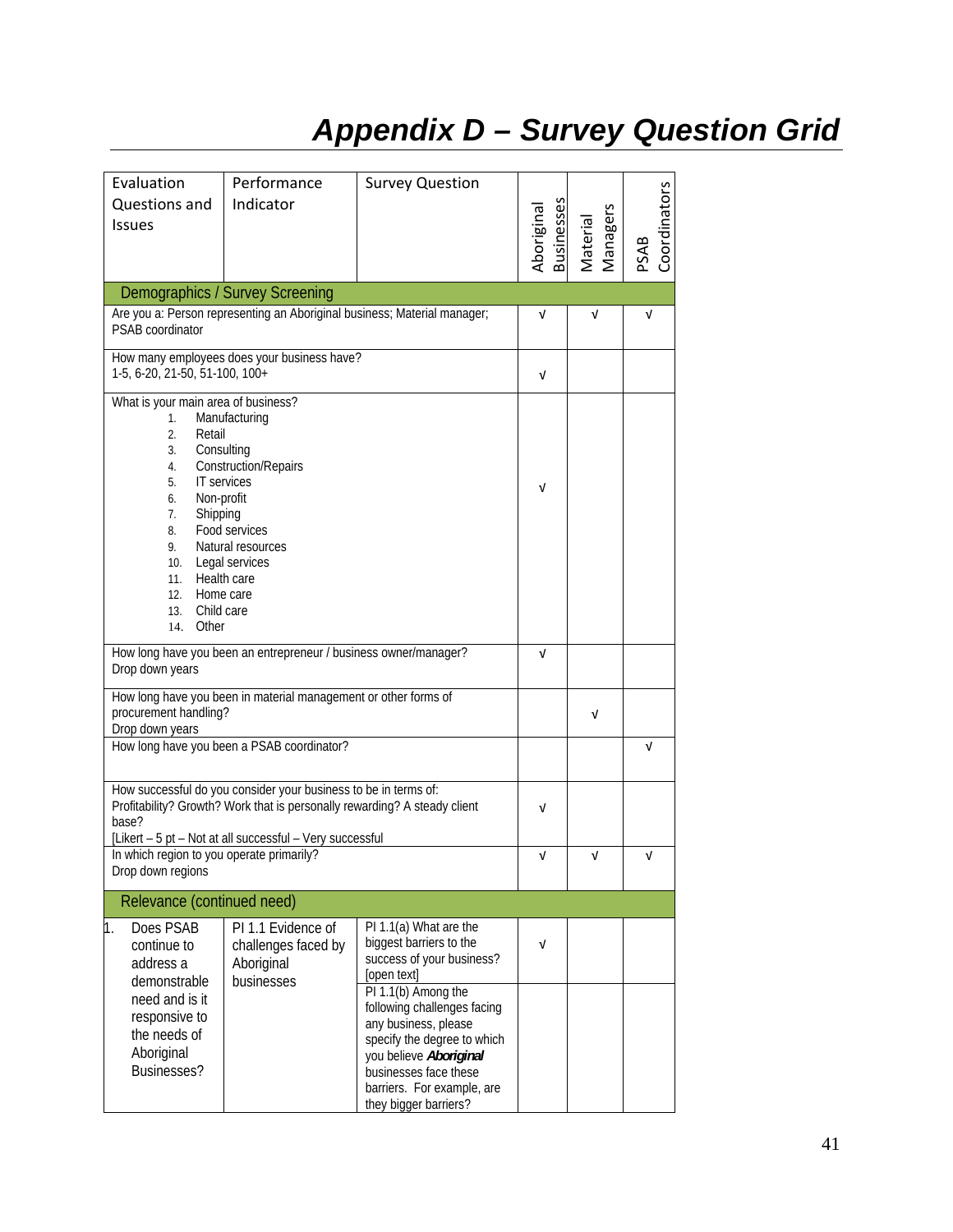|                                                                                    | Smaller barriers? Or are<br>they faced equally by<br>Aboriginal and non-<br>Aboriginal business alike?<br>[Likert - 5 pt - Less of a<br>barrier for Aboriginal<br>business; Equally a barrier<br>for Aboriginal and non-<br>Aboriginal business; More<br>of a barrier for Aboriginal<br>businessl<br>Marketing/Advertising<br>Budgeting/Financing<br>Competition for business<br>Recruitment and retention<br>Knowing how to find clients<br>Making your business grow<br>Understanding your target<br>markets | $\sqrt{ }$ | ν | ν |
|------------------------------------------------------------------------------------|----------------------------------------------------------------------------------------------------------------------------------------------------------------------------------------------------------------------------------------------------------------------------------------------------------------------------------------------------------------------------------------------------------------------------------------------------------------------------------------------------------------|------------|---|---|
|                                                                                    | Getting networked into the<br>business community<br>Others (please specify)<br>PI 1.1 (c) Could you / your<br>business benefit from tools,<br>training and resources                                                                                                                                                                                                                                                                                                                                           |            |   |   |
|                                                                                    | designed to improve your:<br>[PROGRAM AS GRID.<br>RANDOMIZE.]<br>Financial<br>a)<br>literacy<br><b>Business</b><br>b)<br>literacy<br><b>Business</b><br>C)<br>capacity<br>d)<br>Corporate<br>governance                                                                                                                                                                                                                                                                                                        | ν          |   |   |
|                                                                                    | PI 1.1(d) To what extent do<br>you feel you / your business<br>is well-networked into the<br>business community (i.e.,<br>you have necessary<br>contacts and networks to<br>strengthen your business<br>profile)? [Likert 1-5]                                                                                                                                                                                                                                                                                 | V          |   |   |
| PI 1.2 Evidence that<br>the PSAB design<br>will contribute to<br>business success. | PI 1.2(a) Have you ever<br>delivered products or<br>services to the Government<br>of Canada or any federal<br>department? (Y/N)<br>(If Y) Did you deliver these<br>products or services via the<br>Government of Canada's<br>set-aside for Aboriginal<br>businesses? (Y/N/DK)<br>(If N) Do you deliver<br>products and/or services<br>that could be useful to the<br>Government of Canada?<br>(Y/N/DK)<br>(If Y) Please describe the<br>useful products and/or                                                 | V          |   |   |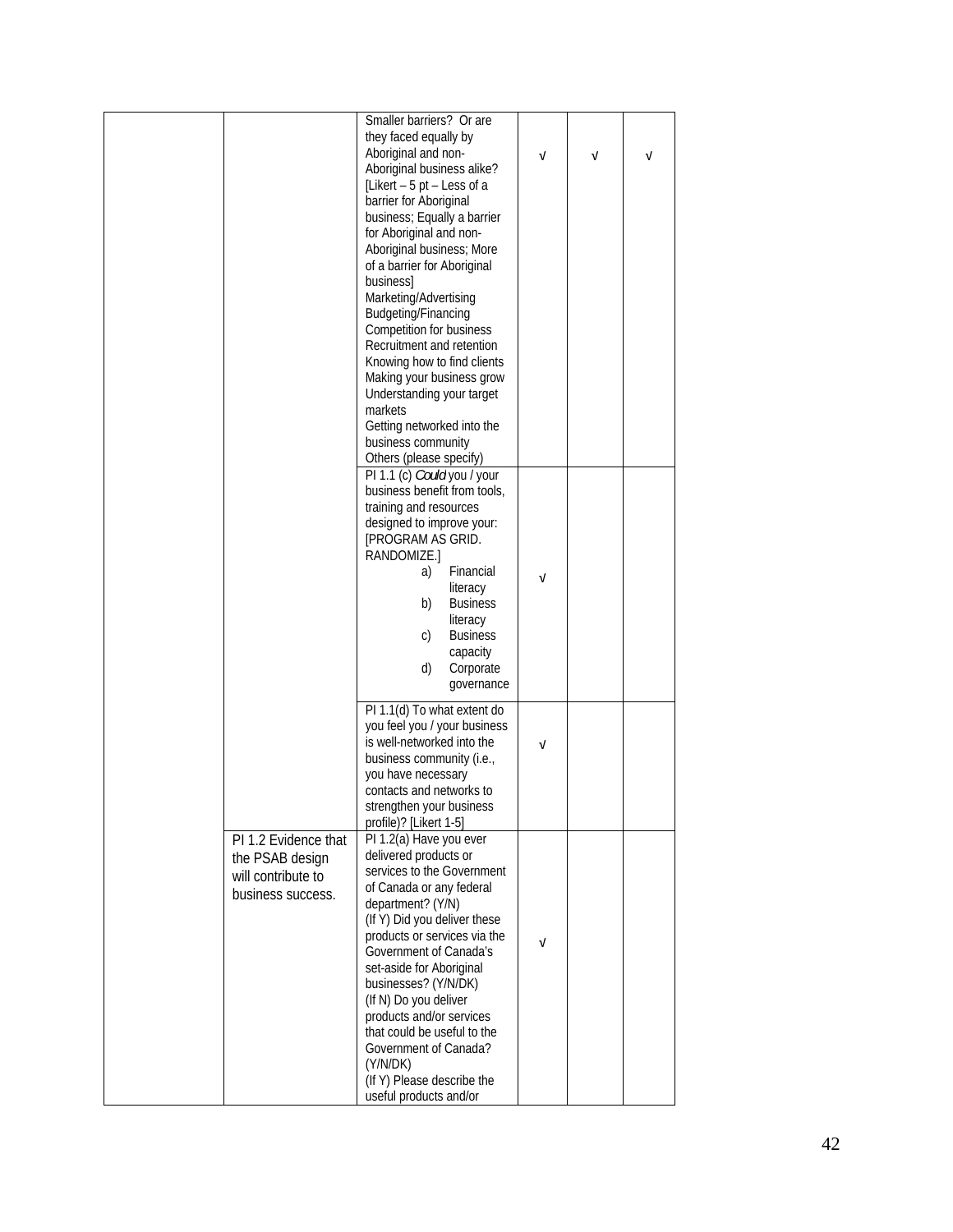|                                |                                                           | services that you deliver<br>[open text]                  |            |   |   |
|--------------------------------|-----------------------------------------------------------|-----------------------------------------------------------|------------|---|---|
|                                |                                                           |                                                           |            |   |   |
|                                |                                                           | PI 1.2 (b) Under the                                      |            |   |   |
|                                |                                                           | Government of Canada's                                    |            |   |   |
|                                |                                                           | "Procurement Strategy for                                 |            |   |   |
|                                |                                                           | Aboriginal Business",<br>contracts that serve a           |            |   |   |
|                                |                                                           | primarily Aboriginal                                      |            |   |   |
|                                |                                                           | population are set aside for                              | $\sqrt{ }$ |   |   |
|                                |                                                           | competition among qualified                               |            |   |   |
|                                |                                                           | Aboriginal businesses.                                    |            |   |   |
|                                |                                                           | Using a 1 to 5 scale where<br>1 is low potential and 5 is |            |   |   |
|                                |                                                           | high potential, to what                                   |            |   |   |
|                                |                                                           | extent do you believe this                                |            |   |   |
|                                |                                                           | policy could have the                                     |            |   |   |
|                                |                                                           | potential to help your<br>business succeed? (Likert       |            |   |   |
|                                |                                                           | $1-5)$                                                    |            |   |   |
|                                |                                                           | PI 1.2 (c) To be considered                               |            |   |   |
|                                |                                                           | an Aboriginal Business for                                |            |   |   |
|                                |                                                           | the purpose of the                                        |            |   |   |
|                                |                                                           | Procurement Strategy for<br>Aboriginal Business, your     |            |   |   |
|                                |                                                           | business must:                                            | $\sqrt{ }$ |   |   |
|                                |                                                           | a) Be at least 51 percent                                 |            |   |   |
|                                |                                                           | owned and controlled by                                   |            |   |   |
|                                |                                                           | Aboriginal people; and<br>b) If you have six or more      |            |   |   |
|                                |                                                           | full-time staff, at least one                             |            |   |   |
|                                |                                                           | third of the employees must                               |            |   |   |
|                                |                                                           | be Aboriginal.                                            |            |   |   |
|                                |                                                           | Would your business be                                    |            |   |   |
|                                |                                                           | considered an Aboriginal<br>business under these          |            |   |   |
|                                |                                                           | parameters?                                               |            |   |   |
|                                |                                                           | Do you believe the PSAB                                   |            |   |   |
|                                |                                                           | has the potential to                                      |            |   |   |
|                                |                                                           | meaningfully contribute to<br>the participation of First  |            | V | V |
|                                |                                                           | Nations, Métis, non-status                                |            |   |   |
|                                |                                                           | Indians and Inuit individuals                             |            |   |   |
|                                |                                                           | and communities in the                                    |            |   |   |
|                                |                                                           | economy?                                                  |            |   |   |
|                                | Relevance (alignment of outcomes with federal priorities) |                                                           |            |   |   |
| 2.<br>Are the                  | PI 2.1 Alignment of                                       | N/A                                                       |            |   |   |
| objectives of                  | program with                                              |                                                           |            |   |   |
| the program                    | departmental                                              |                                                           |            |   |   |
| consistent with                | priorities                                                |                                                           |            |   |   |
| government-<br>wide priorities | PI 2.2 Alignment<br>with Government                       |                                                           |            |   |   |
| and AANDC's                    | of Canada                                                 |                                                           |            |   |   |
| strategic                      | priorities                                                |                                                           |            |   |   |
| outcomes?                      |                                                           |                                                           |            |   |   |
|                                | Relevance (alignment of roles and responsibilities)       |                                                           |            |   |   |
| To what extent<br>3.           | PI 3.1 Alignment of                                       | PI 3.1(a) In your opinion,                                |            |   |   |
| are the                        | program with                                              | what should the Government<br>of Canada be doing (if      |            |   |   |
| objectives of                  | federal                                                   |                                                           | V          | v | v |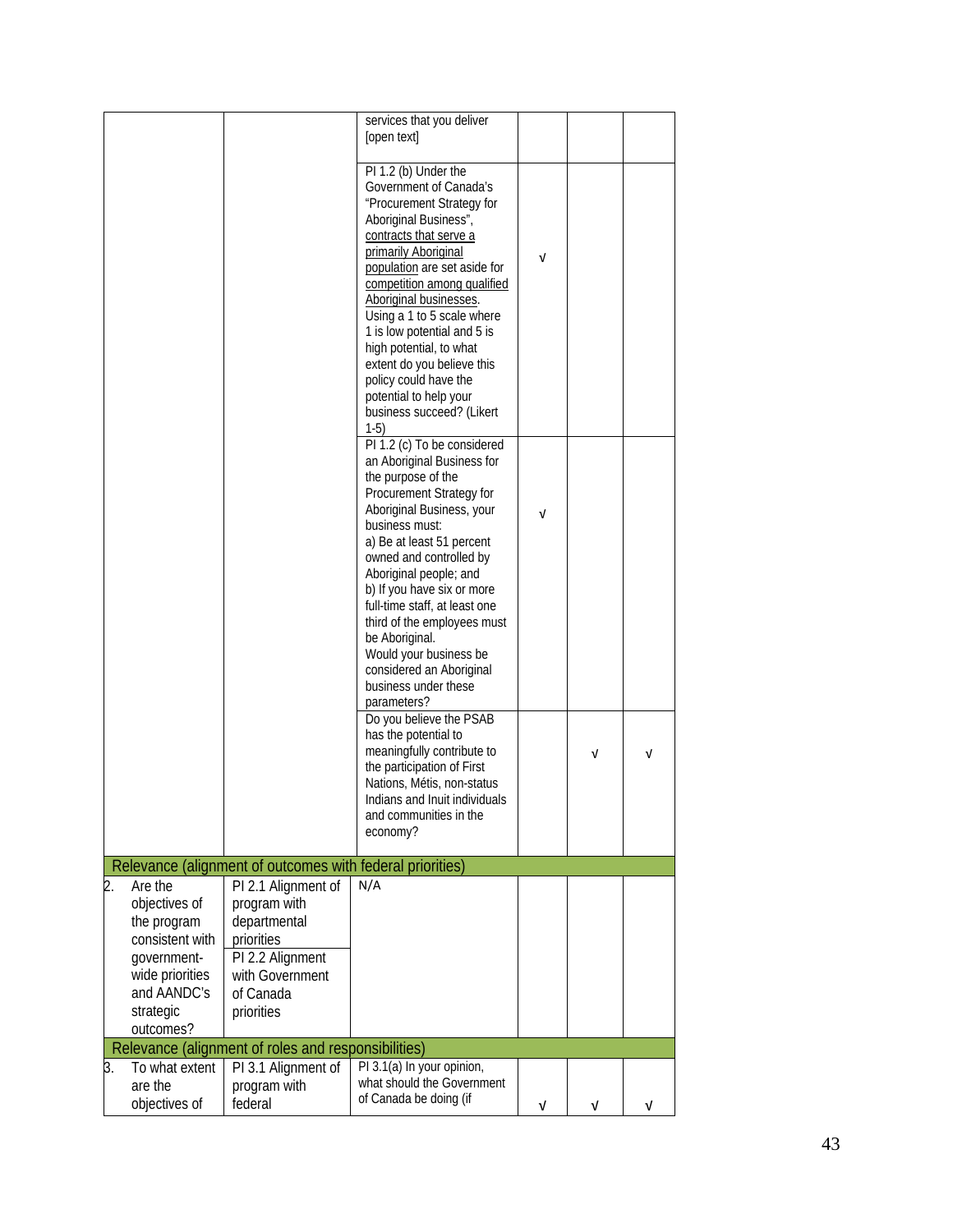| 4. | the program<br>aligned with<br>the role and<br>the<br>responsibilities<br>of the federal<br>government?<br>Is there<br>duplication or | government<br>obligations and<br>commitments<br>PI 4.1 Evidence of<br>similar initiatives         | anything) to help better<br>position Aboriginal<br>businesses domestically and<br>internationally? [open text]<br>PI 4.1(a) Can you name or<br>describe any programs other                                                                                                                                                                                                                                                                                                                                                                                                                                   |            |   |            |
|----|---------------------------------------------------------------------------------------------------------------------------------------|---------------------------------------------------------------------------------------------------|--------------------------------------------------------------------------------------------------------------------------------------------------------------------------------------------------------------------------------------------------------------------------------------------------------------------------------------------------------------------------------------------------------------------------------------------------------------------------------------------------------------------------------------------------------------------------------------------------------------|------------|---|------------|
|    | overlap with<br>other<br>programs,<br>policies or<br>initiatives?                                                                     |                                                                                                   | than PSAB that are designed<br>to increase procurement<br>opportunities for Aboriginal<br>businesses? [open text]                                                                                                                                                                                                                                                                                                                                                                                                                                                                                            | v          | Λ | v          |
|    |                                                                                                                                       |                                                                                                   | Performance - Effectiveness/Success (achievement of expected outcomes)                                                                                                                                                                                                                                                                                                                                                                                                                                                                                                                                       |            |   |            |
| 5. | To what extent<br>are the<br>PSAB's<br>expected<br>outcomes<br>(immediate,<br>intermediate                                            | PI 5.1 Number<br>of contracts and<br>subcontracts<br>awarded to<br>Aboriginal<br>businesses (PMS) | PI 5.1(a) Do you believe the<br>PSAB is positively impacting:<br>The number of contracts with<br>Aboriginal firms? The<br>number of Aboriginal firms<br>competing for, and winning,<br>contracts?<br>Likert 1-5                                                                                                                                                                                                                                                                                                                                                                                              |            | V | $\sqrt{ }$ |
|    | and long term)<br>being<br>achieved?                                                                                                  |                                                                                                   | PI 5.1(b) Have you ever bid<br>on a contract for products or<br>services to any federal<br>government department?<br>(If Y) Which department(s)?<br>[drop down list] Select all that<br>apply.<br>Can you estimate roughly<br>how many contracts for<br>products or services to the<br>federal government you bid<br>on? [pull down for numbers]<br>Can you estimate how many<br>of these bids were successful<br>(you were awarded the<br>contract)? [pull down for<br>numbers]<br>For the bids that were not<br>successful, can you briefly<br>describe some of the reasons<br>you were given? [open text] | $\sqrt{ }$ |   |            |
|    |                                                                                                                                       | PI 5.2 Increase<br>in the value of<br>contracts (PMS)                                             | PI 5.2(a) Do you believe the<br>PSAB is positively impacting:<br>The value of federal<br>contracts (set-aside and<br>regular process) with<br>Aboriginal businesses?                                                                                                                                                                                                                                                                                                                                                                                                                                         |            | v |            |
|    |                                                                                                                                       | PI 5.3 Number<br>of training<br>opportunities for<br>Aboriginal<br>business owners<br>(PMS)       | PI 5.3(a) Have you heard of<br>any training to help you / your<br>business search for and bid<br>on?<br>[PROGRAM AS GRID]<br>a) Federal government<br>contracts (Y/N)<br>b) Other contracts (Y/N)                                                                                                                                                                                                                                                                                                                                                                                                            | $\sqrt{ }$ | V | V          |
|    |                                                                                                                                       |                                                                                                   | (If Y) Have you <i>attended</i> any<br>sessions related to                                                                                                                                                                                                                                                                                                                                                                                                                                                                                                                                                   |            |   |            |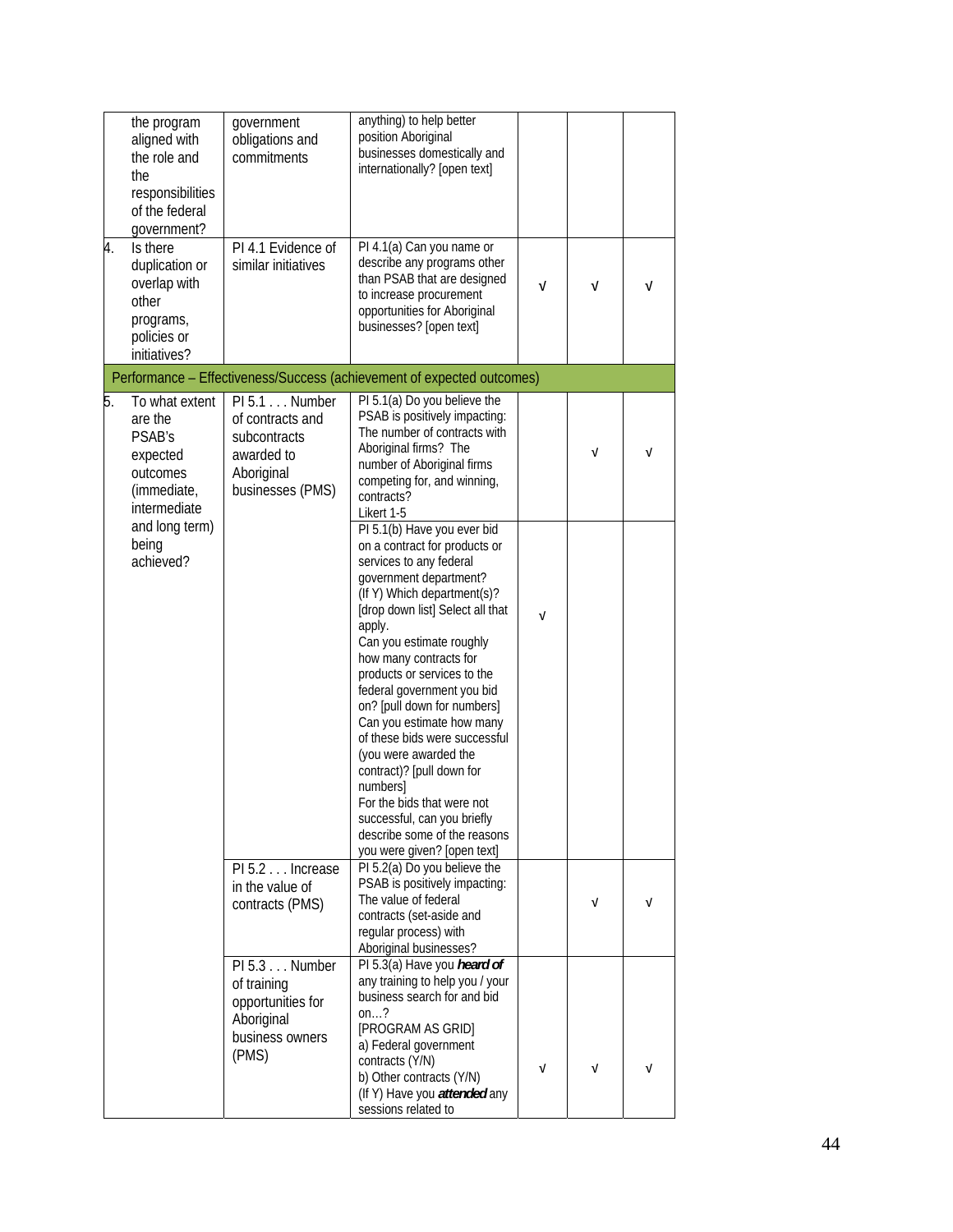|                                                                                          | PI 5.4 Number                                                                                                                   | procurement? (Y/N)<br>(If Y) Did the training and/or<br>information sessions assist<br>you in obtaining contracts<br>with: 1) federal government;<br>2) provincial and/or territorial<br>governments; 3) the private<br>sector? (Y/N for each)<br>N/A                   |            |            |   |
|------------------------------------------------------------------------------------------|---------------------------------------------------------------------------------------------------------------------------------|-------------------------------------------------------------------------------------------------------------------------------------------------------------------------------------------------------------------------------------------------------------------------|------------|------------|---|
|                                                                                          | of Aboriginal firms<br>who are pre-<br>qualified (PMS)                                                                          |                                                                                                                                                                                                                                                                         |            |            |   |
|                                                                                          | <b>PI 5.5 Not</b><br>identified                                                                                                 | PI 5.5(a) Do you believe the<br>PSAB is meaningfully<br>contributing to the full<br>participation of First Nations,<br>Métis, Non-Status and Inuit<br>individuals and communities<br>in the economy? (Likert $1 -$<br>not at all; 5 - significantly)                    |            | $\sqrt{ }$ | v |
|                                                                                          |                                                                                                                                 | PI 5.5(b) Do you have any<br>further comments or<br>questions? [open text]                                                                                                                                                                                              | $\sqrt{ }$ | $\sqrt{ }$ | v |
|                                                                                          |                                                                                                                                 | PI 5.5.(c) Do you believe the<br>PSAB is positively impacting:<br>Investment in Aboriginal firms<br>and business start-ups? The<br>capacity of firms?<br>Partnerships between<br>Aboriginal and non-Aboriginal<br>business?                                             |            | v          | V |
| 6.<br>To what extent<br>has PSAB<br>created a<br>leverage effect<br>within the<br>FFAED? | PI 6.1 Evidence of<br>partnerships with<br>other programs of<br>the FFAED<br>contributing to the<br>outcome indicators<br>above | PI 6.1(a) Have you / your<br>business benefited in any<br>way from partnerships<br>between provincial/territorial,<br>municipal, or federal<br>governments, and other<br>businesses or Aboriginal<br>business associations?<br>(Y/N/DK) Please elaborate<br>[open text] | ν          |            |   |
|                                                                                          |                                                                                                                                 | PI 6.1(b) Is the PSAB<br>successful in building<br>strategic partnerships<br>between the Government of<br>Canada and Aboriginal<br>people, the private sector,<br>and provinces and territories<br>[Likert 1 - not at all<br>necessary; 5 - completely<br>necessary]    |            |            | v |
|                                                                                          |                                                                                                                                 | PI $6.\overline{1(c)}$ Is the PSAB<br>meaningfully contributing to:<br>Aboriginal entrepreneurship?<br>Partnerships to maximise<br>economic development<br>opportunities?<br>Developing Aboriginal human<br>capital?<br>Focusing the role of the                        |            |            | v |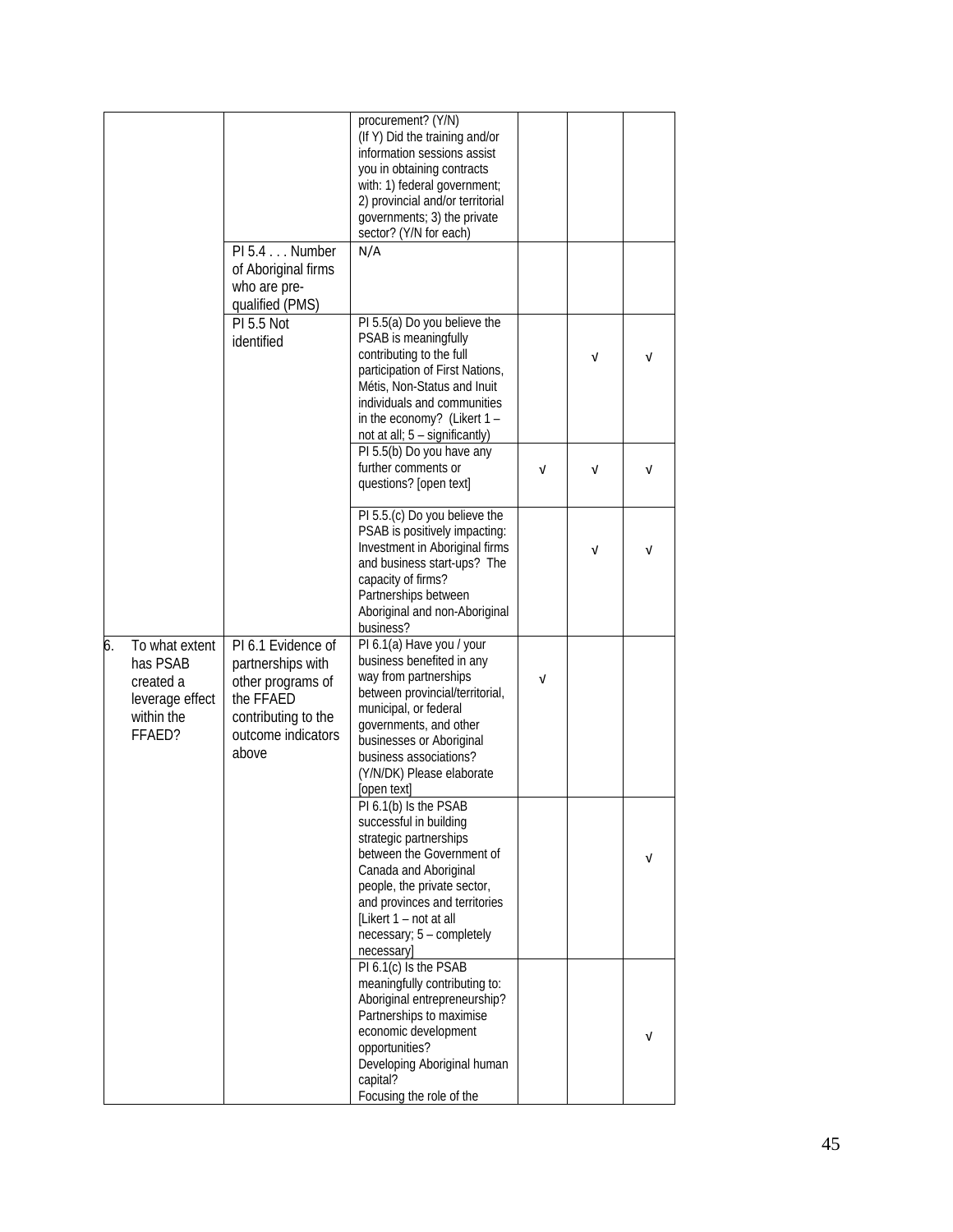|    |                                                                               |                                                                                                                                          | Federal Government in<br>contributing to Aboriginal<br>economic success?<br>(Likert for each $-1$ – Not at<br>all; 5 - Very much so)                                                                                                                                                                                                                                           |            |   |   |
|----|-------------------------------------------------------------------------------|------------------------------------------------------------------------------------------------------------------------------------------|--------------------------------------------------------------------------------------------------------------------------------------------------------------------------------------------------------------------------------------------------------------------------------------------------------------------------------------------------------------------------------|------------|---|---|
| 7. | Have<br>appropriate<br>mechanisms<br>to deliver<br>PSAB been<br>put in place? | PI 7.1 Number<br>of training<br>sessions /<br>outreach with<br>Aboriginal<br>businesses (PMS)                                            | PI 7.1(a) Before undertaking<br>this survey, did you hear of<br>the Government of Canada's<br>"Procurement Strategy for<br>Aboriginal Business?" (Y/N)<br>(If Y) Do you know what it is?<br>(Y/N)<br>(If N) Are you aware of any<br>federal government policies<br>or guidelines respecting set-<br>asides for Aboriginal firms?<br>PI 7.1(b) Do you know how to               | V          | ν |   |
|    |                                                                               |                                                                                                                                          | go about approaching federal<br>departments for a potential<br>contract? (Y/N)                                                                                                                                                                                                                                                                                                 | $\sqrt{2}$ |   |   |
|    |                                                                               | PI 7.2 Number<br>of Aboriginal set-<br>asides targets set<br>by other<br>government<br>departments                                       | PI 7.2(a) Is your business<br>included on an Aboriginal<br>business set-aside for<br>products or services to the<br>Government of Canada?<br>(Y/N/DK)                                                                                                                                                                                                                          | ν          |   |   |
|    |                                                                               |                                                                                                                                          | PI 7.2 (b) Does your<br>department have targets for<br>set-asides? (Y/N/DK)<br>(If Y) Are they being met?<br>(Y/N/DK)                                                                                                                                                                                                                                                          |            | ν | ν |
|    |                                                                               |                                                                                                                                          | PI 7.2 (c) What mechanisms<br>encourage your department<br>to meet its performance<br>objectives with respect to<br>contracting with Aboriginal<br>suppliers?<br>Departmental culture?<br>Contract stipulations/PWGSC<br>tools/registration process?<br>Supplier awareness?<br>Aboriginal standing offers?<br>Advice/training by<br>procurement officers?<br>Others? [specify] |            | ν | v |
|    |                                                                               | PI 7.3<br>Evidence of<br>consistency<br>between PSAB<br>programming and<br><b>Treasury Board</b><br>policy, directives<br>and procedures | N/A                                                                                                                                                                                                                                                                                                                                                                            |            |   |   |
| 8. | To what extent<br>have external<br>and internal<br>factors<br>influenced the  | PI 8.1 Evidence of<br>decisions and<br>recommendations<br>that guide program<br>direction                                                | For businesses having taken<br>part in PSAB:<br>PI 8.1(a) What were the main<br>factors in your choice to<br>pursue contracts with the<br>federal government?                                                                                                                                                                                                                  |            |   |   |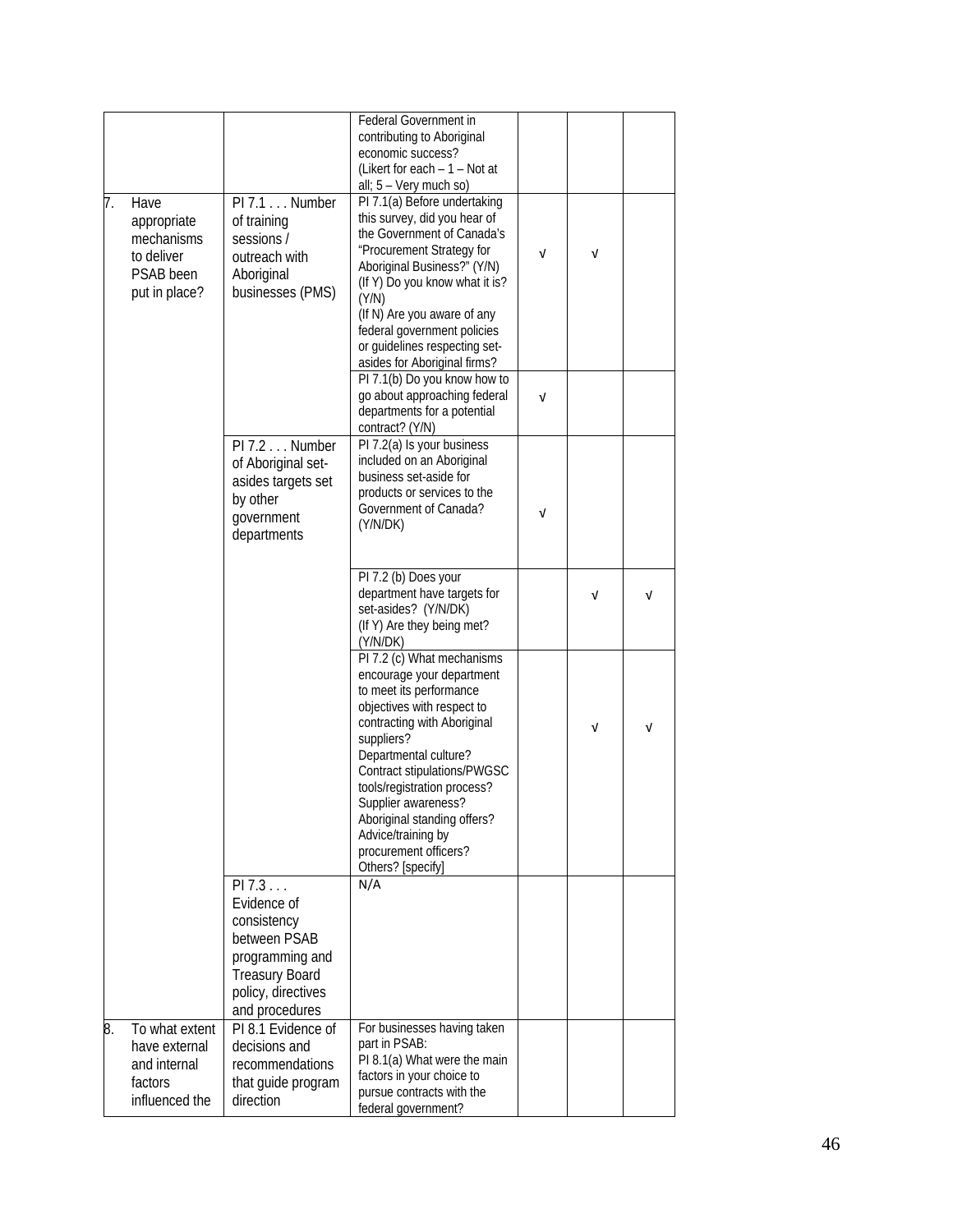|    | achievement<br>of PSAB's<br>expected<br>outcomes?                                                                                                 |                                                                                                                                                         | For businesses not having<br>taken part in PSAB:<br>PI 8.1(b) Why have you not<br>participated in contracts with<br>the federal government?<br>[select all that apply]<br>Did not know about the<br>opportunity; My business<br>does not produce the kinds of<br>goods or services of use to<br>the federal government; My<br>business does not yet have<br>the capacity to bid on such<br>contracts; I'm not interested<br>in working with the federal<br>government; Other [specify] |   |            |
|----|---------------------------------------------------------------------------------------------------------------------------------------------------|---------------------------------------------------------------------------------------------------------------------------------------------------------|----------------------------------------------------------------------------------------------------------------------------------------------------------------------------------------------------------------------------------------------------------------------------------------------------------------------------------------------------------------------------------------------------------------------------------------------------------------------------------------|---|------------|
| 9. | Are there any<br>unexpected<br>impacts of the<br>PSAB, either<br>positive or<br>negative?                                                         | PI 9.1 Evidence of<br>gaps,<br>unanticipated<br>challenges or<br>successes                                                                              | N/A                                                                                                                                                                                                                                                                                                                                                                                                                                                                                    |   |            |
|    |                                                                                                                                                   | Performance (Efficiency and Economy)                                                                                                                    |                                                                                                                                                                                                                                                                                                                                                                                                                                                                                        |   |            |
|    | 10. How has the<br><b>PSAB</b><br>optimized its<br>processes and<br>quality of<br>services to<br>achieve<br>expected<br>outcomes?<br>(efficiency) | PI 10.1 Evidence<br>of ideal processes<br>and quality of<br>service                                                                                     | PI 10.1(a) Are there issues<br>with procurement policies<br>that cause unnecessary<br>delays or inefficiencies? If so,<br>please describe. [open text]                                                                                                                                                                                                                                                                                                                                 | ν | $\sqrt{ }$ |
|    | 11. Are there<br>other efficient<br>ways of<br>delivering the<br>initiative to<br>achieve<br>similar<br>results?<br>(efficiency)                  | PI 11.1a Evidence<br>of comparable<br>programs or<br>alternatives.<br>PI 11.1b Analysis<br>of potential<br>inefficiencies or<br>cost saving<br>measures | N/A                                                                                                                                                                                                                                                                                                                                                                                                                                                                                    |   |            |
|    | 12. Are there<br>opportunities<br>to achieve the<br>intended<br>results of<br>PSAB using<br>fewer<br>resources?<br>(economy)                      | PI 12.1 Extent to<br>which outcomes<br>are being achieved<br>in an efficient<br>manner                                                                  | N/A                                                                                                                                                                                                                                                                                                                                                                                                                                                                                    |   |            |
|    |                                                                                                                                                   | Performance (Efficiency and Economy)                                                                                                                    |                                                                                                                                                                                                                                                                                                                                                                                                                                                                                        |   |            |
|    | 13. What are the                                                                                                                                  | PI 13.1<br>Comparisons with                                                                                                                             | N/A                                                                                                                                                                                                                                                                                                                                                                                                                                                                                    |   |            |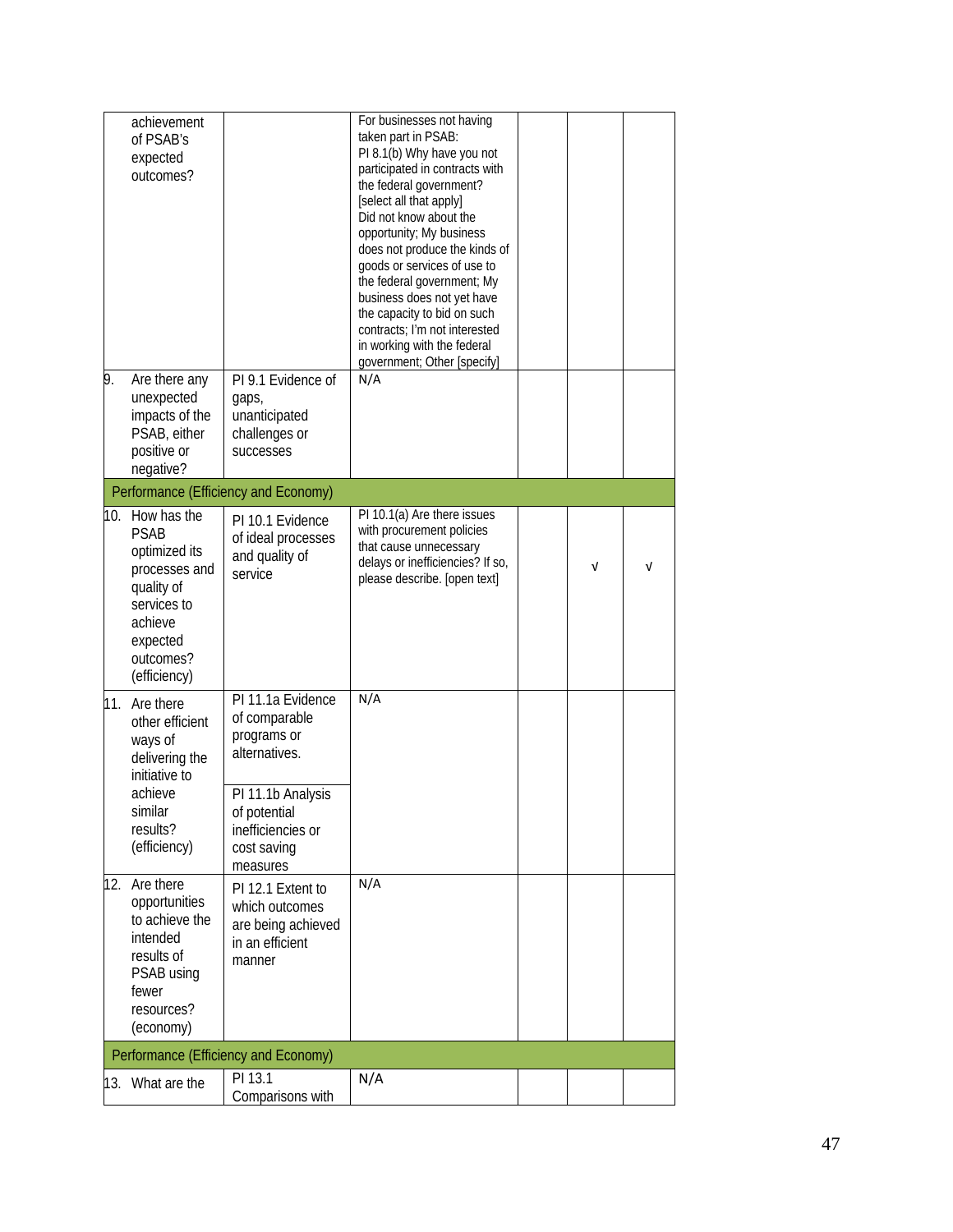| lessons                                                                                                                                                                        | other departments,                                                                                  |  |  |
|--------------------------------------------------------------------------------------------------------------------------------------------------------------------------------|-----------------------------------------------------------------------------------------------------|--|--|
| learned and                                                                                                                                                                    | organizations and                                                                                   |  |  |
| best practices                                                                                                                                                                 | jurisdictions with                                                                                  |  |  |
| that emerged                                                                                                                                                                   | similar economic                                                                                    |  |  |
| from the                                                                                                                                                                       | development                                                                                         |  |  |
| implementatio                                                                                                                                                                  | programs                                                                                            |  |  |
| n of PSAB and<br>other similar<br>programs from<br>other<br>jurisdictions,<br>countries, or in<br>the private<br>sector, which<br>may enhance<br><b>PSAB</b><br>effectiveness? | PI 13.2 [New]<br>Lessons learned<br>and best practices<br>identified by<br>Aboriginal<br>businesses |  |  |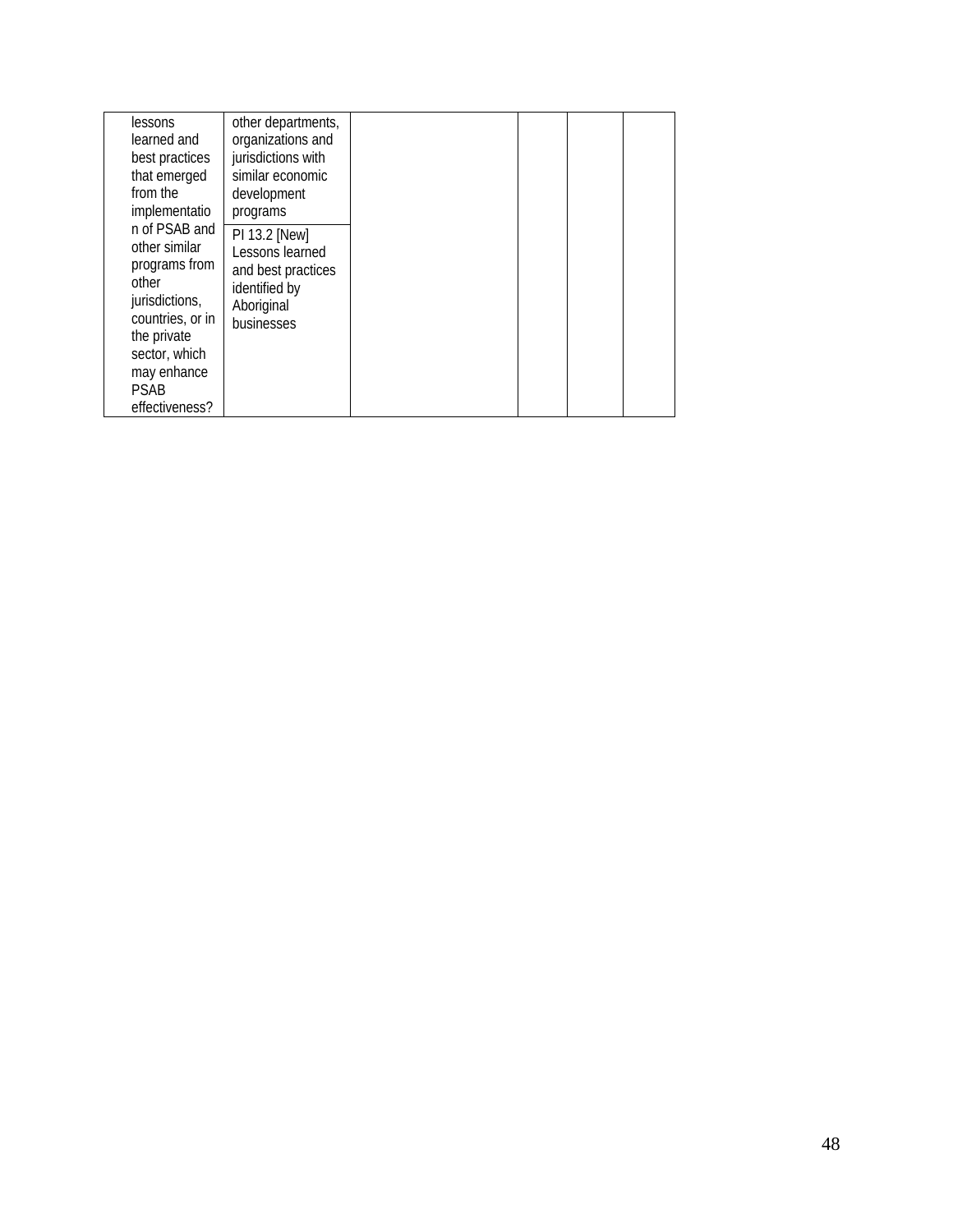#### **DRAFT INTERVIEW MATRIX**

| <b>Evaluation Issues</b><br>and Questions                                                                                 | Performance<br><b>Indicators</b>                                                   | <b>Interview Questions</b>                                                                                                                                                                                                               | <b>Aboriginal Business</b><br>Using PSAB | Aboriginal Business Not<br>Using PSAB | Non-Aboriginal Business | P/T Representatives | Other Organizations | Federal Representatives |
|---------------------------------------------------------------------------------------------------------------------------|------------------------------------------------------------------------------------|------------------------------------------------------------------------------------------------------------------------------------------------------------------------------------------------------------------------------------------|------------------------------------------|---------------------------------------|-------------------------|---------------------|---------------------|-------------------------|
| <b>Relevance (Continued Need)</b>                                                                                         |                                                                                    |                                                                                                                                                                                                                                          |                                          |                                       |                         |                     |                     |                         |
| 1. Does PSAB<br>continue to<br>address a<br>demonstrable<br>need and is it<br>responsive to the<br>needs of<br>Aboriginal | PI 1.1 Evidence of<br>challenges faced by<br>Aboriginal<br>businesses              | KIQ 1: What are the unique<br>challenges or barriers faced by<br>Aboriginal Businesses wishing to<br>obtain contract work from the<br>federal government that are not<br>significant challenges to non-<br><b>Aboriginal Businesses?</b> | $\sqrt{ }$                               | $\sqrt{ }$                            | V                       |                     | V                   |                         |
| Businesses?                                                                                                               |                                                                                    | KIQ 2: Do Aboriginal businesses<br>wishing to obtain provincial or<br>territorial contracts face<br>challenges or barriers that are<br>less significant to non-Aboriginal<br>businesses?                                                 | $\sqrt{ }$                               | ν                                     | $\sqrt{ }$              | v                   | ν                   |                         |
|                                                                                                                           |                                                                                    | KIQ 3: Does operating a business<br>on Aboriginal lands create<br>challenges or barriers to<br>obtaining F/P/T contracts?                                                                                                                | $\sqrt{ }$                               | ν                                     |                         | ν                   |                     |                         |
|                                                                                                                           |                                                                                    | KIQ 4: What have you done to<br>overcome or reduce these<br>challenges, and were you<br>successful?                                                                                                                                      | v                                        |                                       |                         | ν                   | ν                   |                         |
| <b>Relevance (Alignment)</b>                                                                                              | PI 1.2 Evidence that<br>the PSAB design<br>will contribute to<br>business success. | KIQ 5: Do you believe the PSAB<br>has the potential to bolster the<br>success of Aboriginal businesses?                                                                                                                                  | $\sqrt{ }$                               | ν                                     | $\sqrt{ }$              | V                   | V                   |                         |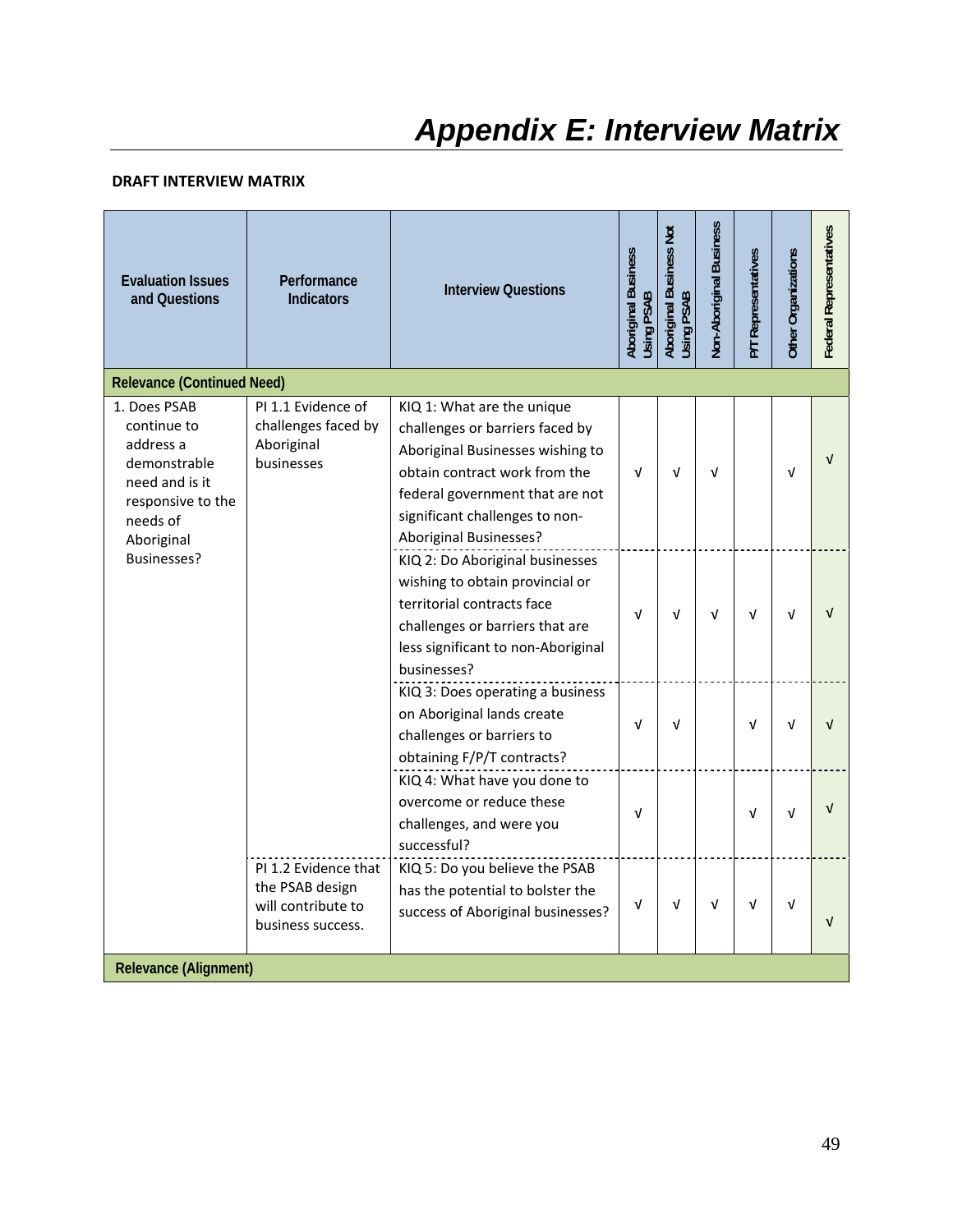| <b>Evaluation Issues</b><br>and Questions                                                                                                             | Performance<br><b>Indicators</b>                                                            | <b>Interview Questions</b>                                                                                                                                                                                                                                                                                                                                                                                                                                                                                                            | <b>Aboriginal Business</b><br>Using PSAB | Aboriginal Business Not<br>Using PSAB | Non-Aboriginal Business | P/T Representatives | Other Organizations | Federal Representatives |
|-------------------------------------------------------------------------------------------------------------------------------------------------------|---------------------------------------------------------------------------------------------|---------------------------------------------------------------------------------------------------------------------------------------------------------------------------------------------------------------------------------------------------------------------------------------------------------------------------------------------------------------------------------------------------------------------------------------------------------------------------------------------------------------------------------------|------------------------------------------|---------------------------------------|-------------------------|---------------------|---------------------|-------------------------|
| 2. Are the<br>objectives of the<br>program<br>consistent with<br>government-<br>wide priorities<br>and AANDC's<br>strategic<br>outcomes?              | PI 2.1 Alignment of<br>program with<br>departmental<br>priorities                           | KIQ 6: According to the Program<br>Alignment Architecture (PAA),<br>the strategic outcome of PSAB is<br>to contribute to the "full<br>participation of First Nations,<br>Métis, non-status Indians and<br>Inuit individuals and<br>communities in the economy."<br>Do you feel the activities of PSAB<br>make sense in light of this<br>objective?<br>The ultimate goal of PSAB<br>specifically is that Aboriginal<br>businesses win procurement<br>contracts. Do you feel this goal<br>makes sense given the strategic<br>objective? |                                          |                                       |                         |                     |                     | $\sqrt{ }$              |
|                                                                                                                                                       | PI 2.2 Alignment<br>with Government<br>of Canada priorities                                 | KIQ 7: Do you believe these<br>objectives are aligned with<br>current government priorities?<br>How so/Why not?                                                                                                                                                                                                                                                                                                                                                                                                                       |                                          |                                       |                         |                     |                     | V                       |
|                                                                                                                                                       | Relevance (Consistency with Federal Roles and Responsibilities)                             |                                                                                                                                                                                                                                                                                                                                                                                                                                                                                                                                       |                                          |                                       |                         |                     |                     |                         |
| 3. To what extent<br>are the<br>objectives of the<br>program aligned<br>with the role and<br>the<br>responsibilities of<br>the federal<br>government? | PI 3.1 Alignment of<br>program with<br>federal government<br>obligations and<br>commitments | KIQ 8: Do you feel it is an<br>appropriate role of the<br>Government of Canada to set<br>parameters regarding<br>departmental procurement<br>respecting Aboriginal<br>businesses? Why/why not?<br>KIQ 9: Do you feel it is an<br>appropriate role of the<br>Government of Canada to<br>promote the participation of<br>Aboriginal people in the<br>workforce? Why/why not?                                                                                                                                                            |                                          |                                       |                         | V                   | V                   | $\sqrt{ }$              |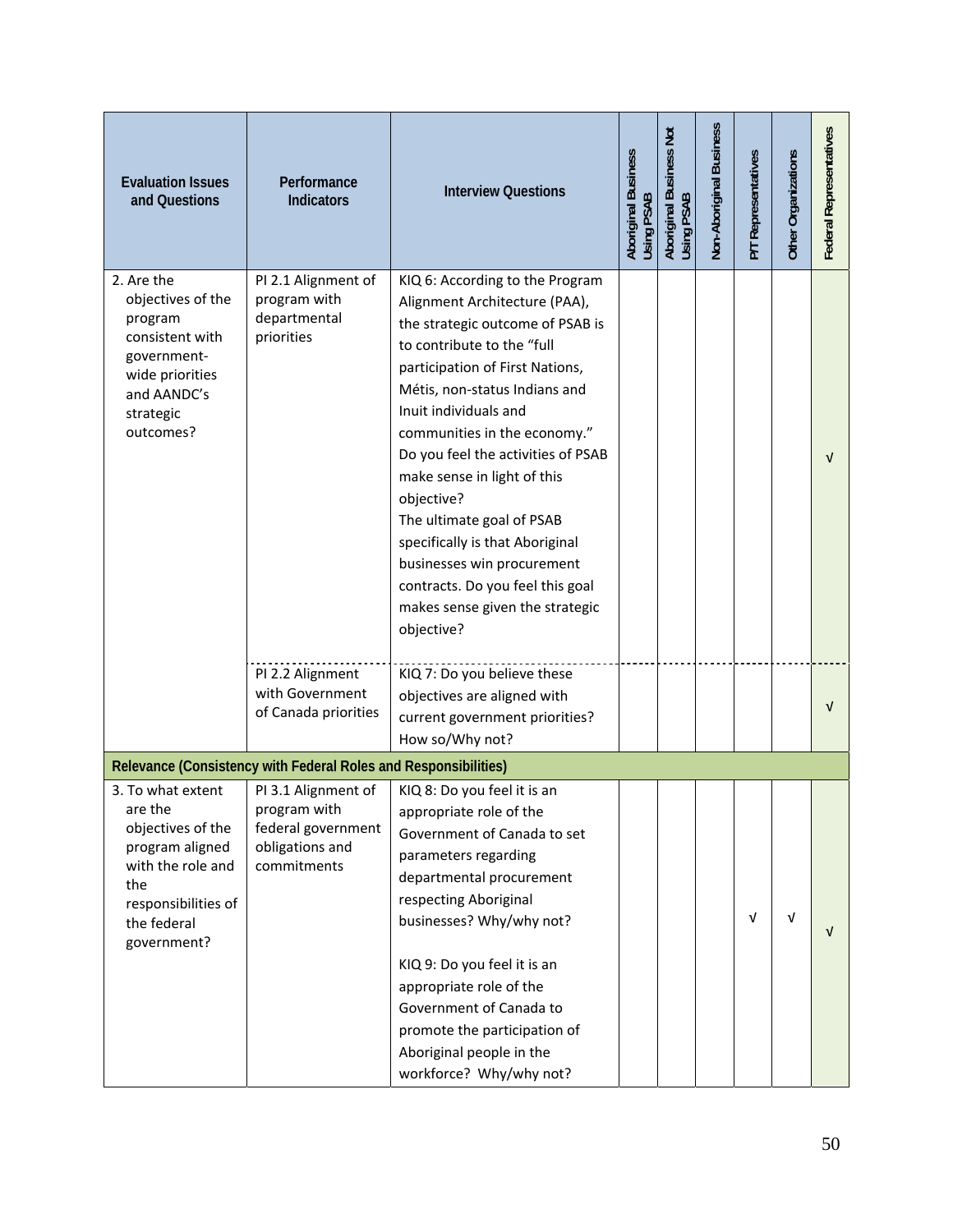| <b>Evaluation Issues</b><br>and Questions                                                       | Performance<br><b>Indicators</b>                                                                  | <b>Interview Questions</b>                                                                                                                                                                                                                                                                                                           | <b>Aboriginal Business</b><br>Using PSAB | Aboriginal Business Not<br>Using PSAB | Non-Aboriginal Business | P/T Representatives | Other Organizations | Federal Representatives |
|-------------------------------------------------------------------------------------------------|---------------------------------------------------------------------------------------------------|--------------------------------------------------------------------------------------------------------------------------------------------------------------------------------------------------------------------------------------------------------------------------------------------------------------------------------------|------------------------------------------|---------------------------------------|-------------------------|---------------------|---------------------|-------------------------|
| 4. Is there<br>duplication or<br>overlap with<br>other programs,<br>policies or<br>initiatives? | PI 4.1 Evidence of<br>similar initiatives                                                         | KIQ 10: Can you name any<br>programs other than PSAB that<br>are designed to increase<br>procurement opportunities for<br>Aboriginal businesses?<br>KIQ 11: Do you know of any<br>other initiatives that are<br>designed to promote the<br>recruitment of Aboriginal talent?<br>Can you describe them?                               | v                                        | ν                                     | v                       | ν                   | v                   | V                       |
|                                                                                                 |                                                                                                   | Performance - Effectiveness/Success (achievement of expected outcomes)                                                                                                                                                                                                                                                               |                                          |                                       |                         |                     |                     |                         |
| 5. To what extent<br>are the PSAB's<br>expected<br>outcomes<br>(immediate,<br>intermediate and  | PI 5.1 Number<br>of contracts and<br>subcontracts<br>awarded to<br>Aboriginal<br>businesses (PMS) | N/A (To be addressed by AES in<br>the Lit/Doc review.)                                                                                                                                                                                                                                                                               |                                          |                                       |                         |                     |                     |                         |
| long term) being<br>achieved?                                                                   | PI 5.2 Increase<br>in the value of<br>contracts (PMS)                                             | N/A (To be addressed by AES in<br>the Lit/Doc review.)                                                                                                                                                                                                                                                                               |                                          |                                       |                         |                     |                     |                         |
|                                                                                                 | PI 5.3 Number<br>of training<br>opportunities for<br>Aboriginal business<br>owners (PMS)          | KIQ 12: Have you attended any<br>sessions related to procurement?<br>Recruitment of Aboriginal talent?<br>(If yes, were the sessions<br>provided by the: 1) federal<br>government; 2)<br>provincial/territorial<br>governments; 3) Aboriginal<br>organizations; 4) the private<br>sector; and/or 5) other sources;<br>6) don't know? | $\sqrt{ }$                               | $\sqrt{ }$                            | $\sqrt{ }$              | V                   | V                   |                         |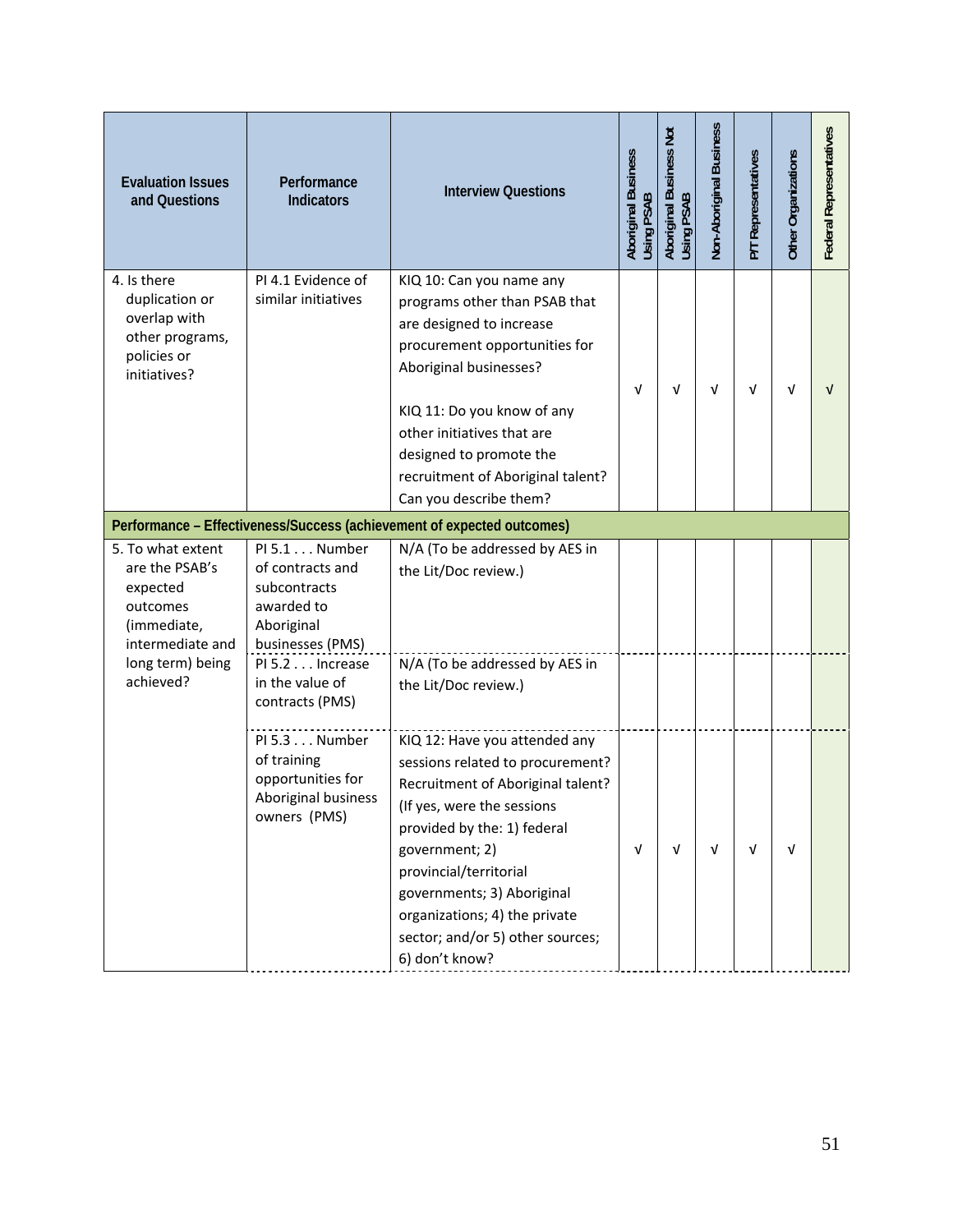| <b>Evaluation Issues</b><br>and Questions | Performance<br><b>Indicators</b>                                        | <b>Interview Questions</b>                                                                                                                                                                                                                                                                                                                                                                                                         | <b>Aboriginal Business</b><br>Using PSAB | Aboriginal Business Not<br>Using PSAB | Non-Aboriginal Business | P/T Representatives | Other Organizations | <b>Federal Representatives</b> |
|-------------------------------------------|-------------------------------------------------------------------------|------------------------------------------------------------------------------------------------------------------------------------------------------------------------------------------------------------------------------------------------------------------------------------------------------------------------------------------------------------------------------------------------------------------------------------|------------------------------------------|---------------------------------------|-------------------------|---------------------|---------------------|--------------------------------|
|                                           |                                                                         | KIQ 13: If yes to procurement;<br>did the training and/or<br>information sessions assist you in<br>obtaining contracts with: 1)<br>federal government; 2) provincial<br>and/or territorial governments;<br>3) the private sector? If yes,<br>please describe how your<br>business benefited.<br>If yes to recruiting Aboriginal<br>talent, did the session give you<br>any insights? Did it help you<br>recruit Aboriginal talent? | $\sqrt{ }$                               | V                                     | v                       |                     | v                   |                                |
|                                           |                                                                         | KIQ 11: Are there other types of<br>information or training sessions<br>related to PSAB and/or obtaining<br>contracts with the federal<br>government and/or recruitment<br>of Aboriginal talent that would<br>benefit your business? If yes,<br>please describe.                                                                                                                                                                   | $\sqrt{ }$                               | v                                     | v                       | $\sqrt{ }$          | v                   |                                |
|                                           | PI 5.4 Number<br>of Aboriginal firms<br>who are pre-<br>qualified (PMS) | N/A (To be addressed by AES in<br>the Lit/Doc review.)                                                                                                                                                                                                                                                                                                                                                                             |                                          |                                       |                         |                     |                     |                                |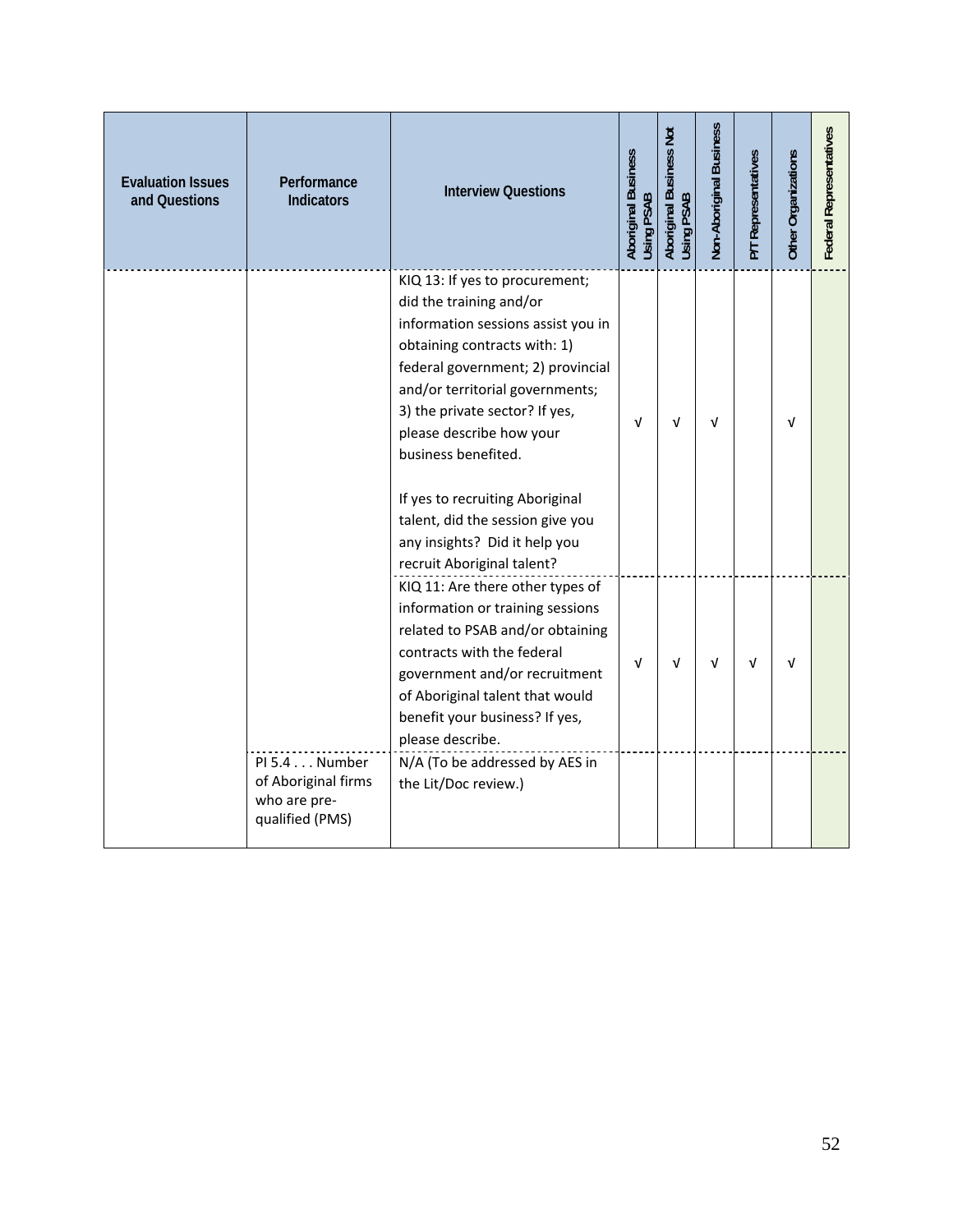| <b>Evaluation Issues</b><br>and Questions | Performance<br><b>Indicators</b> | <b>Interview Questions</b>                                                                                                                                                                                                                                                                                                                                                                                                                                                                                                                                                                                                                                                                                                                                                                                                                                                                                                                                                                                                                         | Aboriginal Business<br>Using PSAB | Aboriginal Business Not<br>Using PSAB | Non-Aboriginal Business | P/T Representatives | Other Organizations | Federal Representatives |
|-------------------------------------------|----------------------------------|----------------------------------------------------------------------------------------------------------------------------------------------------------------------------------------------------------------------------------------------------------------------------------------------------------------------------------------------------------------------------------------------------------------------------------------------------------------------------------------------------------------------------------------------------------------------------------------------------------------------------------------------------------------------------------------------------------------------------------------------------------------------------------------------------------------------------------------------------------------------------------------------------------------------------------------------------------------------------------------------------------------------------------------------------|-----------------------------------|---------------------------------------|-------------------------|---------------------|---------------------|-------------------------|
|                                           | PI not identified                | KIQ 12: Generally speaking, do<br>you feel PSAB has resulted in<br>sufficient procurement<br>opportunities for Aboriginal<br>businesses to date (given the<br>amount of resources attached to<br>the program)?<br>KIQ 13: Do you believe the PSAB<br>is meaningfully contributing to<br>the full participation of First<br>Nations, Métis, Non-Status and<br>Inuit individuals and<br>communities in the economy?<br>How so/why not?<br>KIQ 14: What would happen in<br>the absence of federal<br>government parameters around<br>the procurement of Aboriginal<br>firms in Federal departments?<br>KIQ 15: What would happen in<br>the absence of federal<br>promotion activities of Aboriginal<br>participation in the work force?<br>KIQ 16: Is the PSAB meaningfully<br>contributing to:<br>Aboriginal entrepreneurship?<br>Partnerships to maximise<br>economic development<br>opportunities?<br>Developing Aboriginal human<br>capital?<br>Focusing the role of the Federal<br>Government in contributing to<br>Aboriginal economic success? |                                   |                                       |                         | v                   | $\sqrt{ }$          | ν                       |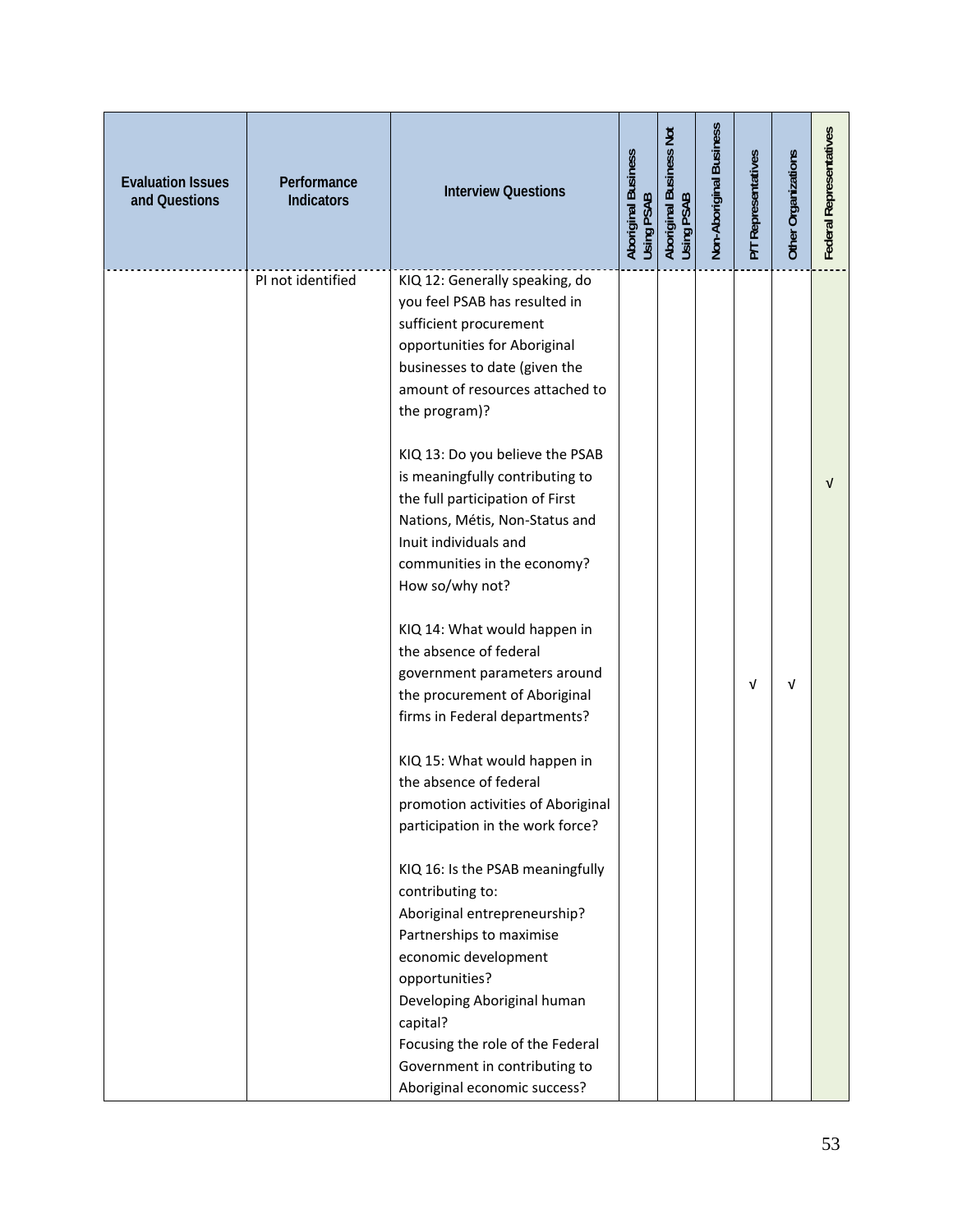| <b>Evaluation Issues</b><br>and Questions                                          | Performance<br><b>Indicators</b>                                                                                                | <b>Interview Questions</b>                                                                                                                                                                                                                                                                                                                                                        | <b>Aboriginal Business</b><br>Using PSAB | Aboriginal Business Not<br>Using PSAB | Non-Aboriginal Business | P/T Representatives | Other Organizations | Federal Representatives |
|------------------------------------------------------------------------------------|---------------------------------------------------------------------------------------------------------------------------------|-----------------------------------------------------------------------------------------------------------------------------------------------------------------------------------------------------------------------------------------------------------------------------------------------------------------------------------------------------------------------------------|------------------------------------------|---------------------------------------|-------------------------|---------------------|---------------------|-------------------------|
| 6. To what extent<br>has PSAB created<br>a leverage effect<br>within the<br>FFAED? | PI 6.1 Evidence of<br>partnerships with<br>other programs of<br>the FFAED<br>contributing to the<br>outcome indicators<br>above | KIQ 17: Can you describe the<br>relationship between PSAB and<br>other programs designed to<br>contribute to the FFAED?<br>KIQ 18: Is the PSAB successful in<br>building strategic partnerships<br>between provincial/territorial,<br>municipal or federal<br>governments, and other<br>businesses or Aboriginal<br>associations?<br>KIQ 19: Is there<br>complementarity/overlap? |                                          |                                       |                         |                     |                     | $\sqrt{ }$              |
| 7. Have appropriate<br>mechanisms to<br>deliver PSAB<br>been put in<br>place?      | PI 7.1 Number<br>of training sessions<br>/ outreach with<br>Aboriginal<br>businesses (PMS)                                      | KIQ 20: What is the nature and<br>reach of the training sessions /<br>outreach to Aboriginal<br>businesses? What<br>improvements could be made?                                                                                                                                                                                                                                   |                                          |                                       |                         |                     |                     | $\sqrt{ }$              |
|                                                                                    | PI 7.2 Number<br>of Aboriginal set-<br>asides targets set<br>by other<br>government<br>departments                              | KIQ 21: Does your department<br>have targets for set-asides? Are<br>they being met?<br>KIQ 22: Does your department<br>have:<br>Systems to monitor Aboriginal<br>procurement?<br>Training for contracting officers?<br>External orientation sessions for<br>Aboriginal businesses?<br>Meetings with Aboriginal leaders<br>(could include events and<br>tradeshows)                |                                          |                                       |                         | V                   |                     | $\sqrt{ }$              |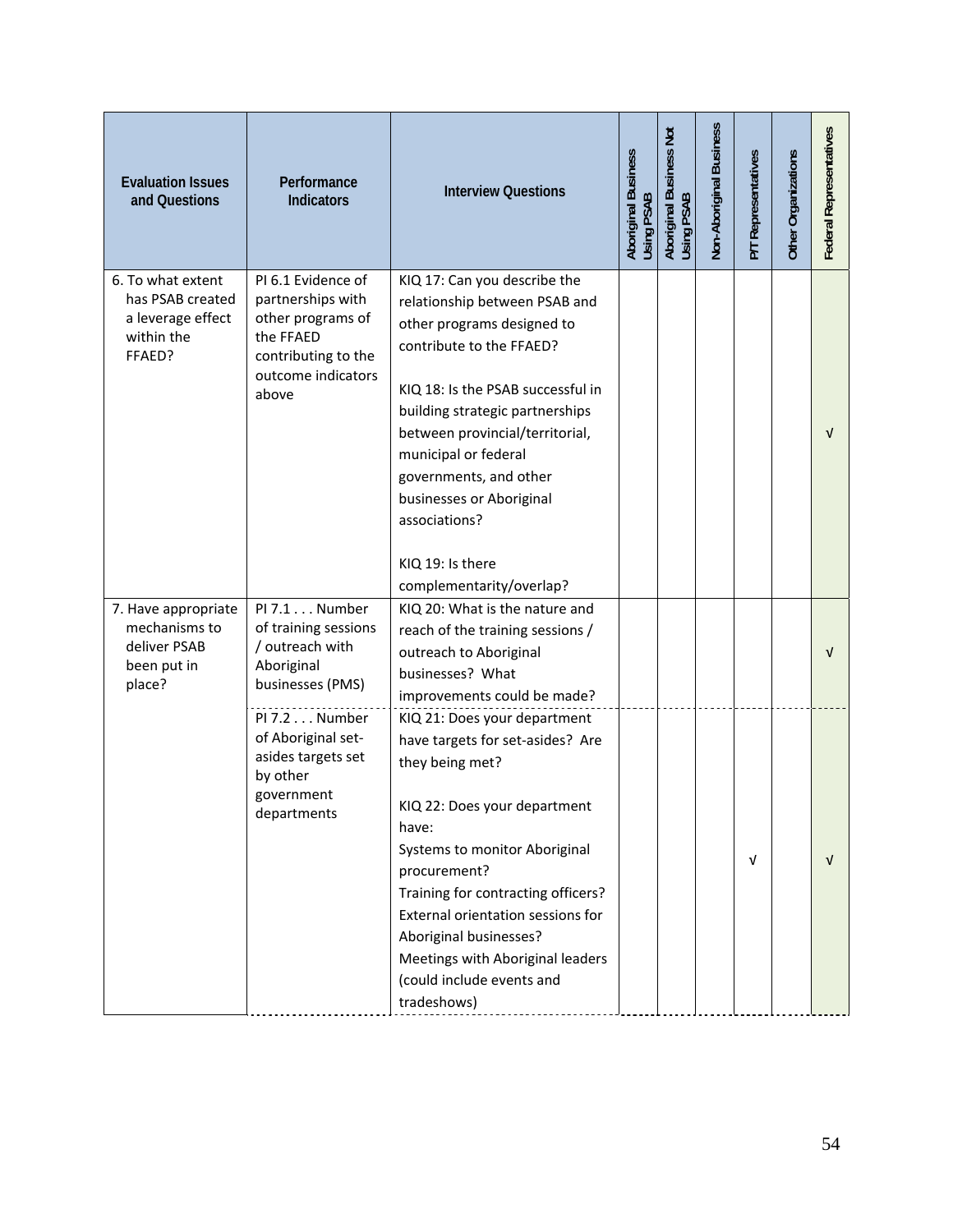| <b>Evaluation Issues</b><br>and Questions                                                                                         | Performance<br><b>Indicators</b>                                                                                                                                                                                               | <b>Interview Questions</b>                                                                                                                                                                                                                                                                                                                                                  | <b>Aboriginal Business</b><br>Using PSAB | Aboriginal Business Not<br>Using PSAB | Non-Aboriginal Business | P/T Representatives | Other Organizations | Federal Representatives |
|-----------------------------------------------------------------------------------------------------------------------------------|--------------------------------------------------------------------------------------------------------------------------------------------------------------------------------------------------------------------------------|-----------------------------------------------------------------------------------------------------------------------------------------------------------------------------------------------------------------------------------------------------------------------------------------------------------------------------------------------------------------------------|------------------------------------------|---------------------------------------|-------------------------|---------------------|---------------------|-------------------------|
|                                                                                                                                   | PI 7.3 Evidence<br>of consistency<br>between PSAB<br>programming and<br><b>Treasury Board</b><br>policy, directives<br>and procedures                                                                                          | KIQ 23: Do PSAB directives and<br>related program align with<br>Treasury Board policies on<br>procurement? Are there any<br>issues with the relationships and<br>communication between TBS,<br>AANDC and any of the other<br>departments or agencies with<br>respect to PSAB?                                                                                               |                                          |                                       |                         |                     |                     | $\sqrt{ }$              |
| 8. To what extent<br>have external<br>and internal<br>factors<br>influenced the<br>achievement of<br>PSAB's expected<br>outcomes? | PI 8.1 Evidence of<br>decisions and<br>recommendations<br>that guide program<br>direction (note that<br>interview questions<br>for issue 8 do not<br>speak to this PI.<br>This PI will be<br>addressed via<br>document review) | KIQ 24: (For businesses having<br>benefited from PSAB initiatives):<br>What aspects of the<br>government's procurement<br>activities made you decide to<br>approach the government for<br>contracts?<br>KIQ 25: (For businesses not<br>having benefited from PSAB<br>initiatives): Why have you not<br>taken advantage of the<br>government's procurement<br>opportunities? | $\sqrt{ }$                               | $\sqrt{ }$                            |                         |                     |                     |                         |
|                                                                                                                                   |                                                                                                                                                                                                                                | KIQ 26: What are the main<br>factors driving the success of<br>businesses being awarded<br>contracts with: the federal<br>government? Provincial<br>governments? Other firms?<br>KIQ 27: What are the main<br>impediments?                                                                                                                                                  | $\sqrt{ }$                               | $\sqrt{ }$                            |                         | V                   | $\sqrt{ }$          | $\sqrt{ }$              |
|                                                                                                                                   |                                                                                                                                                                                                                                | KIQ 28: What are the main<br>factors in the success of<br>Aboriginal people's participation<br>in the labour market? What are<br>the main impediments                                                                                                                                                                                                                       | $\sqrt{ }$                               | $\sqrt{ }$                            | V                       | V                   | V                   | V                       |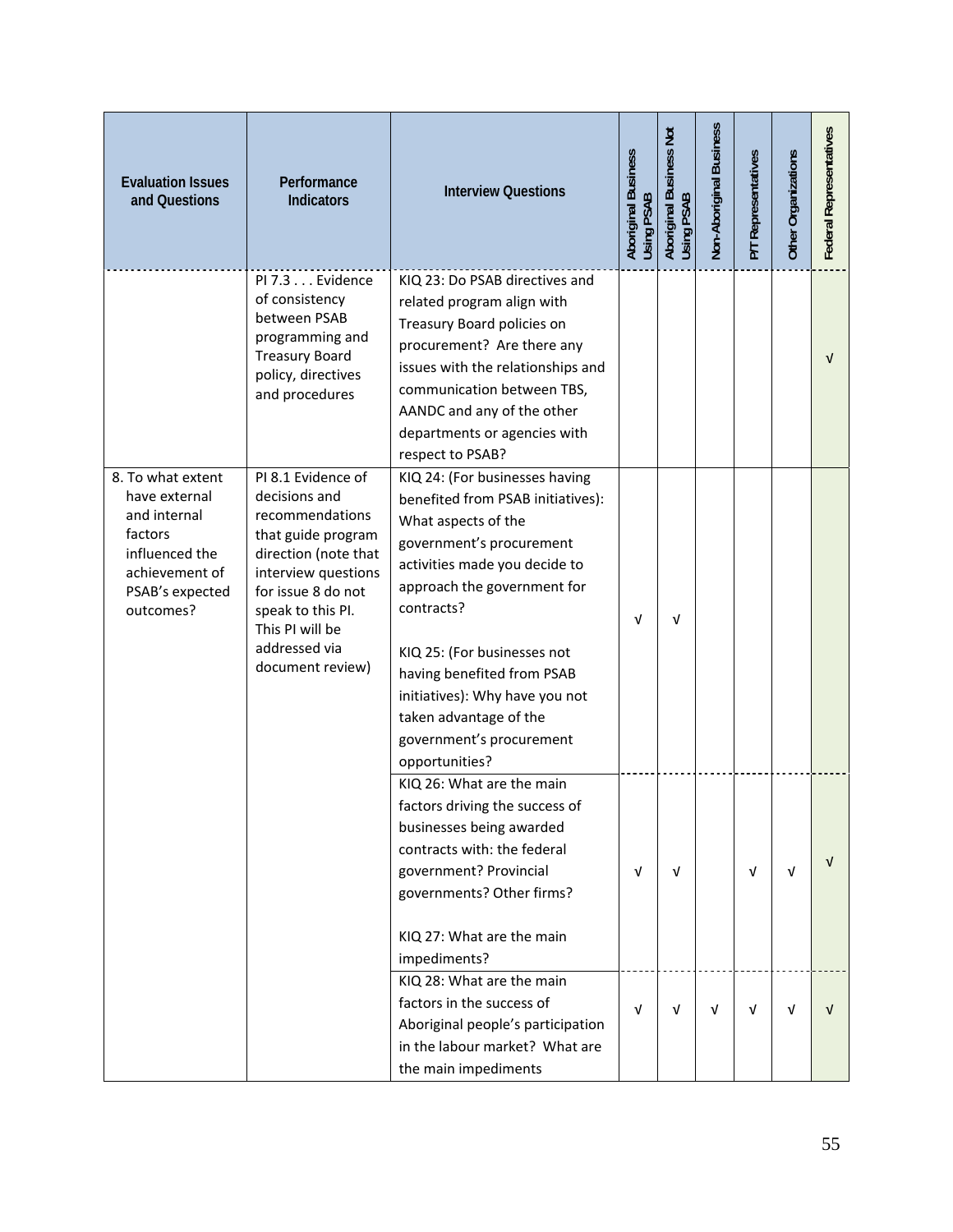| <b>Evaluation Issues</b><br>and Questions                                                                                            | Performance<br><b>Indicators</b>                                        | <b>Interview Questions</b>                                                                                                                                                                                                                     | <b>Aboriginal Business</b><br>Using PSAB | Aboriginal Business Not<br>Using PSAB | Non-Aboriginal Business | P/T Representatives | Other Organizations | Federal Representatives |
|--------------------------------------------------------------------------------------------------------------------------------------|-------------------------------------------------------------------------|------------------------------------------------------------------------------------------------------------------------------------------------------------------------------------------------------------------------------------------------|------------------------------------------|---------------------------------------|-------------------------|---------------------|---------------------|-------------------------|
|                                                                                                                                      |                                                                         | KIQ 29: Do you believe PSAB<br>eligibility criteria as articulated in<br>guidelines are sufficiently clear?<br>Do believe they are well-<br>understood by material<br>managers? By Aboriginal<br>businesses attempting to bid on<br>contracts? | V                                        | $\sqrt{ }$                            | V                       | V                   | V                   | $\sqrt{ }$              |
| 9. Are there any<br>unexpected<br>impacts of the<br>PSAB, either<br>positive or<br>negative?                                         | PI 9.1 Evidence of<br>gaps, unanticipated<br>challenges or<br>successes | KIQ 30: Are there gaps or missing<br>services or other support missing<br>in PSAB that are making it<br>difficult to take advantage of<br>those opportunities that are<br>available through PSAB?                                              | V                                        | V                                     |                         | v                   | $\sqrt{ }$          |                         |
|                                                                                                                                      |                                                                         | KIQ 31: If yes to the previous<br>question, please describe what<br>additional services or support<br>would be beneficial for your<br>business?                                                                                                | V                                        | $\sqrt{ }$                            |                         | v                   | $\sqrt{ }$          | v                       |
|                                                                                                                                      |                                                                         | Note: The "challenges or<br>successes" aspect of this PI have<br>been addressed by EQ 1.                                                                                                                                                       | $\sqrt{ }$                               | V                                     |                         | v                   | $\sqrt{ }$          |                         |
| Performance (Efficiency and Economy)                                                                                                 |                                                                         |                                                                                                                                                                                                                                                |                                          |                                       |                         |                     |                     |                         |
| 10. How has the<br>PSAB optimized<br>its processes and<br>quality of<br>services to<br>achieve expected<br>outcomes?<br>(efficiency) | PI 10.1 Evidence of<br>ideal processes and<br>quality of service        | KIQ 32: Are there issues with<br>procurement policies that cause<br>unnecessary delays or<br>inefficiencies? If so, what would<br>you suggest as alternatives?<br>(Covers Evaluation Issue 11)<br>What are the impacts of these<br>issues?     | $\sqrt{ }$                               |                                       |                         |                     | $\sqrt{ }$          | $\sqrt{ }$              |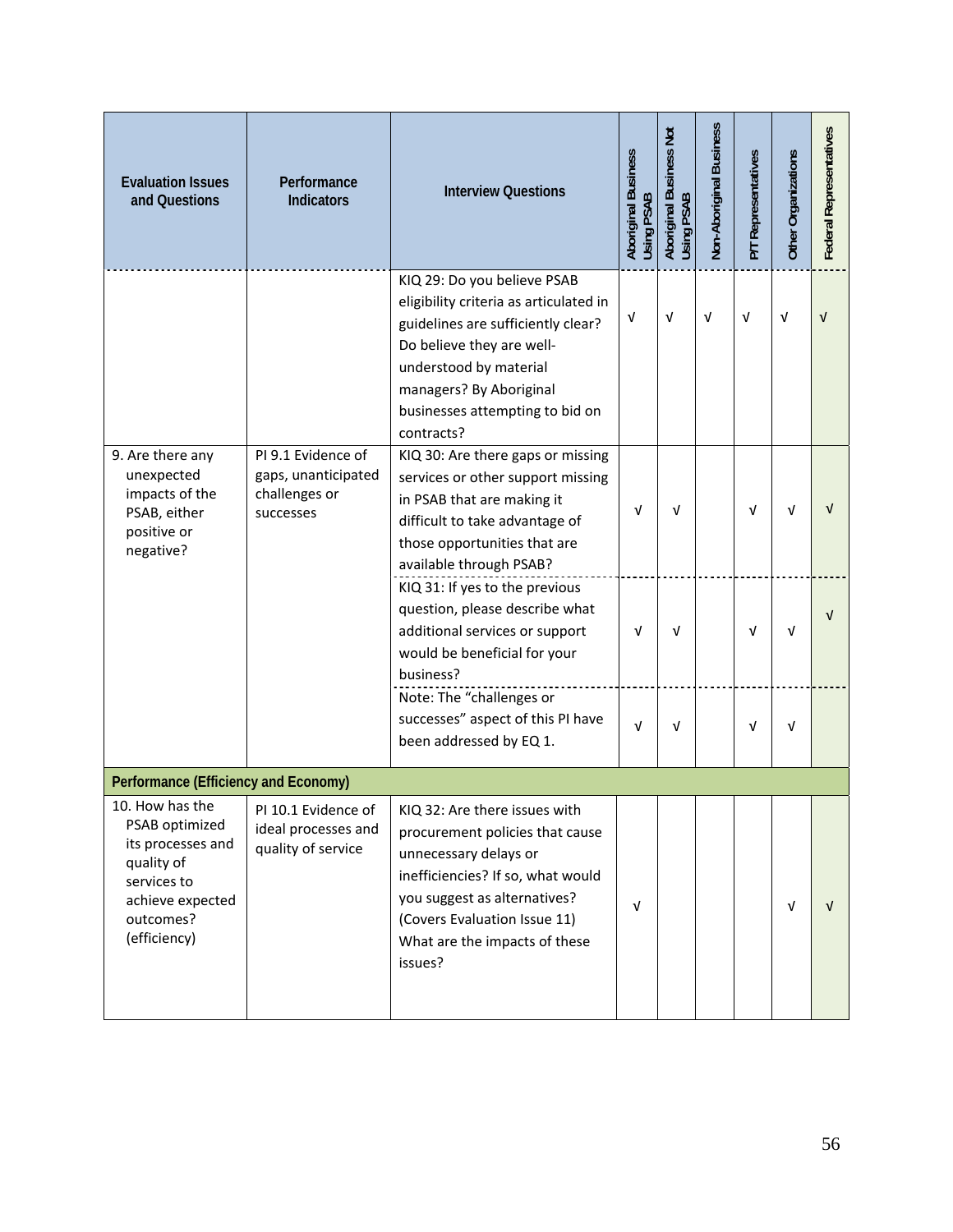| <b>Evaluation Issues</b><br>and Questions                                                                                                              | Performance<br><b>Indicators</b>                                                                                                            | <b>Interview Questions</b>                                                                                                                                                                                                                                                             | <b>Aboriginal Business</b><br>Using PSAB | Aboriginal Business Not<br>Using PSAB | Non-Aboriginal Business | P/T Representatives | Other Organizations | Federal Representatives |
|--------------------------------------------------------------------------------------------------------------------------------------------------------|---------------------------------------------------------------------------------------------------------------------------------------------|----------------------------------------------------------------------------------------------------------------------------------------------------------------------------------------------------------------------------------------------------------------------------------------|------------------------------------------|---------------------------------------|-------------------------|---------------------|---------------------|-------------------------|
| 11. Are there other<br>efficient ways of<br>delivering the<br>initiative to<br>achieve similar                                                         | PI 11.1a Evidence<br>of comparable<br>programs or<br>alternatives.                                                                          | Covered under relevance issue 4.                                                                                                                                                                                                                                                       |                                          |                                       |                         |                     |                     | $\sqrt{ }$              |
| results?<br>(efficiency)                                                                                                                               | PI 11.1b Analysis of<br>potential<br>inefficiencies or<br>cost saving<br>measures                                                           | Covered under issue 10                                                                                                                                                                                                                                                                 |                                          |                                       |                         |                     |                     | $\sqrt{ }$              |
| 12. Are there<br>opportunities to<br>achieve the<br>intended results<br>of PSAB using<br>fewer resources?<br>(economy)                                 | PI 12.1 Extent to<br>which outcomes<br>are being achieved<br>in an efficient<br>manner                                                      | KIQ 33: Can you identify<br>potential inefficiencies where<br>costs can be reduced without<br>impacting the result of the<br>program?                                                                                                                                                  |                                          |                                       |                         |                     |                     | V                       |
| Demonstration of Efficiency and Economy                                                                                                                |                                                                                                                                             |                                                                                                                                                                                                                                                                                        |                                          |                                       |                         |                     |                     |                         |
| 13. What are the<br>lessons learned<br>and best<br>practices that<br>emerged from<br>the<br>implementation<br>of PSAB and                              | PI 13.1<br>Comparisons with<br>other departments,<br>organizations and<br>jurisdictions with<br>similar economic<br>development<br>programs | KIQ 34: In your dealings with the<br>private sector, have you seen or<br>experienced any programs<br>focused on developing or<br>partnering with Aboriginal<br>businesses, other than PSAB or<br>land claims agreements?                                                               | V                                        | $\sqrt{ }$                            |                         |                     | $\sqrt{ }$          |                         |
| other similar<br>programs from<br>other<br>jurisdictions,<br>countries, or in<br>the private<br>sector, which<br>may enhance<br>PSAB<br>effectiveness? | PI 13.2 [New]<br>Lessons learned<br>and best practices<br>identified by<br>Aboriginal<br>businesses                                         | KIQ 35: From a lessons learned<br>perspective, what are the two or<br>three PSAB operational practices<br>and processes that work best?<br>KIQ 36: Are there other issues<br>impacting quality of service?<br>What are some key strengths in<br>the process that maximise<br>outcomes? | V                                        | V                                     | V                       | v                   | $\sqrt{ }$          |                         |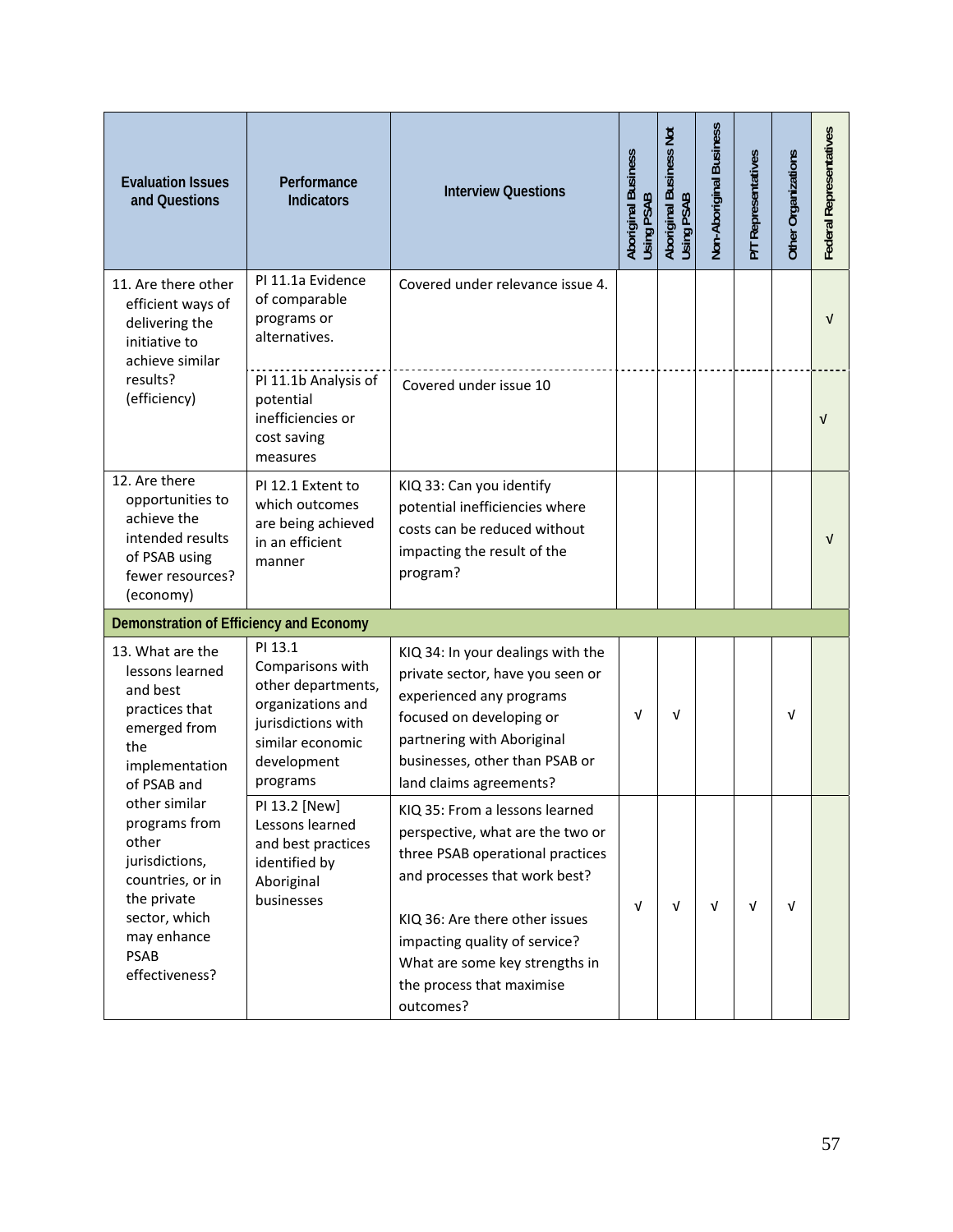## *Appendix F: Evidence Matrix*

|                                                                                                                                                    |                                                                                                                                              |                             |                                                                                                             | <b>Key Informant Interviews</b>                |                                                |                                                                                          |                      |                            |                              |
|----------------------------------------------------------------------------------------------------------------------------------------------------|----------------------------------------------------------------------------------------------------------------------------------------------|-----------------------------|-------------------------------------------------------------------------------------------------------------|------------------------------------------------|------------------------------------------------|------------------------------------------------------------------------------------------|----------------------|----------------------------|------------------------------|
| <b>Issues / Questions</b>                                                                                                                          | <b>Indicators</b>                                                                                                                            | Literature<br><b>Review</b> | <b>Internal</b><br>(e.g.,<br>Headquart<br>ers and<br>Regions);<br><b>Other</b><br>Federal<br>Governmen<br>t | Major<br><b>Stakehold</b><br>ers <sup>57</sup> | <b>Aborigi</b><br>nal<br><b>Busines</b><br>ses | <b>Docu</b><br>ment<br><b>Revie</b><br>$\mathbf{w}/$<br><b>File</b><br><b>Revie</b><br>W | Data<br>Anal<br>ysis | <b>Surv</b><br>ey<br>(tbc) | <b>Site</b><br><b>Visits</b> |
|                                                                                                                                                    | <b>Relevance (Continued Need)</b>                                                                                                            |                             |                                                                                                             |                                                |                                                |                                                                                          |                      |                            |                              |
| 1. Does PSAB<br>continue to<br>address a<br>demonstrable<br>need and is it<br>responsive to the<br>needs of<br>Aboriginal<br>Businesses?           | Evidence of<br>challenges faced<br>by Aboriginal<br>businesses<br>Evidence that the<br>PSAB design will<br>contribute to<br>business success | $\sqrt{ }$                  | $\sqrt{ }$                                                                                                  | $\sqrt{ }$                                     | $\sqrt{ }$                                     | $\sqrt{ }$                                                                               | $\sqrt{ }$           | $\sqrt{ }$                 | ν                            |
| <b>Relevance (Alignment)</b>                                                                                                                       |                                                                                                                                              |                             |                                                                                                             |                                                |                                                |                                                                                          |                      |                            |                              |
| 2. Are the<br>objectives of the<br>program<br>consistent with<br>government-<br>wide priorities<br>and AANDC's<br>strategic<br>outcomes?           | Alignment of<br>program with<br>Government of<br>Canada priorities<br>Alignment of<br>program with<br>departmental<br>priorities             | $\sqrt{ }$                  | $\sqrt{ }$                                                                                                  |                                                |                                                | $\sqrt{ }$                                                                               |                      | $\sqrt{ }$                 |                              |
|                                                                                                                                                    | <b>Relevance (Consistency with Federal Roles and Responsibilities)</b>                                                                       |                             |                                                                                                             |                                                |                                                |                                                                                          |                      |                            |                              |
| 3. To what extent<br>are the objectives<br>of the program<br>aligned with the<br>role and the<br>responsibilities<br>of the federal<br>government? | Alignment of<br>program with<br>federal<br>government<br>obligations and<br>commitments                                                      | $\sqrt{ }$                  | $\sqrt{ }$                                                                                                  | V                                              | $\sqrt{ }$                                     | $\mathbf v$                                                                              | $\sqrt{ }$           | $\sqrt{ }$                 |                              |
| 4. Is there<br>duplication or<br>overlap with<br>other programs,                                                                                   | Evidence of<br>similar initiatives                                                                                                           | $\sqrt{ }$                  | $\sqrt{ }$                                                                                                  | $\sqrt{ }$                                     | V                                              | $\sqrt{ }$                                                                               |                      | $\sqrt{ }$                 |                              |

 $57$  Including other government departments, representative organizations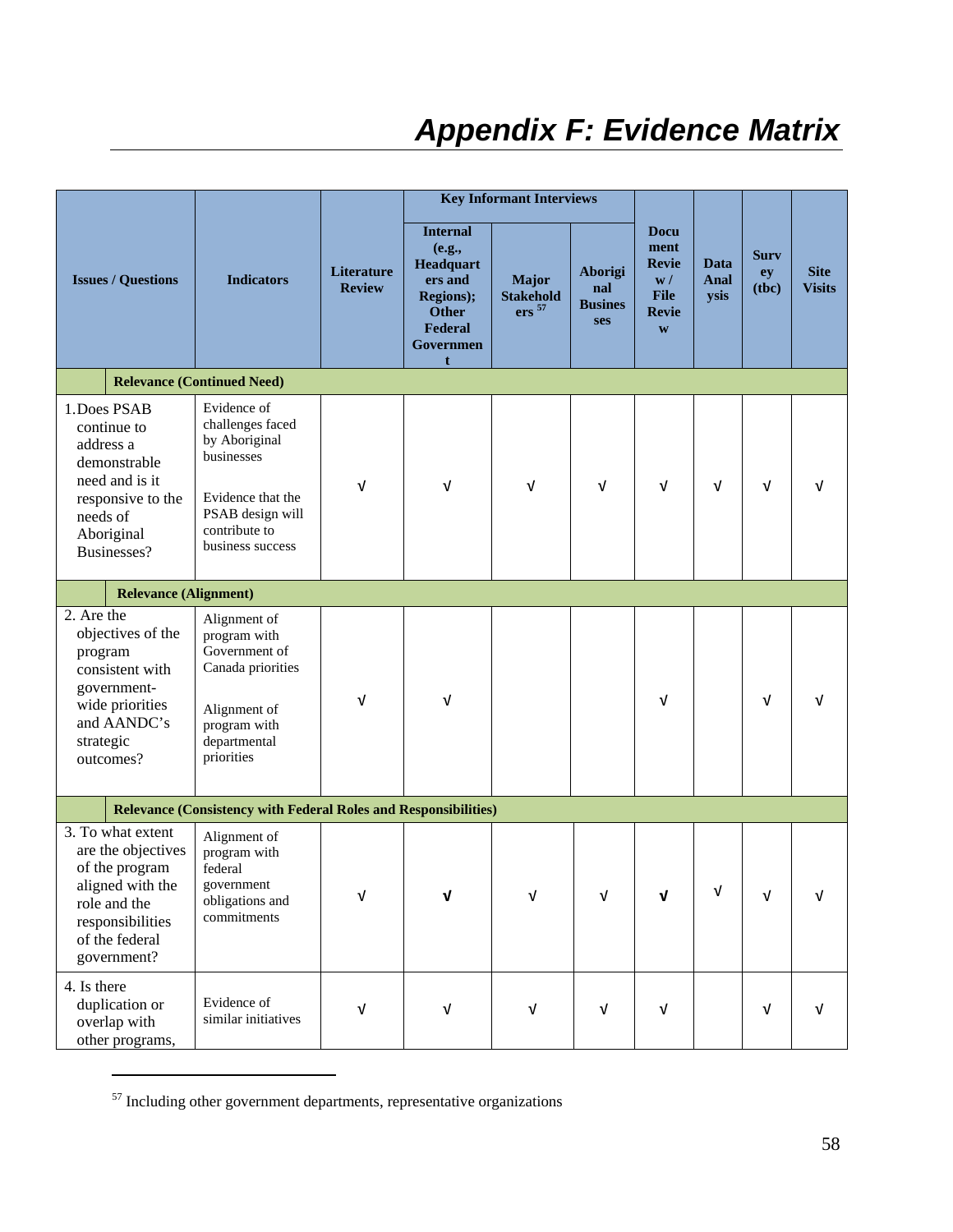|                                                                                                                                 |                                                                                                                                                                                                                                                                                                                                                                                                                                                                                                                  |                             | <b>Key Informant Interviews</b>                                                                             |                                                |                                                |                                                                                          |                      |                            |                              |
|---------------------------------------------------------------------------------------------------------------------------------|------------------------------------------------------------------------------------------------------------------------------------------------------------------------------------------------------------------------------------------------------------------------------------------------------------------------------------------------------------------------------------------------------------------------------------------------------------------------------------------------------------------|-----------------------------|-------------------------------------------------------------------------------------------------------------|------------------------------------------------|------------------------------------------------|------------------------------------------------------------------------------------------|----------------------|----------------------------|------------------------------|
| <b>Issues / Questions</b>                                                                                                       | <b>Indicators</b>                                                                                                                                                                                                                                                                                                                                                                                                                                                                                                | Literature<br><b>Review</b> | <b>Internal</b><br>(e.g.,<br>Headquart<br>ers and<br>Regions);<br><b>Other</b><br>Federal<br>Governmen<br>t | Major<br><b>Stakehold</b><br>ers <sup>57</sup> | <b>Aborigi</b><br>nal<br><b>Busines</b><br>ses | <b>Docu</b><br>ment<br><b>Revie</b><br>$\mathbf{w}/$<br><b>File</b><br><b>Revie</b><br>W | Data<br>Anal<br>ysis | <b>Surv</b><br>ey<br>(tbc) | <b>Site</b><br><b>Visits</b> |
| policies or<br>initiatives?                                                                                                     |                                                                                                                                                                                                                                                                                                                                                                                                                                                                                                                  |                             |                                                                                                             |                                                |                                                |                                                                                          |                      |                            |                              |
|                                                                                                                                 | <b>Performance (Effectiveness / Success)</b>                                                                                                                                                                                                                                                                                                                                                                                                                                                                     |                             |                                                                                                             |                                                |                                                |                                                                                          |                      |                            |                              |
| 5. To what extent<br>are the PSAB's<br>expected<br>outcomes<br>(immediate,<br>intermediate and<br>long term) being<br>achieved? | Evidence of the<br>ability of<br>Aboriginal<br>businesses to<br>indentify business<br>opportunities<br>(private and<br>federal) and<br>participate in the<br>procurement<br>process as<br>indicated by:<br>Number of<br>contracts and<br>subcontracts<br>awarded to<br>Aboriginal<br>businesses (PMS)<br>Increase in the<br>value of contracts<br>(PMS)<br>Number of training<br>opportunities for<br>Aboriginal<br>business owners<br>(PMS)<br>Number of<br>Aboriginal firms<br>who are pre-<br>qualified (PMS) | $\sqrt{ }$                  | $\sqrt{ }$                                                                                                  | $\sqrt{ }$                                     | $\sqrt{ }$                                     | $\sqrt{ }$                                                                               | V                    | $\sqrt{ }$                 | ν                            |
| 6. To what extent<br>PSAB created a<br>leverage effect<br>within the<br>FFAED?                                                  | Evidence of<br>partnerships with<br>other programs of<br>the FFAED<br>contributing to the<br>outcome indicators<br>above                                                                                                                                                                                                                                                                                                                                                                                         |                             | $\sqrt{ }$                                                                                                  | $\sqrt{ }$                                     | $\sqrt{ }$                                     | V                                                                                        | $\sqrt{ }$           | $\sqrt{ }$                 | $\sqrt{ }$                   |
|                                                                                                                                 |                                                                                                                                                                                                                                                                                                                                                                                                                                                                                                                  |                             | $\sqrt{ }$                                                                                                  | $\sqrt{ }$                                     |                                                | $\sqrt{ }$                                                                               |                      | $\sqrt{ }$                 | $\sqrt{ }$                   |
| 7. Have the<br>appropriate<br>mechanisms to<br>deliver PSAB<br>been put in                                                      | Evidence of<br>awareness among<br>businesses<br>(Aboriginal and<br>non-Aboriginal)                                                                                                                                                                                                                                                                                                                                                                                                                               |                             | $\sqrt{ }$                                                                                                  | $\sqrt{ }$                                     | $\sqrt{ }$                                     | $\sqrt{ }$                                                                               | $\sqrt{ }$           | $\sqrt{ }$                 | v                            |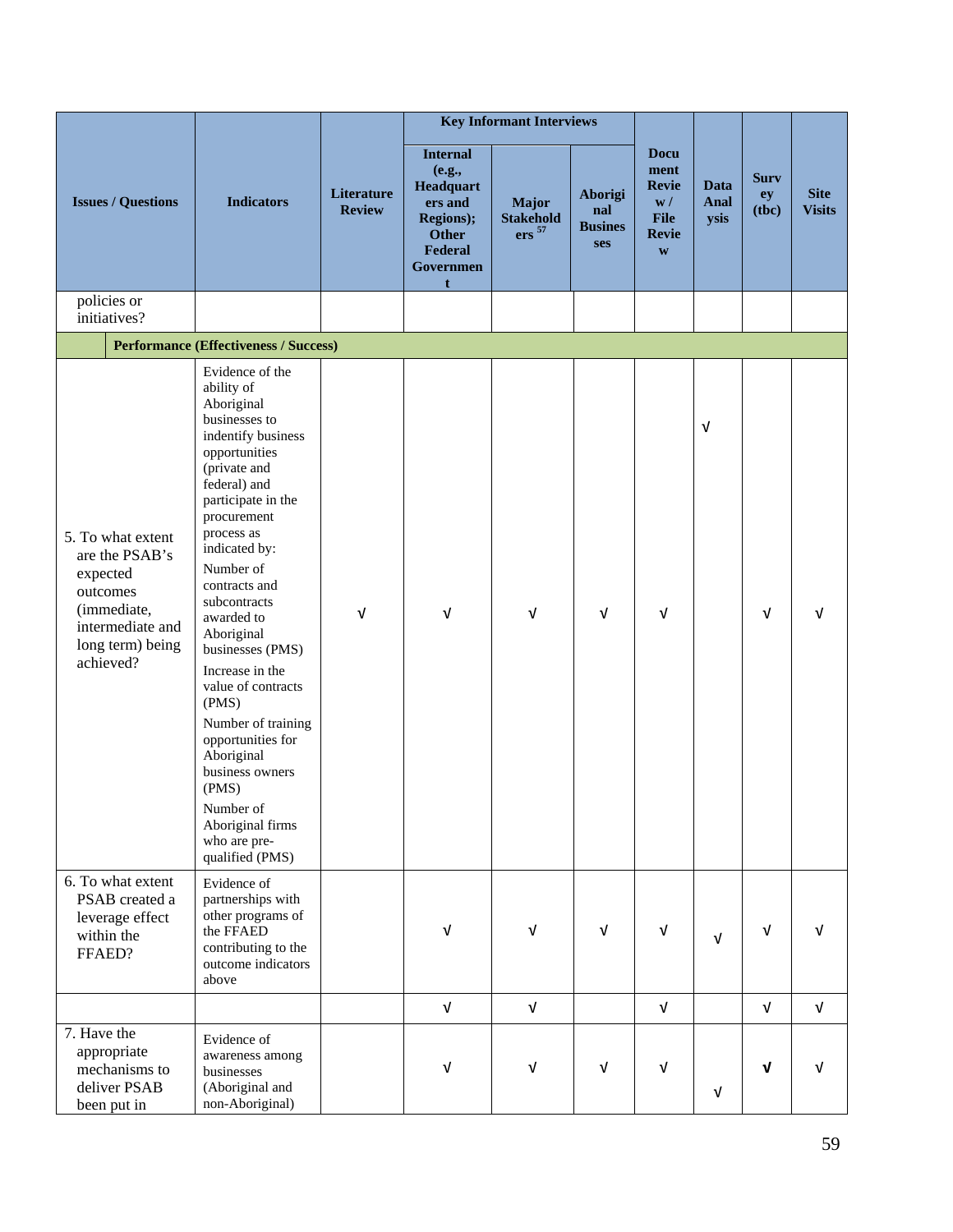|                                                                                                                                   |                                                                                                                                                                                                                                                                 |                             | <b>Key Informant Interviews</b>                                                                                    |                                                |                                                |                                                                                              |                      |                            |                              |
|-----------------------------------------------------------------------------------------------------------------------------------|-----------------------------------------------------------------------------------------------------------------------------------------------------------------------------------------------------------------------------------------------------------------|-----------------------------|--------------------------------------------------------------------------------------------------------------------|------------------------------------------------|------------------------------------------------|----------------------------------------------------------------------------------------------|----------------------|----------------------------|------------------------------|
| <b>Issues / Questions</b>                                                                                                         | <b>Indicators</b>                                                                                                                                                                                                                                               | Literature<br><b>Review</b> | <b>Internal</b><br>(e.g.,<br>Headquart<br>ers and<br>Regions);<br><b>Other</b><br>Federal<br><b>Governmen</b><br>t | Major<br><b>Stakehold</b><br>ers <sup>57</sup> | <b>Aborigi</b><br>nal<br><b>Busines</b><br>ses | <b>Docu</b><br>ment<br><b>Revie</b><br>$\mathbf{w}/$<br>File<br><b>Revie</b><br>$\mathbf{W}$ | Data<br>Anal<br>ysis | <b>Surv</b><br>ey<br>(tbc) | <b>Site</b><br><b>Visits</b> |
| place?                                                                                                                            | and material<br>managers in the<br>Federal<br>government as<br>indicated by:<br>Number of training<br>sessions / outreach<br>with Aboriginal<br>businesses (PMS)<br>Number of<br>Aboriginal set-<br>asides targets set<br>by other<br>government<br>departments |                             |                                                                                                                    |                                                |                                                |                                                                                              |                      |                            |                              |
|                                                                                                                                   | Evidence of<br>consistency<br>between PSAB<br>programming and<br><b>Treasury Board</b><br>policy, directives<br>and procedures                                                                                                                                  |                             | $\sqrt{ }$                                                                                                         | $\sqrt{ }$                                     |                                                | V                                                                                            |                      |                            | v                            |
| 8. To what extent<br>have external<br>and internal<br>factors<br>influenced the<br>achievement of<br>PSAB's expected<br>outcomes? | Evidence of<br>decisions and<br>recommendations<br>that guide program<br>direction                                                                                                                                                                              |                             | $\sqrt{ }$                                                                                                         | V                                              |                                                | ν                                                                                            |                      | ν                          | v                            |
| 9. Are there any<br>unexpected<br>impacts of the<br>PSAB, either<br>positive or<br>negative?                                      | Evidence of gaps,<br>unanticipated<br>challenges or<br>successes                                                                                                                                                                                                |                             | $\sqrt{ }$                                                                                                         | $\sqrt{ }$                                     | $\sqrt{ }$                                     | V                                                                                            |                      | $\sqrt{ }$                 | v                            |
|                                                                                                                                   | <b>Performance (Efficiency and Economy)</b>                                                                                                                                                                                                                     |                             |                                                                                                                    |                                                |                                                |                                                                                              |                      |                            |                              |
| 10. How has the<br>PSAB optimized                                                                                                 | Evidence of ideal<br>processes and                                                                                                                                                                                                                              |                             | $\sqrt{ }$                                                                                                         | $\sqrt{ }$                                     | V                                              | V                                                                                            |                      | $\sqrt{ }$                 | $\sqrt{ }$                   |